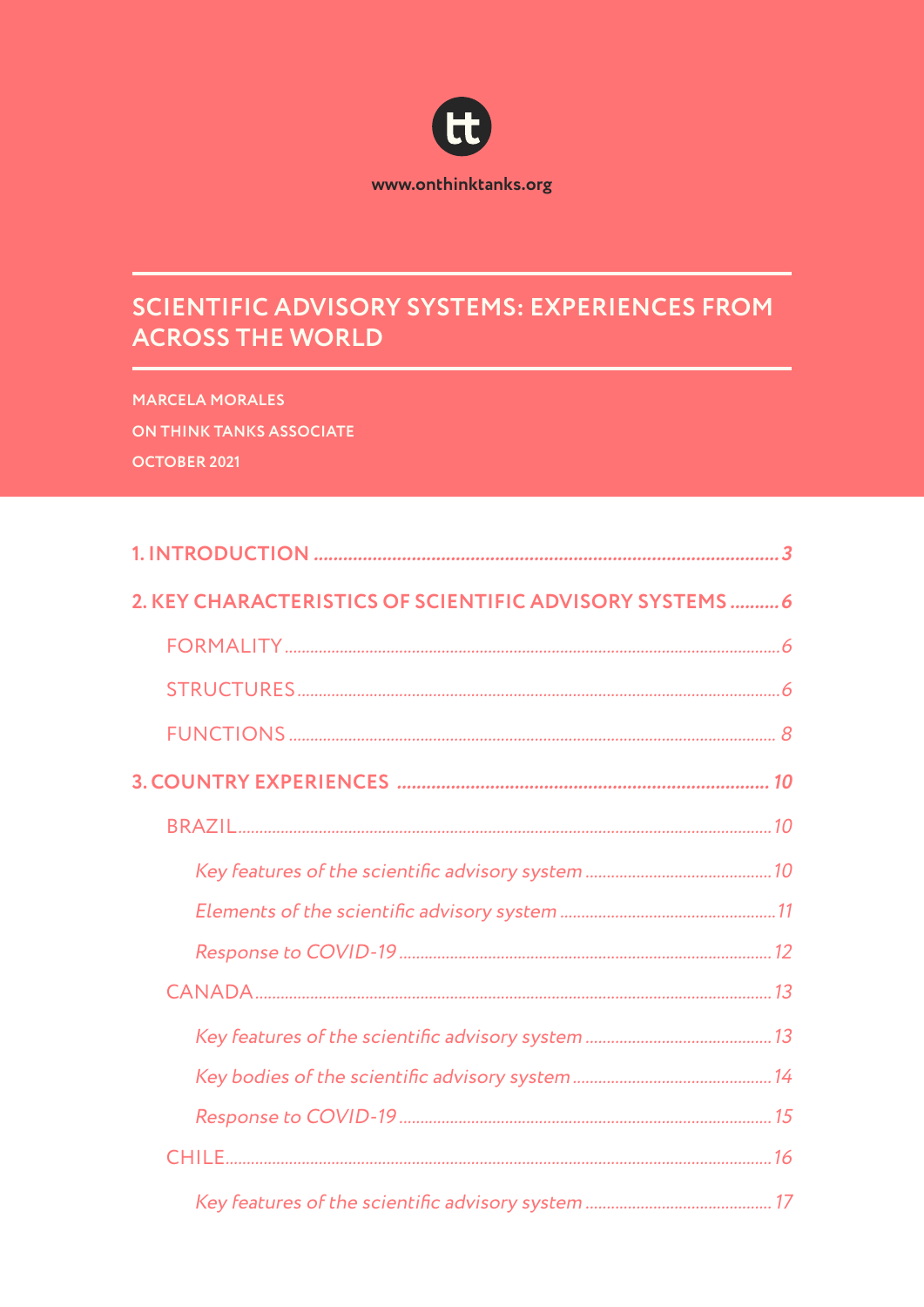| Flexible systems can respond and adapt to challenges and        |  |
|-----------------------------------------------------------------|--|
| The Principal Scientific Advisor can play a crucial role 34     |  |
| Public trust in science and transparency in scientific advisory |  |
|                                                                 |  |
| Balance between representativeness and experience  36           |  |
|                                                                 |  |
|                                                                 |  |
|                                                                 |  |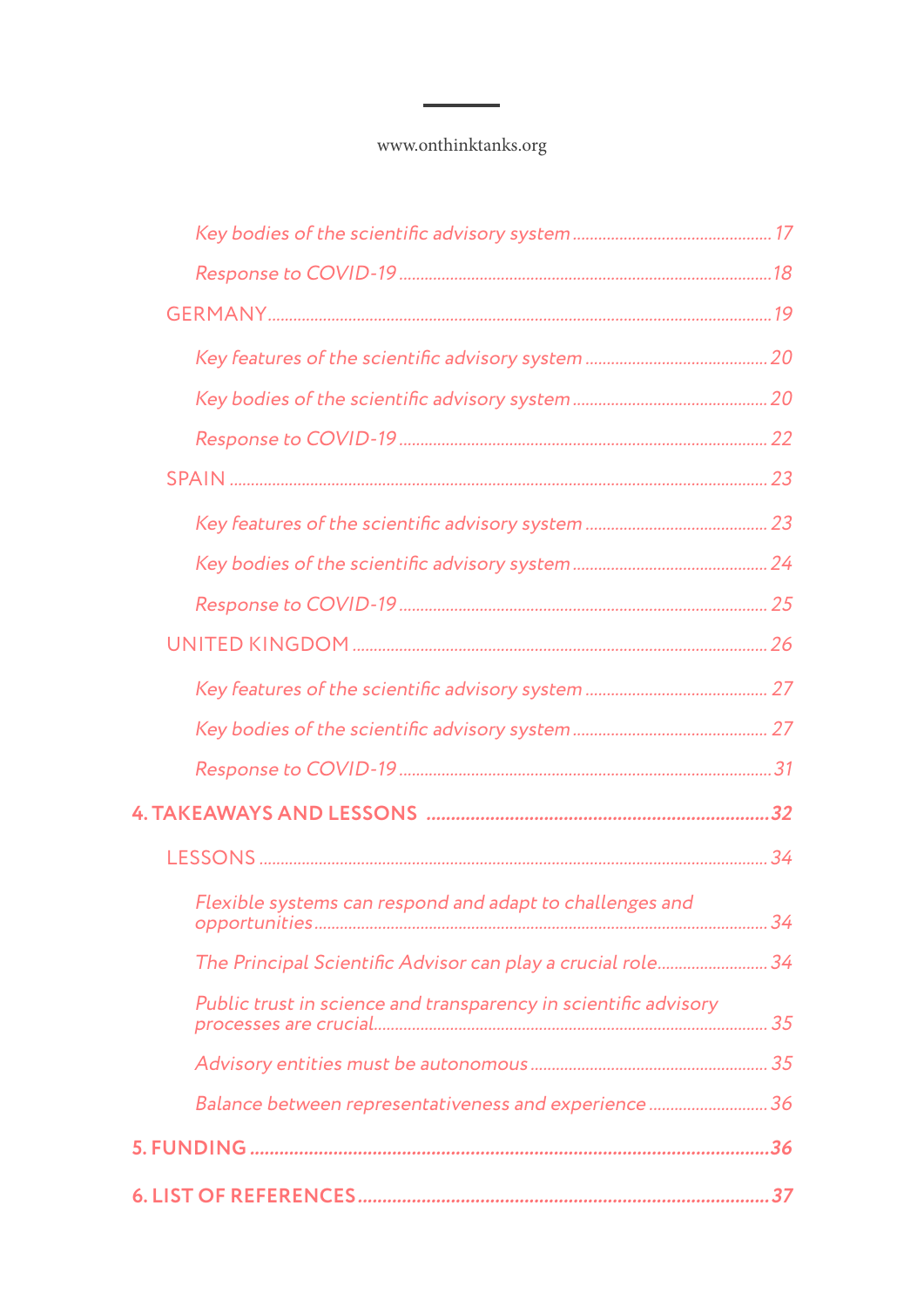### <span id="page-2-0"></span>**1. INTRODUCTION**

Policy decisions are often influenced by changing social, ethical, political, environmental, and technological issues that challenge policy-makers' ability to respond to these challenges. To navigate changing scenarios, science advice and evidence are key inputs for policy-making. However, experts' authority and legitimacy are under increasing scrutiny, particularly in pressing health or climate change issues. Simultaneously, questions and challenges that require answers and solutions that depend on the knowledge and experience of scientists, engineers and other experts continue to multiply (Wilsdon, Allen, & Paulavets, 2014). This difficult balance makes scientific advice more relevant than ever. However, barriers such as misinformation and limited scientific expertise among decision-makers can prevent scientific evidence from informing government decisions. One way to mitigate this gap is through scientific advisory systems, which comprise departments, commissions, research centres or other entities that provide knowledge and expert advice to decision-makers (OECD, 2017). Advisory systems and the entities that comprise them can exist at the international, national or national level.

Scientific advisory systems have evolved over the years to adapt to countries' social and political contexts or to respond to emergencies or unusual situations. Some advisory systems have long trajectories and have been in place for decades, like those in Germany and the UK. Others have been modelled on successful systems and continue to adapt - for example, Canada's system. Despite their differences, the experiences of existing advisory systems are a valuable source of information for similar systems in other countries. Lessons and good practices are particularly relevant currently as countries devise strategies to recover from the global pandemic and to respond to future challenges, and rely on science to do so. This document gathers experiences from different advisory systems worldwide and identifies key features that can inform advisory processes elsewhere.

An advisory system and its actors (e.g. government entities, universities and think tanks) are a part of the broader knowledge ecosystem in which different types of actors interact at various times and at different levels, generating and using knowledge (OECD, 2017). Thus actors from different arenas (e.g. government or private sector) can provide scientific advice to each other. The process can also be informal (e.g. think tanks advising the government on an ad hoc basis) or formal (created and regulated by law). This paper focuses on scientific advisory systems and entities whose primary function is to formally provide scientific advice to the government (central government, ministries, parliament). At whatever level the scientific advice is received, the government is considered the recipient. This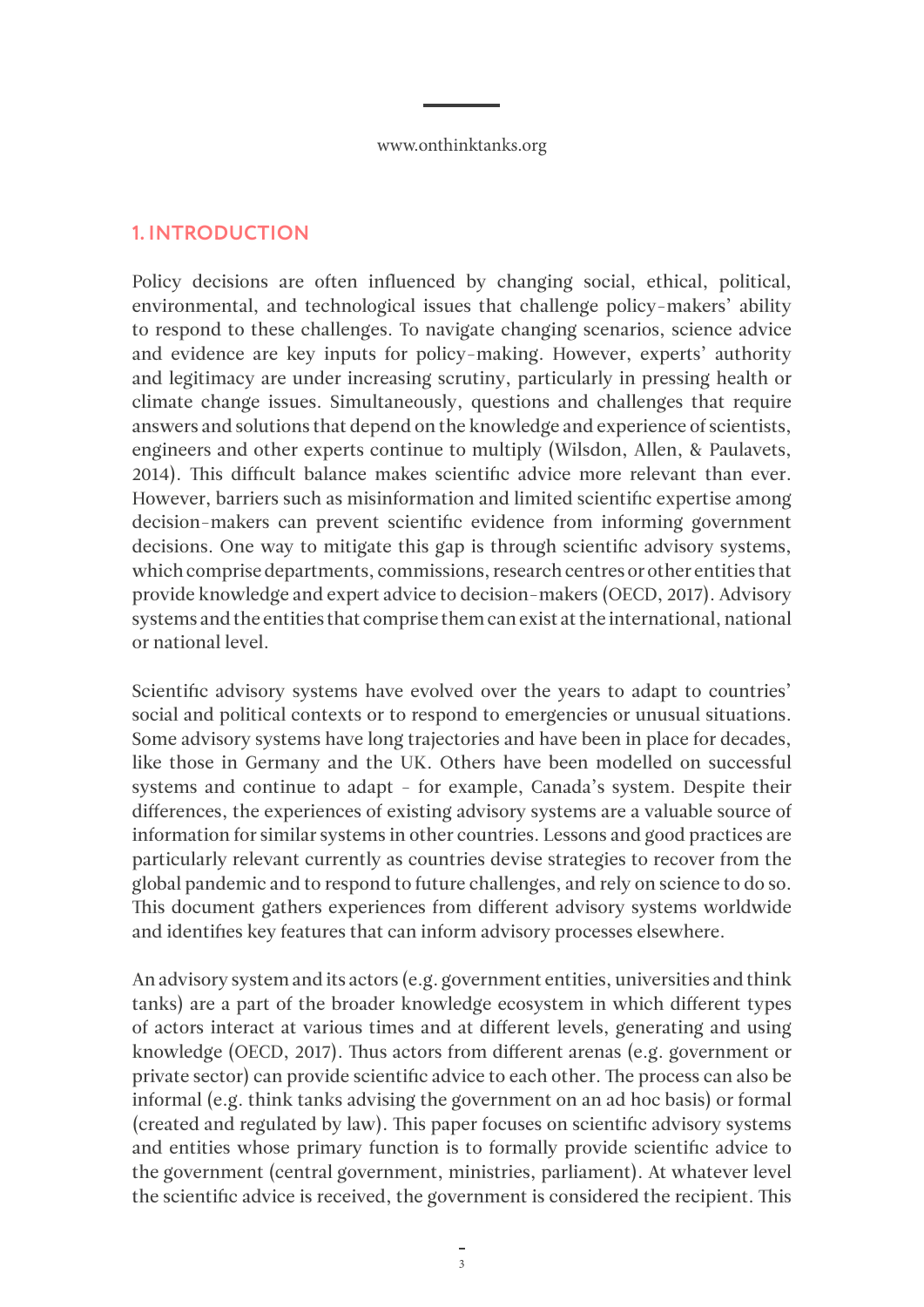distinction is made because there are entities financed with public funds or a mixture of public and private funds, and their primary function is to advise the private sector or other actors, not governments. This review also does not focus on actors such as independent think tanks or research centres. However, we recognise that they can and do fulfil advisory functions in specific contexts.

We understand scientific advisory systems as the institutions and practices through which governments and decision-makers receive and use science and technology as inputs for developing public policies in various fields (Quirion, Carty, & Jabr, 2016). Scientific advisory entities are usually aligned with departments of government but are independent. Their primary role is to provide access to a wide range of knowledge, skills and experience that help to ensure that public policies and government decisions are based on scientific evidence (OECD, 2017; Glynn, Cunningham, & Flanagan, 2003).

We have chosen to review the structures and practices of advisory systems that focus on governments, given the important role they played (and still play) during the COVID-19 pandemic. The global pandemic shocked the world and showed governments' strengths and weaknesses in their responses to the crisis. Arguably, one of the most important lessons governments learnt (or should have learnt) from the pandemic is that science advice is necessary to inform crucial decisions. It is not optional. While there are various sources of scientific advice, governments play a key role in creating the spaces for scientific evidence to be created and used promptly to inform crucial decisions affecting the public. As global challenges become increasingly complex, scientific evidence should be an integral element of decision-making and policy design. With this review, we seek to identify practices and lessons that can strengthen the production and use of scientific evidence and can inform the development of scientific advisory systems across the world.

Since advisory systems are strongly connected to their contexts (their characteristics and functions respond to local conditions and challenges), we have selected systems from nine countries so as to provide regional and institutional diversity. In this paper, we look at two countries from the Commonwealth (Canada and the United Kingdom), two from the European Union (Germany and Spain), and two from Latin America (Chile and Brazil).

This review of current scientific advisory systems is based on secondary sources of information in academic journals, official reports, policy analysis, news outlets and institutional websites. Section 2 briefly outlines advisory systems' key characteristics, offering a frame for understanding the different systems across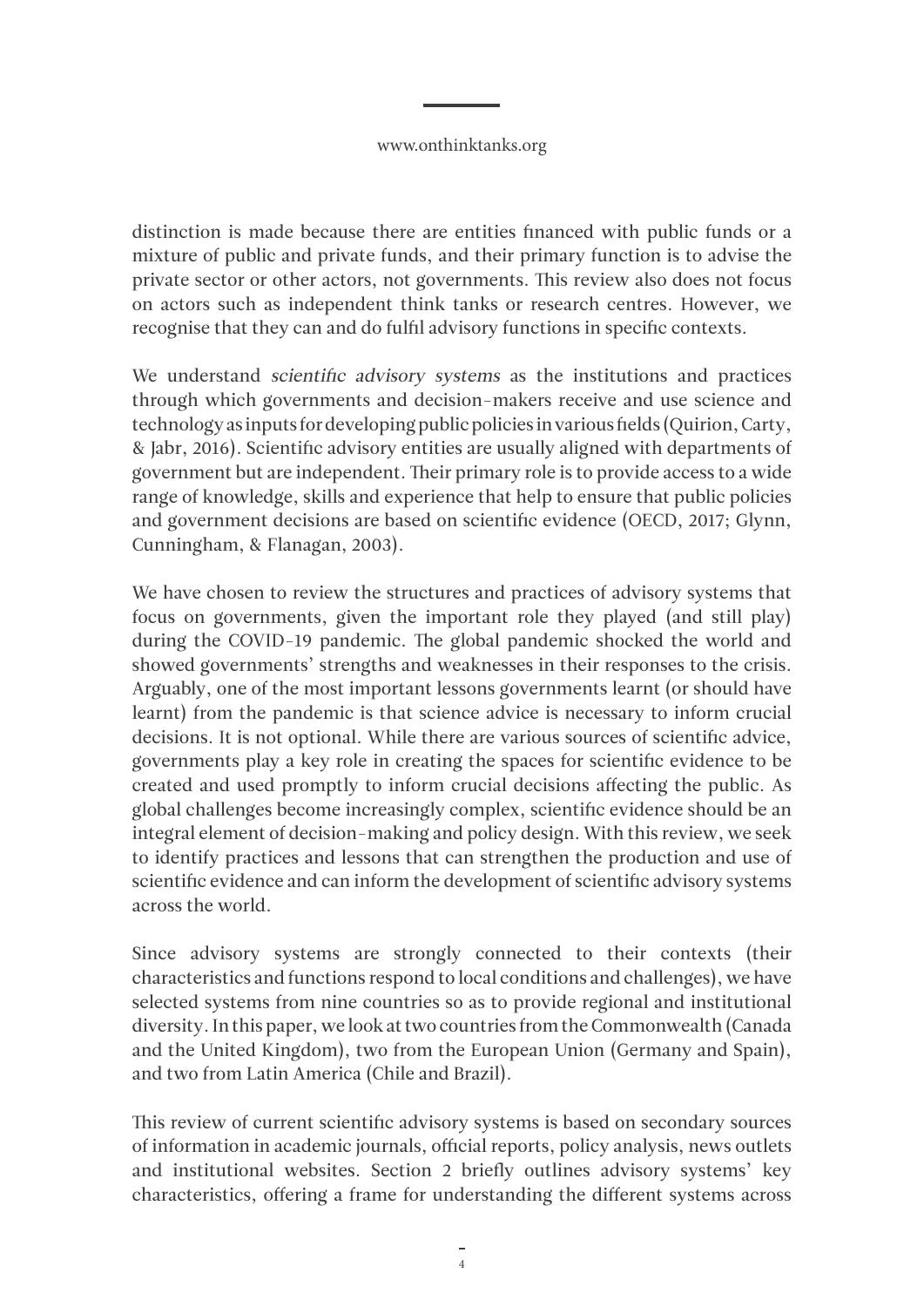the selected countries. Section 3 describes the scientific advisory systems in the selected countries. Finally, section 4 summarises the main findings of the analysed cases and identifies lessons and good practices that could inform the creation or reform of advisory systems.

Throughout this report we use several terms that have different definitions and interpretations in the research and policy fields: science, scientific evidence, knowledge ecosystem, scientific advisory system, and their entities. The definitions used in this document are set out in Box 1 below.

### Box 1. Key terminology

#### Science

We are aware that the concept of science is contested, and we recognise diverse understandings of what science entails. However, in many instances of scientific advice, the term science refers to the natural sciences, including the life sciences and physical sciences. It is important to note that many governments use science to refer to the natural sciences. In the context of scientific advice, a broader definition of science (including the social sciences) is not common, though is not entirely absent.

### Scientific evidence

We understand scientific evidence as information gathered from scientific research that has been conducted in a methodologically robust way and that has been peer reviewed.

#### Knowledge ecosystem

A knowledge ecosystem is the space in which actors, such as universities, government entities, public research institutions, think tanks, interact and collaborate to create new knowledge. Knowledge ecosystems can form around specific technological or societal challenges or among geographically colocated organisations in complementary fields.

### Scientific advisory system

Scientific advisory systems are the institutions and practices through which governments and decision-makers receive and use science and technology as inputs for the development of public policies.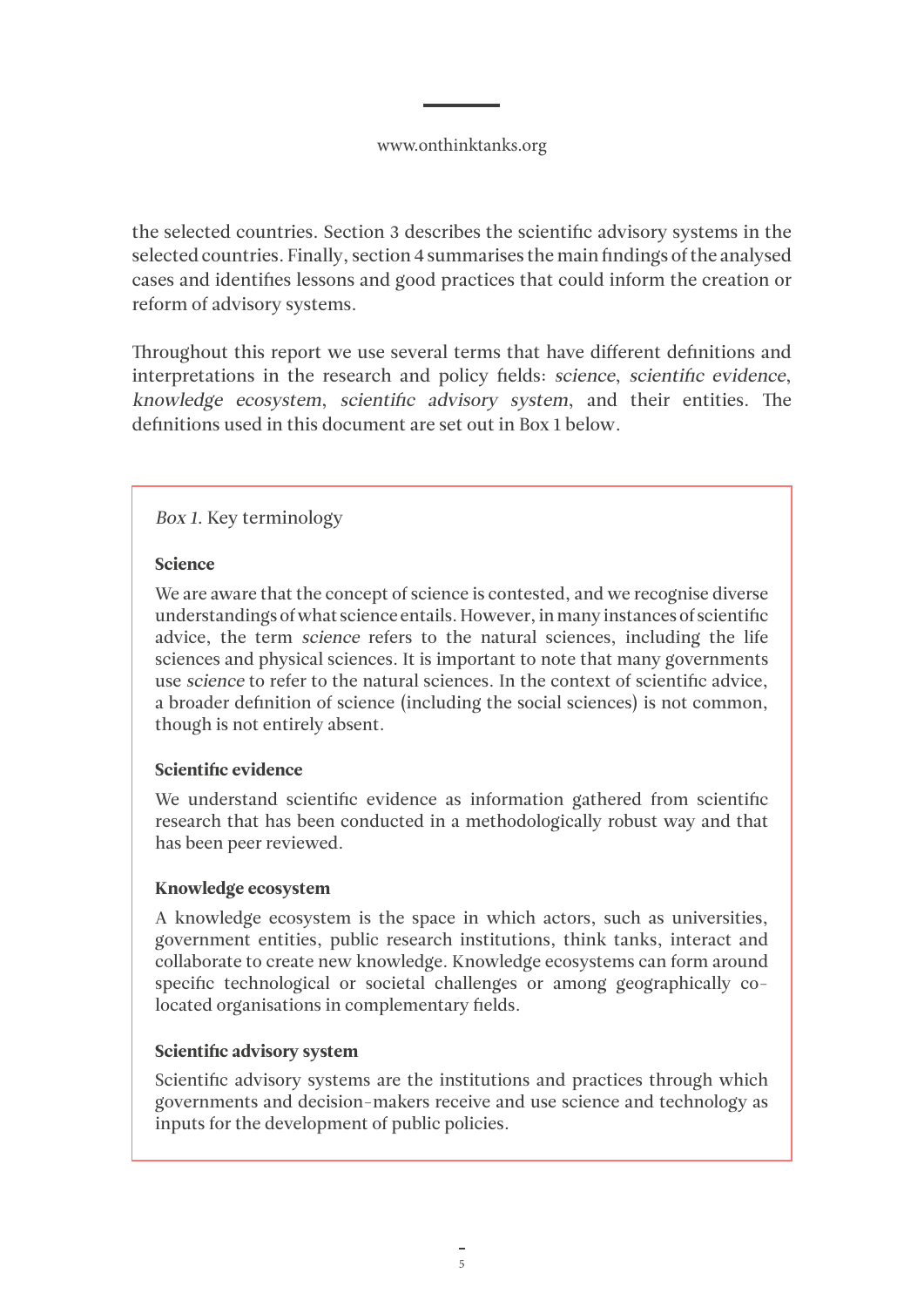## <span id="page-5-0"></span>**2. KEY CHARACTERISTICS OF SCIENTIFIC ADVISORY SYSTEMS**

Scientific advisory systems can have different characteristics depending on the context they operate in and their purpose. Before discussing the characteristics of advisory systems, it is important to understand that scientific advice can fulfil two functions: 1) science for policy: scientific evidence is provided to inform policy in different areas; and 2) policy for science: policies related to science and technology (i.e. promotion of science, innovation, higher education policies, etc.). In this review, we focus on the first type: science for policy. Advisory systems can sometimes fulfil both functions. In the countries we reviewed, when an entity fulfilled both functions, we only focused on the policy for science function.

Other important features that characterise advisory systems include their formality (permanent or ad hoc), functions relative to the public policy formulation stage, and organisational structures.

# **Formality**

Advisory entities can be permanent or ad hoc. Permanent advisory entities are often part of the organisational structure of the state. In some cases, they are a formal part of ministries or other official entities. They are usually appointed by the highest decision-making levels (e.g. president or prime minister). Ad hoc entities are instances that are created for a particular purpose and are usually temporary. They have explicit functions, and can be dissolved when the purpose for which they were created has been fulfilled. They can also cease to exist if the issue or problem they address is no longer relevant or has changed.

# **Structures**

Advisory entities have different organisational structures. According to a classification by the OECD (2017), scientific advisory systems can be structured in three ways:

- As part of the government. They encompass individuals or entities of the public service, such as political advisers or strategic and advisory units that are part of the government's formal structures, for example, a chief scientist office.
- Close to the government but not part of the public service (at arm's length). These actors and entities function within the government but are not an institutional part of the public service. These include, for example, advisory bodies, commissions, councils, institutes, and research funds. Entities of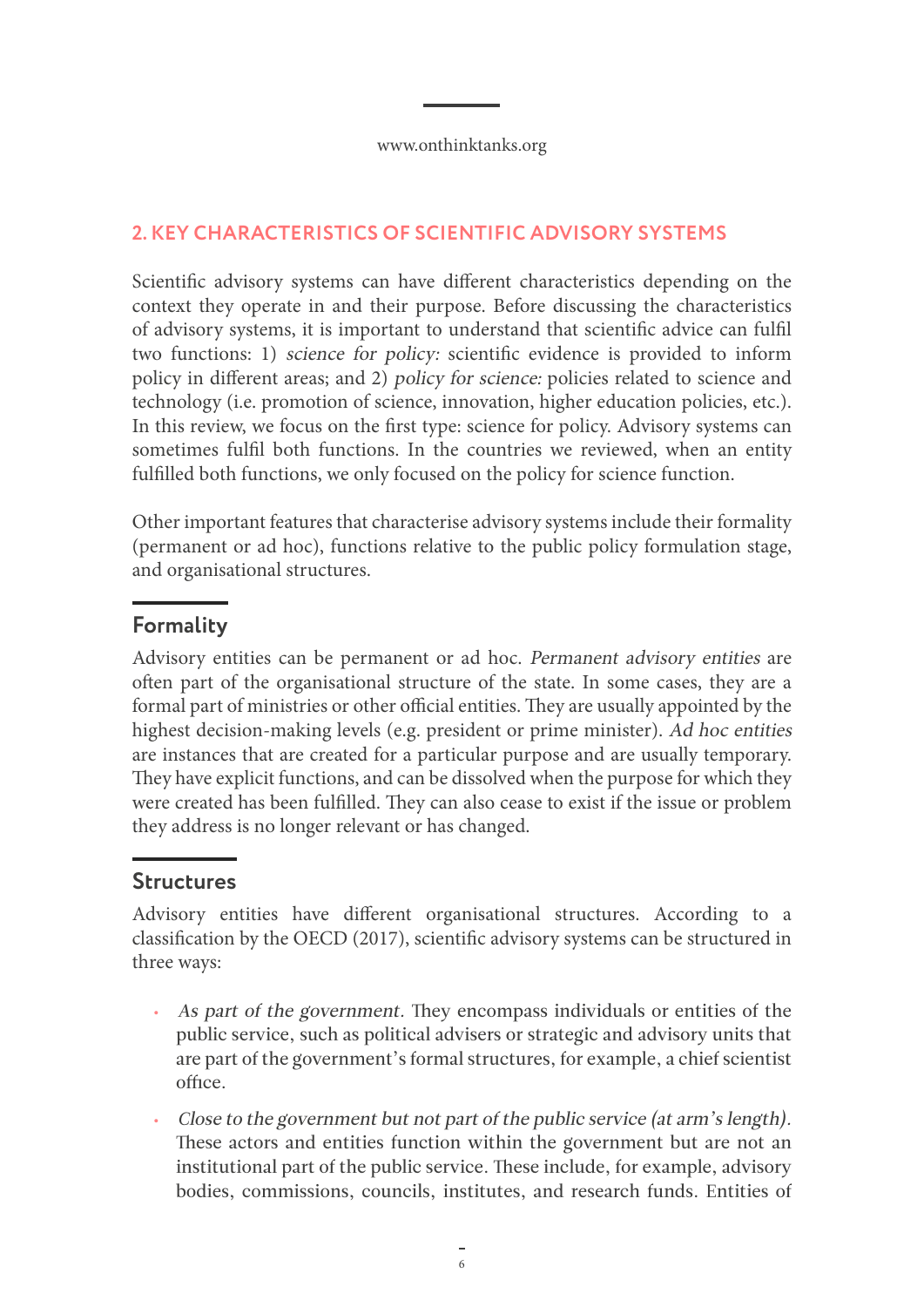this type function within the government, but usually as autonomous or semi-autonomous entities.

• External to the government. These entities function outside of the executive branch of government and are entirely autonomous. Examples of this type of entity include universities, think tanks, research institutes, unions and citizen committees.

Within these three main structures, entities can also be structured as committees, commissions, working groups, panels or boards of experts, offices (of the chief scientific adviser, for example) (OECD, 2017). Organisational structures vary significantly depending on the context and the functions of the advisory entity. For example, permanent advisory entities tend to have structures similar to research institutes or organisations with fixed positions and hierarchical structures (Glynn, Cunningham, & Flanagan, 2003; Grobbelaar, 2008). Ad hoc entities are often created by presidential or ministerial decree and can receive administrative or logistical support from existing entities. In general, the most common forms of organisation of advisory entities are: **<sup>1</sup>**

### • Principal scientific adviser

The principal scientific adviser is usually appointed by the head of government to provide scientific advice at the highest level. One of the functions of the main scientific adviser is to be a link between science and policy. In addition, and depending on the country, the principal scientific adviser may have an office or secretariat that carries out support functions.

• Expert committees or commissions

Expert committees and commissions are groups of people selected or appointed by the competent authority to fulfil a specific function for a specified period. Although it is common for committees and commissions to be ad hoc in nature and to dissolve once the purposes for which they were created have been fulfilled, they can also be created permanently.

• Experts panel

A group of independent experts called to evaluate or give their opinion and/ or specialised advice on a particular subject. Panels of experts are not always permanent, but they can be part of an institution's organisational structure and called upon to confer in specific situations.

**<sup>1</sup>** These definitions are based on those used in the literature and on observations of the functions and forms of structures in different national contexts.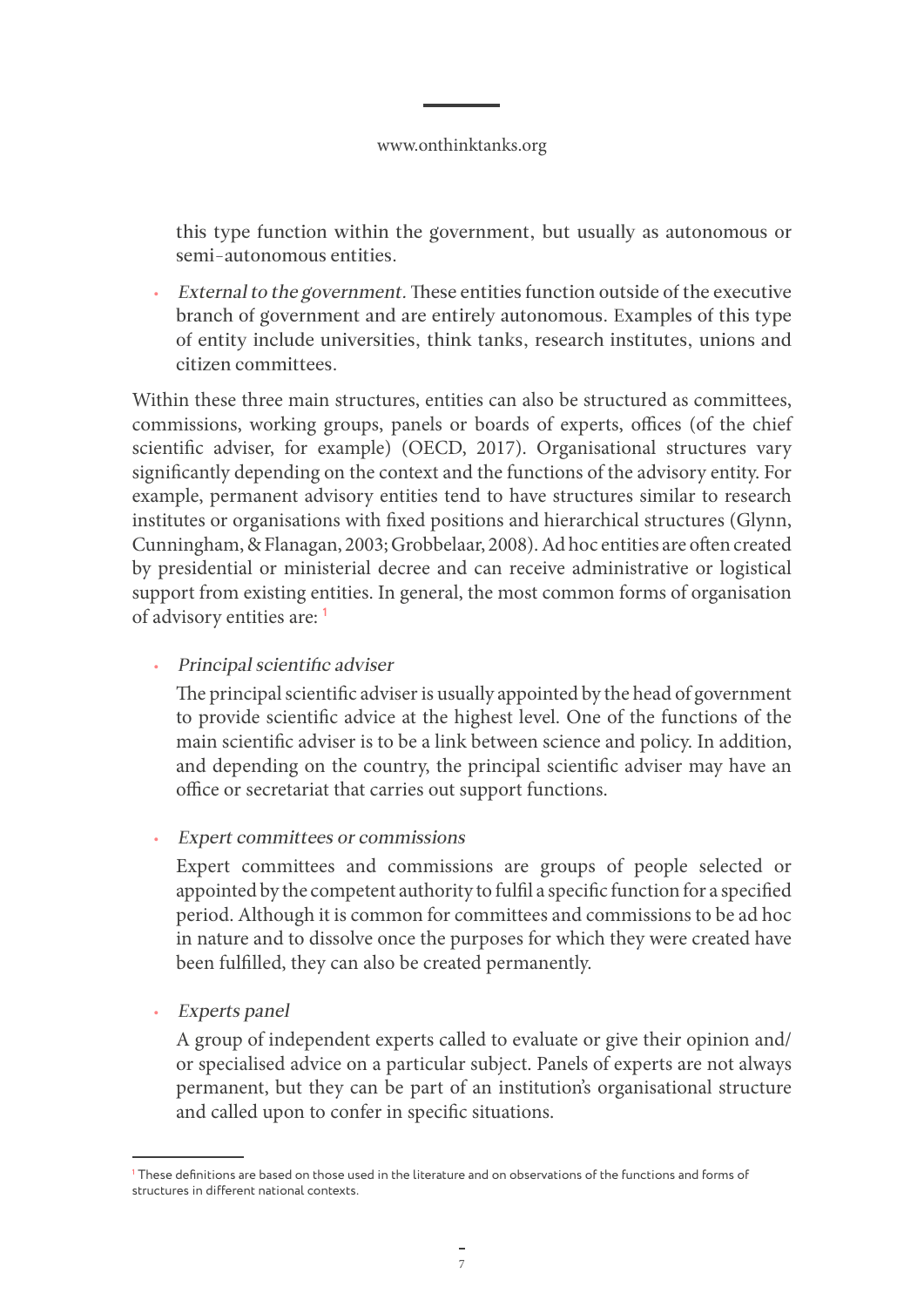<span id="page-7-0"></span>• National academies

National academies are entities that, in some cases, operate with state funding and are considered part of the state science and technology structure. However, in some countries, national academies are non-profit entities with more independence from government. They coordinate research activities, develop standards for different branches of science, and create and manage memberships and expert groups in various science fields.

# **Functions**

Scientific advisory entities play an essential role in the public policy cycle. Being close to the government but 'far away' at the same time, they have the potential to act as knowledge 'intermediaries' and provide governments with scientific advice at different stages of the public policy cycle (OECD, 2017).



Figure 1. Public policy cycle and the roles of scientific advisory entities.

Source: Based on OECD (2017)

Depending on the public policy formulation stage, advisory entities can participate in and contribute to the process in different ways (OECD, 2017). Advisory entities combine several of the following functions:

• Definition of priorities and agendas

Scientific advisory entities play a crucial role in the first stage of the public policy cycle. They can generate interest or attract public attention to a specific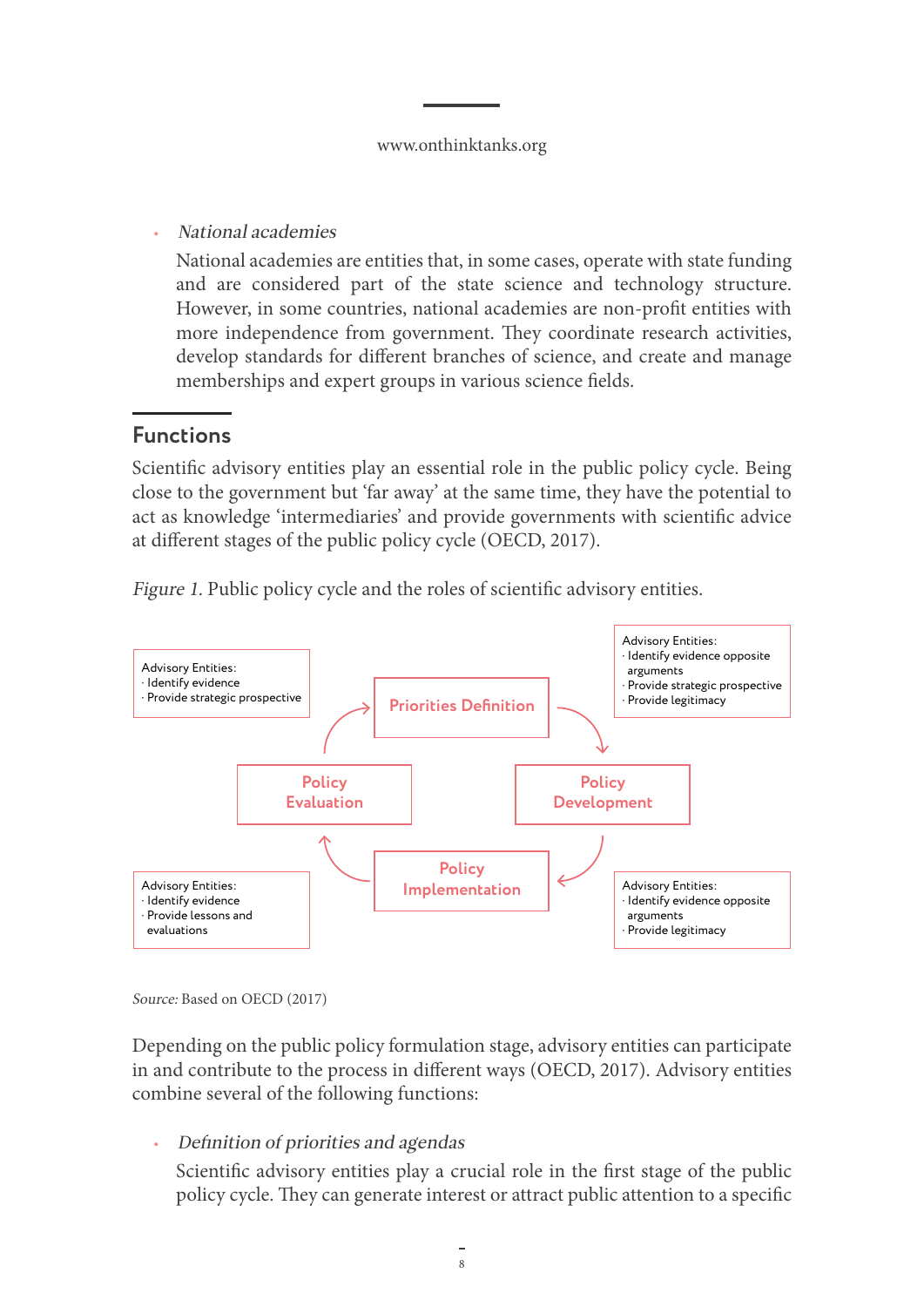issue and provide the necessary evidence so that the issue gains importance and visibility on the political agenda. This is the phase where advisory entities can have the most influence.

## • Development of public policies

Advisory entities can provide advice and support during the policy development stage by identifying new options and strategies to solve a problem or generate a desired result. Its independent position gives legitimacy to the process. At this stage, advisory entities can help identify new public policy options, provide evidence to help adopt changes and create legitimacy for selecting a particular option.

• Implementation and monitoring of public policies

In the implementation and monitoring phase of public policies, advisory entities can offer perspectives and scientific evidence on the evolution and results of a policy, contribute to correcting its course or provide information on its implementation at different stages.

### • Evaluation of public policy

In the evaluation phase, advisory bodies can help identify evidence and data for evaluation. Additionally, their independent position provides legitimacy to the process and the evaluation results. It separates them from the political interests of presenting positive or negative outcomes.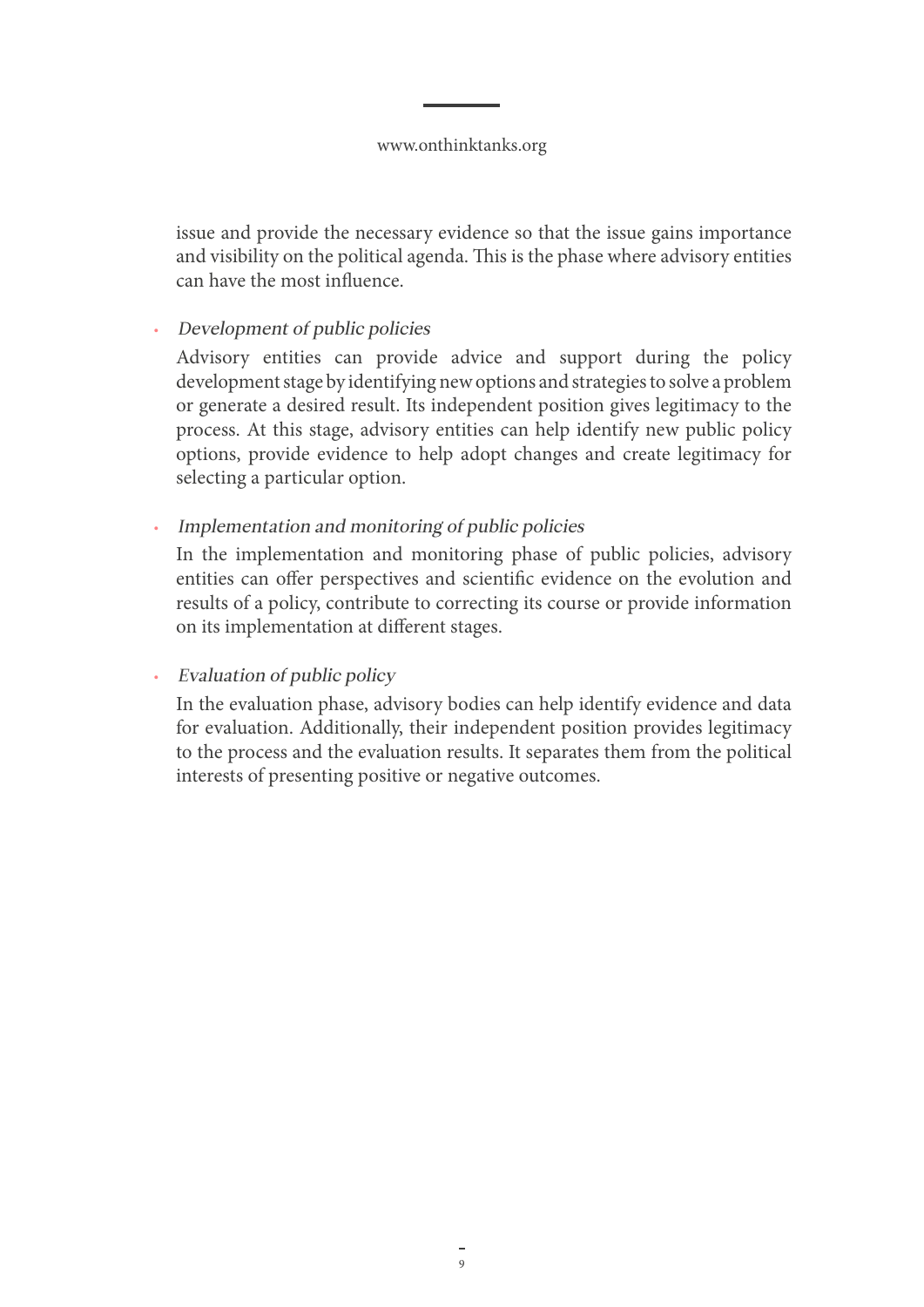# <span id="page-9-0"></span>**3. COUNTRY EXPERIENCES**

This section presents the main characteristics of advisory systems in eight countries from different regions and institutional backgrounds, and we show the diversity of structures and features of advisory systems. Two countries from the Commonwealth (Canada and the United Kingdom), two from the European Union (Germany and Spain) and two from Latin America (Chile and Brazil) were selected for examination. A brief section about the government's response to the global pandemic is included for each country.

The presentation of these country experiences is not intended to suggest that they are the 'best' advisory systems. Instead, we are aiming for a diversity of contexts and institutional structures. For each country experience, we have drawn key aspects of their models: their degree of formality, their structures (and the key bodies that are part of them) and their functions. We have also described the main features of the key elements of the advisory system in each country.

We have included the most important elements of the advisory systems in each country; however, our list might not cover all the instances and bodies that are part of the country's wider advisory system, including universities, privately funded research institutions, and think tanks. In addition, it is important to note that the availability of information (mostly secondary sources) varies from country to country, which explains why we were able to gather more information from some countries than from others.

# **Brazil**

The science and technology system in Brazil has undergone significant changes since the election of President Jair Bolsonaro in 2018. Since then, various entities and links with the science and technology sector have been dismantled. In 2019, the government announced the freezing of 42% of the national budget of the Ministry of Science and Technology. Since then, decisions at the highest level have contributed to weakening the science and technology system (Angelo, 2019). Scientific advisory processes have also been deeply affected by a general environment of scepticism towards science.

## Key features of the scientific advisory system

The Brazilian science and technology system is complex since it is divided between federal and state governments and non-governmental organisations. Like other countries in the region, Brazil has a Ministry of Science, Technology, and Innovation at the centre of science and technology policy. In addition to regulating the sector's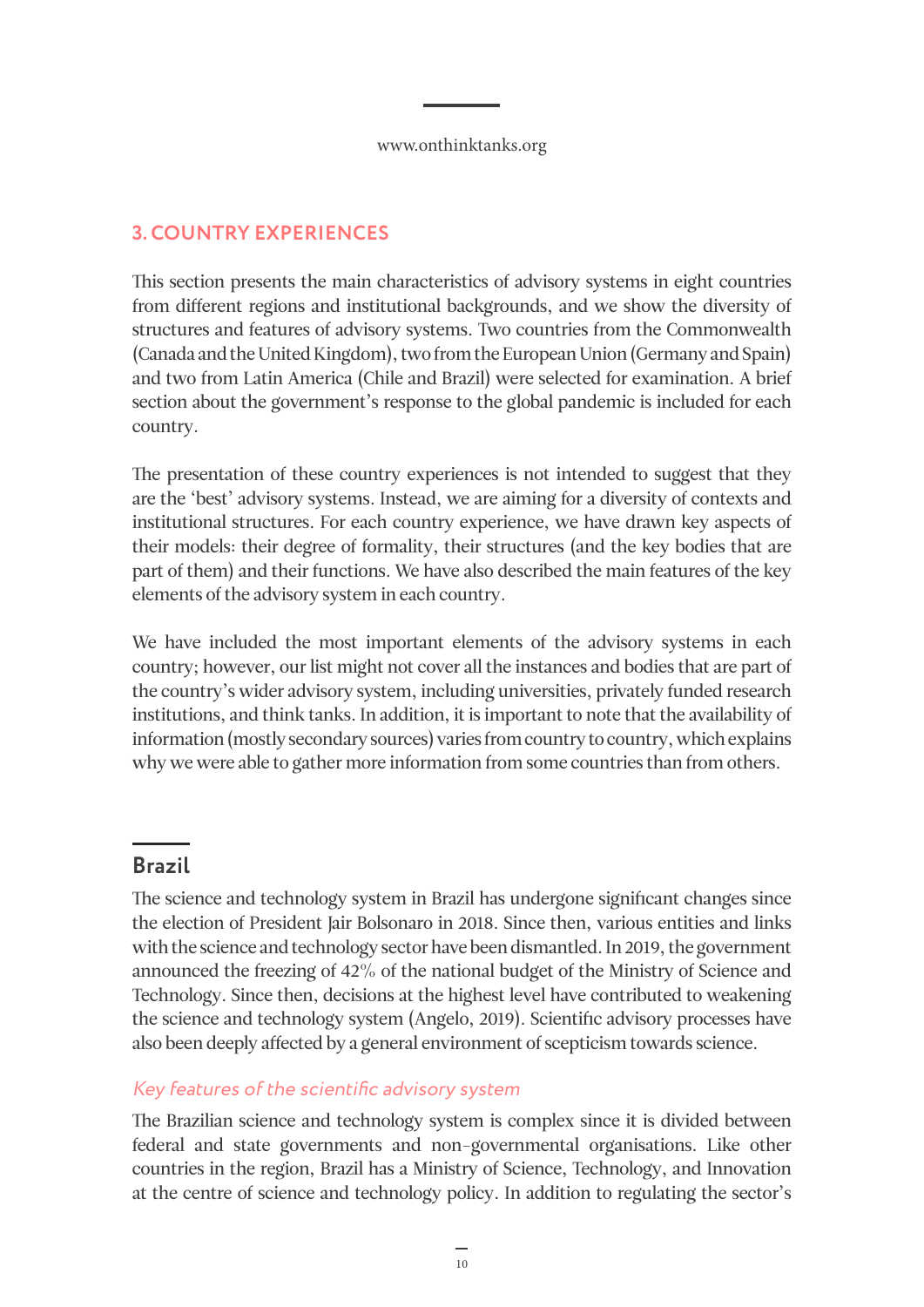<span id="page-10-0"></span>policy, the ministry has broad functions that include coordinating and articulating activities of independent research centres, related entities and collegiate bodies. The functions of the ministry are mainly those of policy for science.

### Elements of the scientific advisory system

#### **Ministry of Science, Technology, Innovations and Communications**

In Brazil, the governing body of the sector is the Ministry of Science, Technology, Innovations and Communications (MCTIC), which is the entity in charge of the formulation and implementation of the National Policy on Science, Technology and Innovation. In addition to dictating sector policy, the Ministry of Science has, as part of its organisational structure, bodies that provide direct assistance to the Minister of State. These include an undersecretary for coordination of research units, planning, budget, administration, and an advisory body for international affairs.

The ministry is in charge of the national telecommunications policy; national broadcasting policy; national policies for scientific and technological research and the promotion of innovation; planning, coordination, supervision and control of science, technology and innovation activities; IT development and automation policy; national biosafety policy; space policy; nuclear policy; control of exports of sensitive goods and services (Ministerio de Ciencia Tecnología e Innovación, n/d). The ministry also coordinates the activities of nine research institutes in various areas of knowledge. They are under the jurisdiction of the MCTIC, and include the National Research Institute of the Amazon, the National Institute of Technology, the Brazilian Centre for Physical Research and the National Astrophysics Laboratory.

### **National Council of Science and Technology**

The National Council of Science and Technology (CCT) is the advisory body for the President of the Republic that formulates and implements the national policy for scientific and technological development. The Ministry of Science and Technology is the secretary of the CTT. The CCT is also the agency in charge of channelling research funds to other actors in the science and technology ecosystem.

The CCT has 13 permanent members, who are representatives of various ministries, including the Ministry of Science and Technology, the Chief of Staff of the Presidency of the Republic and the Ministry of Defence. In addition, it has eight regular representatives (and eight alternates) of producers and users of science and technology and six representatives of national entities representing the teaching and research sectors.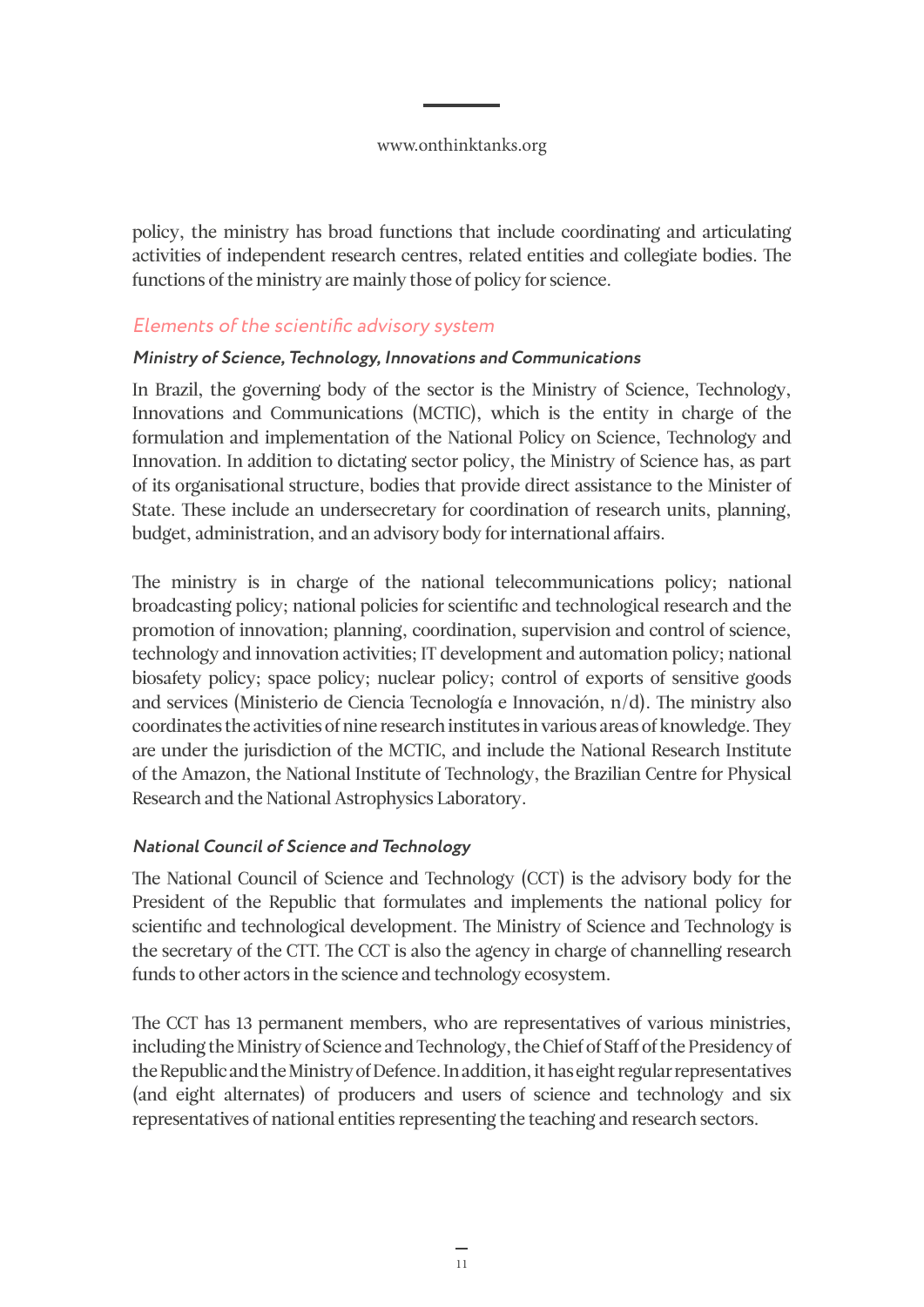#### <span id="page-11-0"></span>**National Council for Scientific and Technological Development**

The National Council for Scientific and Technological Development (CNPq) aims to promote scientific research and development in the country and is accountable to the Ministry of Science, Technology, Innovations and Communications. The CNPq is responsible for facilitating and integrating the advancement of academic research in Brazil. It hosts important academic network platforms and offers scholarships for undergraduate research in the Institutional Programme of Scholarships for Scientific Initiation.

### **Brazilian Academy of Sciences**

The Brazilian Academy of Sciences (ABC), founded in 1916, is an independent, nongovernmental and non-profit organisation, which acts as an honorary scientific society and contributes to the study of subjects of primary importance for society and provides scientific subsidies for the formulation of public policies. The ABC receives contributions from its individual and corporate members and financial support from government agencies. With a current staff of more than 900 members in total, the ABC is one of the oldest scientific associations in the country.

### Response to COVID-19

Brazil is the country with the third highest number of confirmed cases of COVID-19 worldwide. This critical situation is even more complicated due to the anti-science stance of the government of President Bolsonaro (Fraser, 2020). The Brazilian government was slow and uncoordinated with policies adopted by the Ministry of Health and its response the scientific evidence available on the coronavirus. In March 2020, the Ministry of Science, Technology and Innovation (MCIT) created RedeVírus, a platform with resources for developing projects for diagnosis, treatment, vaccines, and the production of knowledge about the virus. This network allocated USD 3.5 million on 23 March 2020 to projects related to the pandemic. In May 2020, MCIT announced the allocation of an additional 352 million reais, just under USD 30 million, to strengthen the pandemic-related work conducted by reinforcement of the federal state (Sosa & Scargiali, 2020).

The lack of leadership at the political level has led to actions and initiatives led by academia and other sectors to counter the effects of misinformation from the national government (Fraser, 2020). Although the national government has been entirely closed to the advice of the country' s scientific sectors, governments at the subnational level have generated alliances and spaces for collaboration in the face of the crisis. An example of this is the creation of a scientific committee of experts from the southeast of Brazil, which provides advice to the northeast of the country, one of the country's most vulnerable regions (Fraser, 2020). The committee works closely with the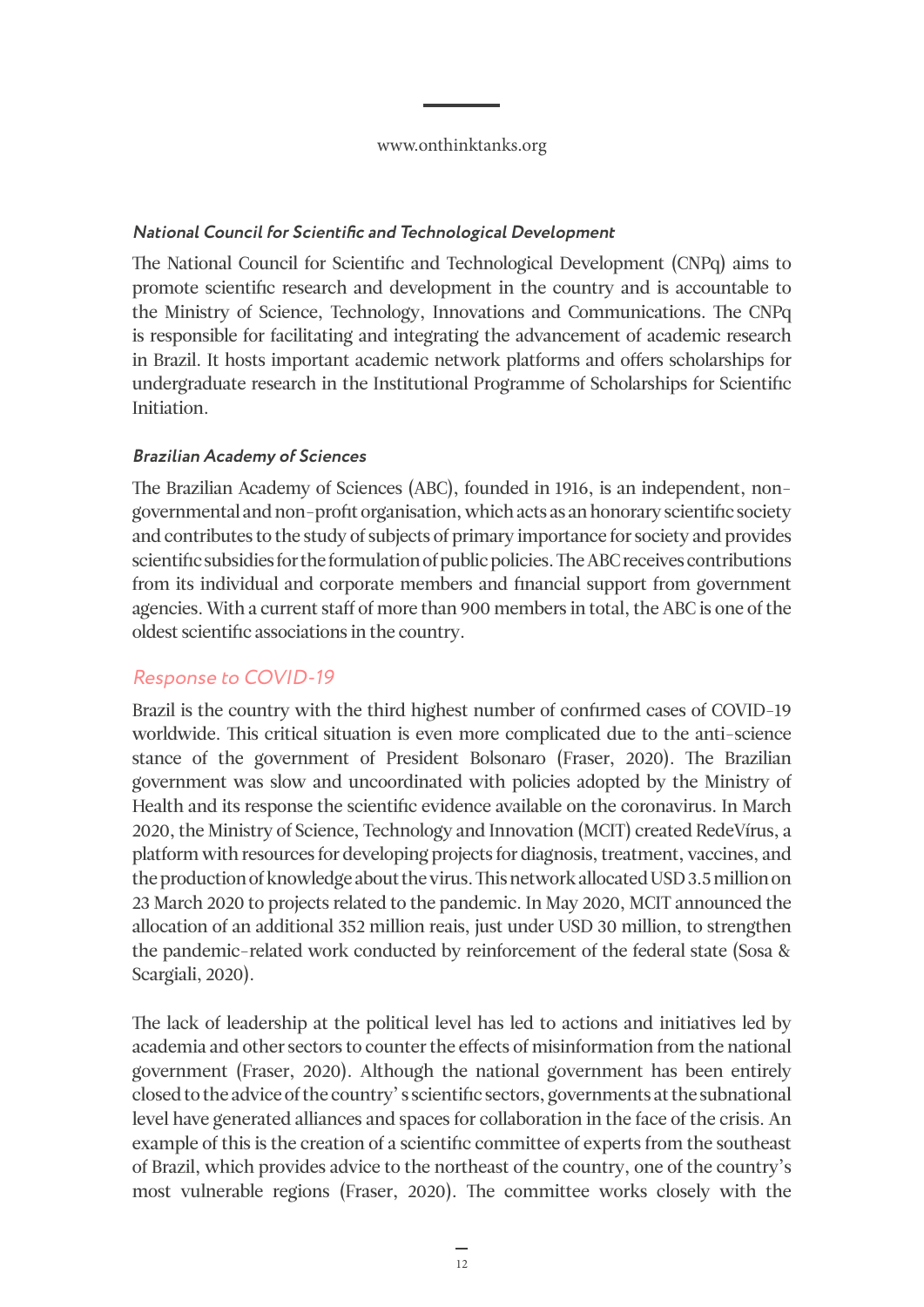<span id="page-12-0"></span>northern provinces' governors and generates recommendations and guidelines for the new reality.

The ABC has played a fundamental role in the crisis as it has established itself as the body that has demanded the government provide more security for researchers and medical personnel in the face of the pandemic, more funds for research, and more openness and transparency on the use of scientific evidence.

# **Canada**

The scientific advisory system in Canada has been through important changes over the years. Scientific advisory bodies have been created and phased out, reflecting national priorities and political agendas (Quirion, Carty, & Jabr, 2016; Canadian Government Executive, 2016). In 1964, the Secretariat of Science was created as part of the Privy Council to provide scientific advice to the prime minister and the parliament. In 1966, it was replaced by the Science Council of Canada, a corporation, part of the Crown but independent from the government. In the same year, the position of Principal Scientific Advisor was created but then eliminated in 1971. Further attempts to institutionalise scientific advice followed. The Council of Science and Technology Advisors was created in 2000 and abolished in 2007. In 2017, the position of Principal Scientific Advisor was reinstated.

Currently, the Office of the Chief Science Advisor (OCSA) leads scientific advice, and it is supported by other entities that provide advice to the government. The advisory system fulfils policy for science and science for policy functions. Often, the same entities engage in both functions. Due to the scope of the paper, we are focusing on the science for policy function.

### Key features of the scientific advisory system

Although many institutions have been created over time to provide advice to the government, Canada did not have a formal path for providing science advice to assist government decision-making until the creation of the OCSA. Therefore the system is relatively new and is in the process of establishing its building blocks. In many ways, the Canadian advisory system follows a similar model to the UK advisory system. It is led by a chief science adviser who leads the OCSA and a network of departmental science advisers.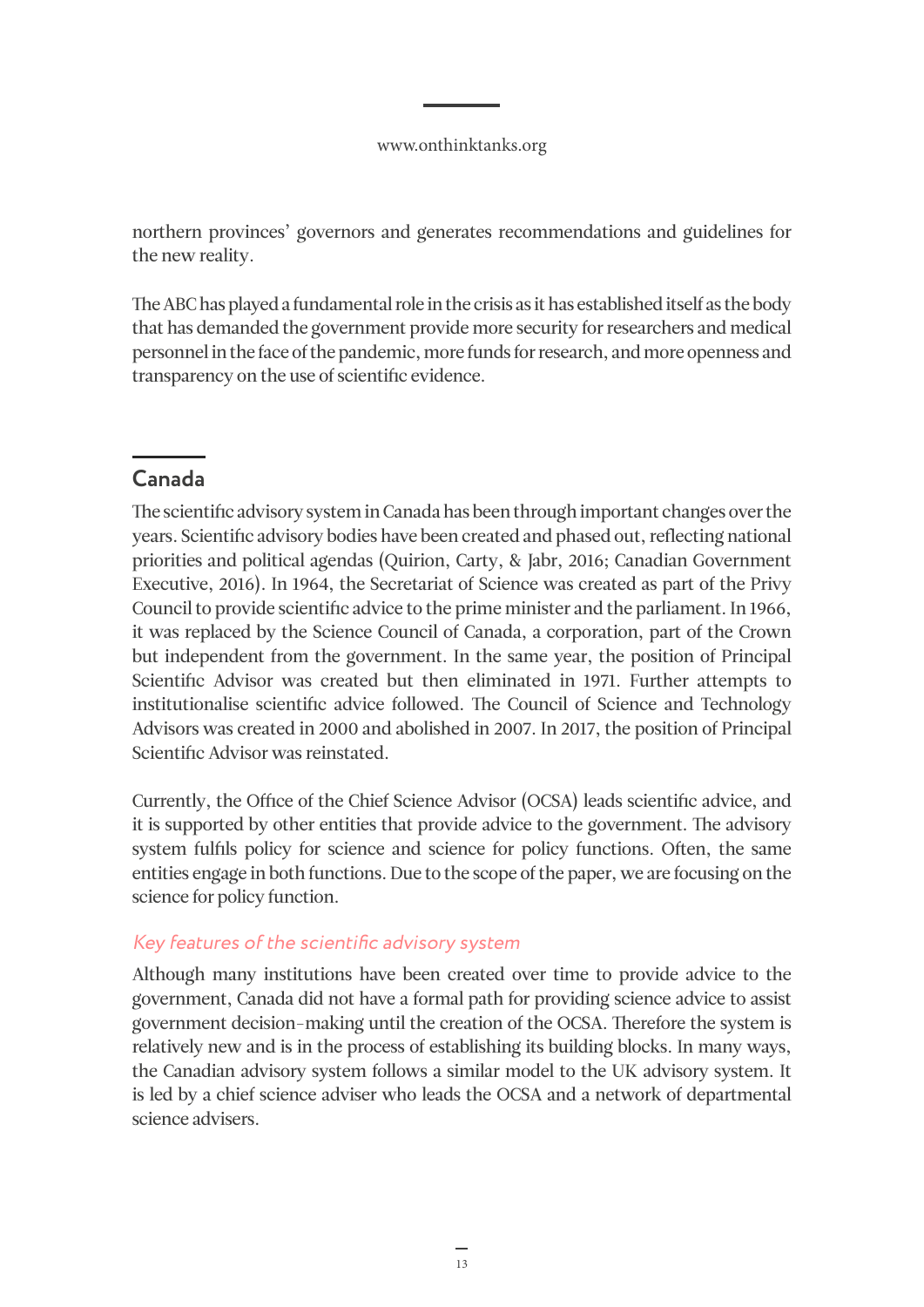## <span id="page-13-0"></span>Key bodies of the scientific advisory system

The scientific advisory system in Canada has gone through several changes. Its most recent change was the creation of the OCSA in 2017. It has established guidelines for the development and use of scientific evidence in Canada. OCSA is a permanent office, considered part of the government, but has the independence to fulfil its mission. In addition to OCSA and, other entities, such as the National Research Council, the Council of Canadian Academies, and the Royal Society of Canada, provide scientific advice to the government.

### **Office of the Chief Science Advisor**

The Government of Canada created the OCSA in late 2017. The key functions of the Chief Science Advisor are: a) to provide advice on the development and implementation of guidelines to ensure that science funded or produced by the government is available to the public; b) to provide advice on creating and implementing processes to ensure that scientific evidence is considered when policy-makers make decisions; c) to assess and recommend ways to improve the existing advisory function; and d) to assess and recommend ways for the government to better support quality scientific research at the federal level.

### **Departmental Science Advisors Network**

The Departmental Science Advisors Network was created in 2019. Within their respective departments, the science advisors perform a range of functions that include the development of high research standards, the promotion of departmental science portfolios, the recruitment of scientists, the development of external scientific partnerships, and the promotion of a culture of scientific excellence. The network has currently eight members, who are experts from different backgrounds and who have been active contributors to the OCSA.

### **National Research Council**

The National Research Council (NRC) is the largest federal research and development agency in Canada. It reports to Parliament through the Ministry of Innovation, Science and Industry. The NRC works in partnership with Canadian industry to bring research benefits to the market for people to experience first-hand. The NRC is managed by a Board of Directors, which oversees the organisation's performance and provides strategic directions. The NRC Council comprises the chairman of the council, the executive chairman, and 10 members (Government of Canada, n/d). The NRC has 14 integrated research centres focused on critical sectors of the Canadian industry, such as transport, manufacturing, engineering, life sciences, and technology. These research centres represent strategic importance and economic value for Canada (Government of Canada, n/d).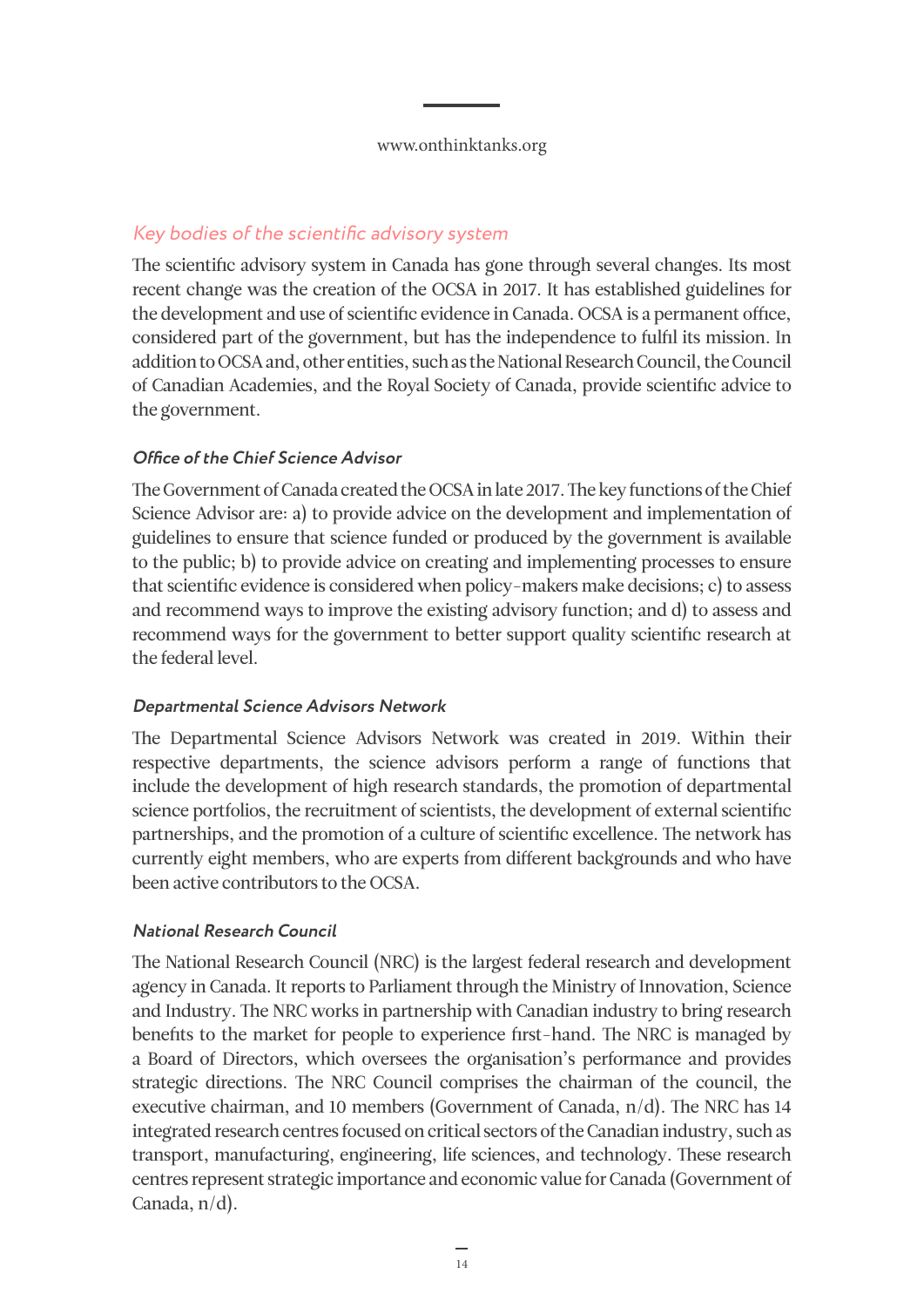#### <span id="page-14-0"></span>**Council of Canadian Academies**

The Council of Canadian Academies (CCA), established in 2002, is a private non-profit corporation that brings together experts in different fields to evaluate scientific topics of public interest to inform decision-making (Council of Canadian Academies, 2020). The CCA' s work spans the natural, social and health sciences and engineering and the humanities. The government of Canada funds the CCA (through a grant). At the start of operations in 2005, the CCA received CAD 30 million in financing to support the Council's core operations. This financing was renewed in 2015 for CAD 15 million for five years. The founding academies of the CCA are independent organisations representing Canada's best scientists. Its members serve on the CCA' s Board of Directors and represent the broader CCA membership base. The academies provide key input and guidance to the CCA during research and study design, evaluation, planning, and nomination of experts. The academies of the CCA are the Royal Society of Canada (RSC), the Canadian Academy of Engineering and the Canadian Academy for Health Sciences.

### **The Royal Society of Canada**

The main objective of the Royal Society of Canada (RSC), which was created in 1882 as the National Academy of Canada, is to promote learning and research in the arts, humanities, social and natural sciences. The RSC generates independent reports based on the experience of experts to inform decision-making on various topics (Quirion, Carty, & Jabr, 2016). Additionally, the RSC provides scientific advice to the government in specific situations. In the 1960s and 1970s, for example, the RSC played a fundamental role in alerting the government to imminent issues such as the need to develop a national strategy for the treatment and prevention of AIDS, and for gaps in educational and health policy issues (Quirion, Carty, & Jabr, 2016). In 2015, the RSC published a report recommending that the government strengthen scientific advisory systems and provide advice to the Minister of Science to create the position of Chief Science Advisor (Quirion, Carty, & Jabr, 2016).

### Response to COVID-19

Canada's response to the pandemic in terms of scientific advice is led by the Public Health Agency of Canada and is coordinated through the Federal/Provincial/Territorial Public Health Response Plan for Biological Events. This plan aims to coordinate the response at the national level and consists of a general governance plan to guide health responses in emergencies (Government of Canada, 2017). The plan outlines the roles and responsibilities of different entities:

• Special Advisory Committee (SAC)

Its mandate is to advise the Council of Ministers of Health on issues related to a significant public health event. The products and activities developed by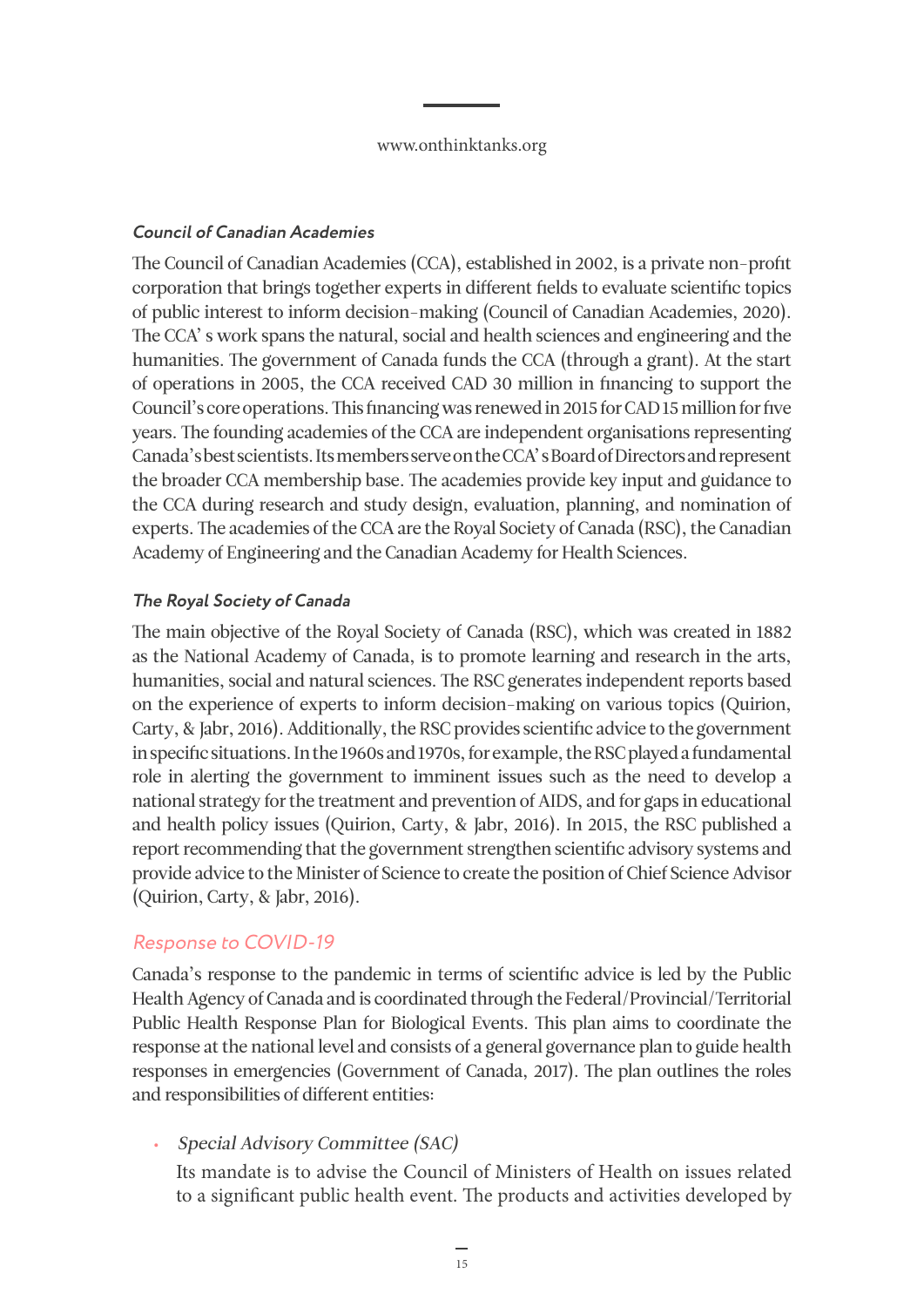<span id="page-15-0"></span>SAC may include recommendations, guides, protocols and communication products, depending on the type of emergency (Government of Canada, 2017). The SAC is co-chaired by representatives of the Public Health Network of Canada Council.

• Technical Advisory Committee (TAC)

Through the SAC, the TAC provides inputs of a technical nature to respond to a particular crisis. The proposals generated in the TAC go through a validation process before being presented in the SAC. The TAC is co-chaired by the National Advisory Committee on Infection Protection and Control, and provides advice through epidemiological reports, public health measures, recommendations on drugs and vaccines.

• Public Health Network Communications Group

This group aims to support consistent and coordinated communication to the public across different jurisdictions during a crisis. During an emergency response, it provides support and advice to the SAC.

• Health Portfolio Operations Centre

This is the coordinating body for activities during public health emergencies. It is a point of contact to facilitate the dissemination of information and evidence to key actors in the management of an emergency.

The Canadian government's response has provided important lessons, especially in its handling of the crisis at the federal level. While the management of the crisis in Canada has not been an example for other countries globally, the main challenges have been experienced at the provincial level (Marchildon & Bleyer, 2020). The provinces have experienced challenges related to adopting national standards and filling gaps in health infrastructure (Marchildon & Bleyer, 2020).

# **Chile**

In Chile, the Ministry of Science, Technology, Knowledge and Innovation, created in 2018, is the governing body for science and technology policy at the national level. This ministry's functions have constantly evolved over the years. This ministry replaced the National Commission for Scientific and Technological Research under the Ministry of Education. Despite having one of the most robust scientific and knowledge ecosystems in Latin America, Chile has not institutionalised channels to provide advice to the government. Therefore, the main role of Ministry of Science and its associated entities is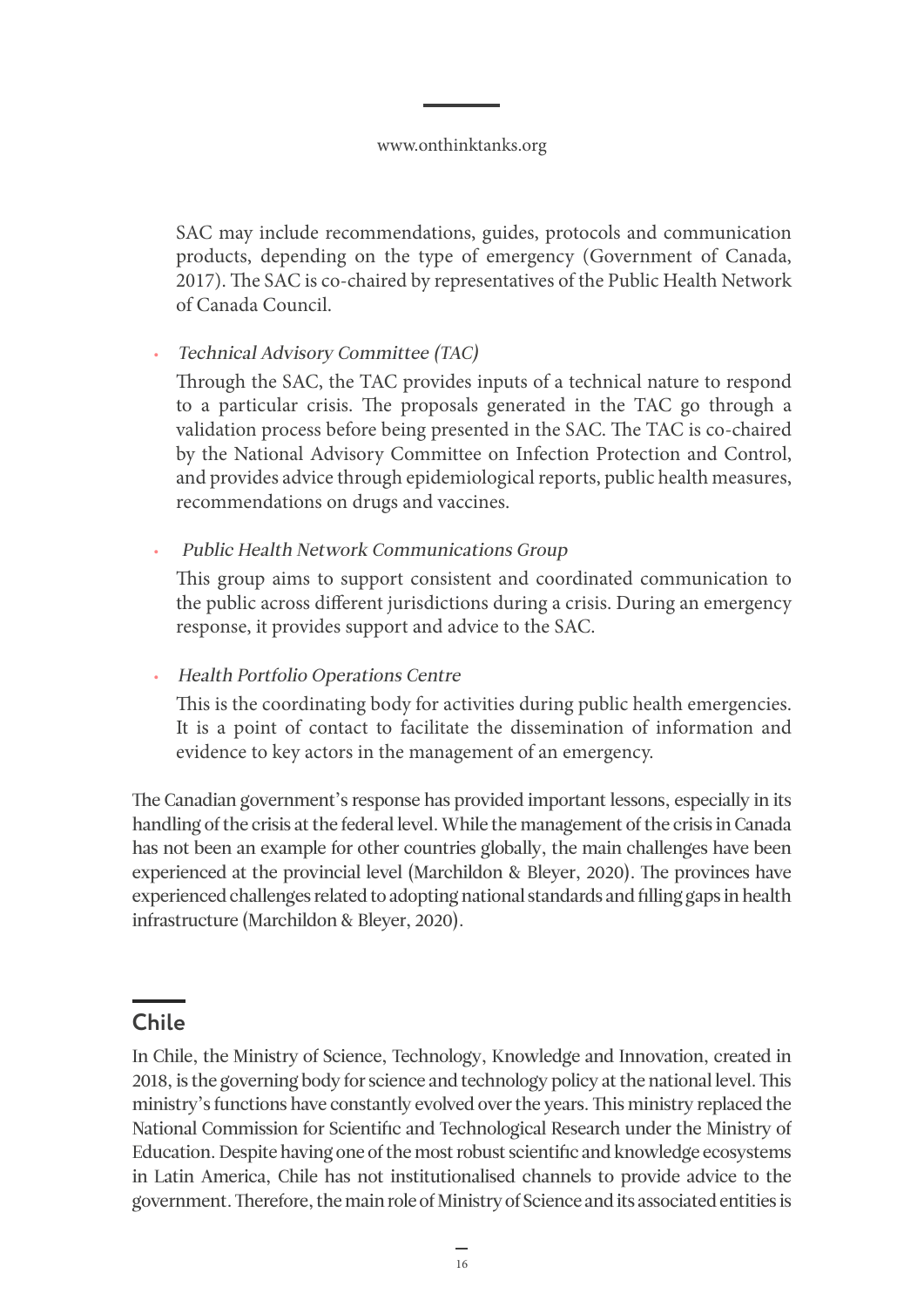<span id="page-16-0"></span>to support the development of the knowledge ecosystem across the country and provide evidence to inform the national science, technology, knowledge and innovation policy.

### Key features of the scientific advisory system

The ministry's main function is to strengthen institutional capacity to efficiently manage national opportunities and challenges in science, technology and innovation (policy for science). While not explicitly mentioned in its mission, the ministry's agencies provide advice to the government. However, the channels for this function are not fully institutionalised.

### Key bodies of the scientific advisory system

The scientific advisory entities with a clear government advisory mandate are linked to the Ministry of Science, Technology, Knowledge, and Innovation. Until 31 December 2019, the National Scientific and Technological Commission (CONICYT) was the entity in charge of advising the president of the Republic about planning the scientific and technological development of Chile (policy for science). However, the use of evidence in public policy is relatively new in Chile and is in the process of change and institutionalisation (Jaque, 2020). Therefore, in early 2020, the CONICYT was replaced by a new entity, the National Research and Development Agency (ANID).

Additionally, there are advisory bodies in Chile created to respond to specific situations or needs. These bodies are ad hoc and are from academia and the public and private sectors. For example, the Ministry of Science created an advisory committee to inform the government on the National Policy on Artificial Intelligence (Gobierno de Chile, 2019). The members of the committee were selected for their professional expertise in different science fields. A presidential advisory committee for Conference of the Parties 25 (COP25) was created, which was convened to provide advice to the presidency of COP25 to develop public policies associated with climate change (Ministerio del Medio Ambiente, 2019). Other public entities and programmes have internal advisory bodies made up of experts in various areas. The main role of these advisory councils is to provide advice and scientific evidence to strengthen a particular entity' s decision-making and lines of work.

Below we describe the functions of the Ministry of Science, Technology, Knowledge, and Innovation, the ANID and the National Council of Innovation for Development. It is worth noting that many of the functions carried out by these entities relate to the policy for science function. While this function is outside the scope of this paper, we will briefly mention the key areas where these bodies contribute to the use of scientific evidence.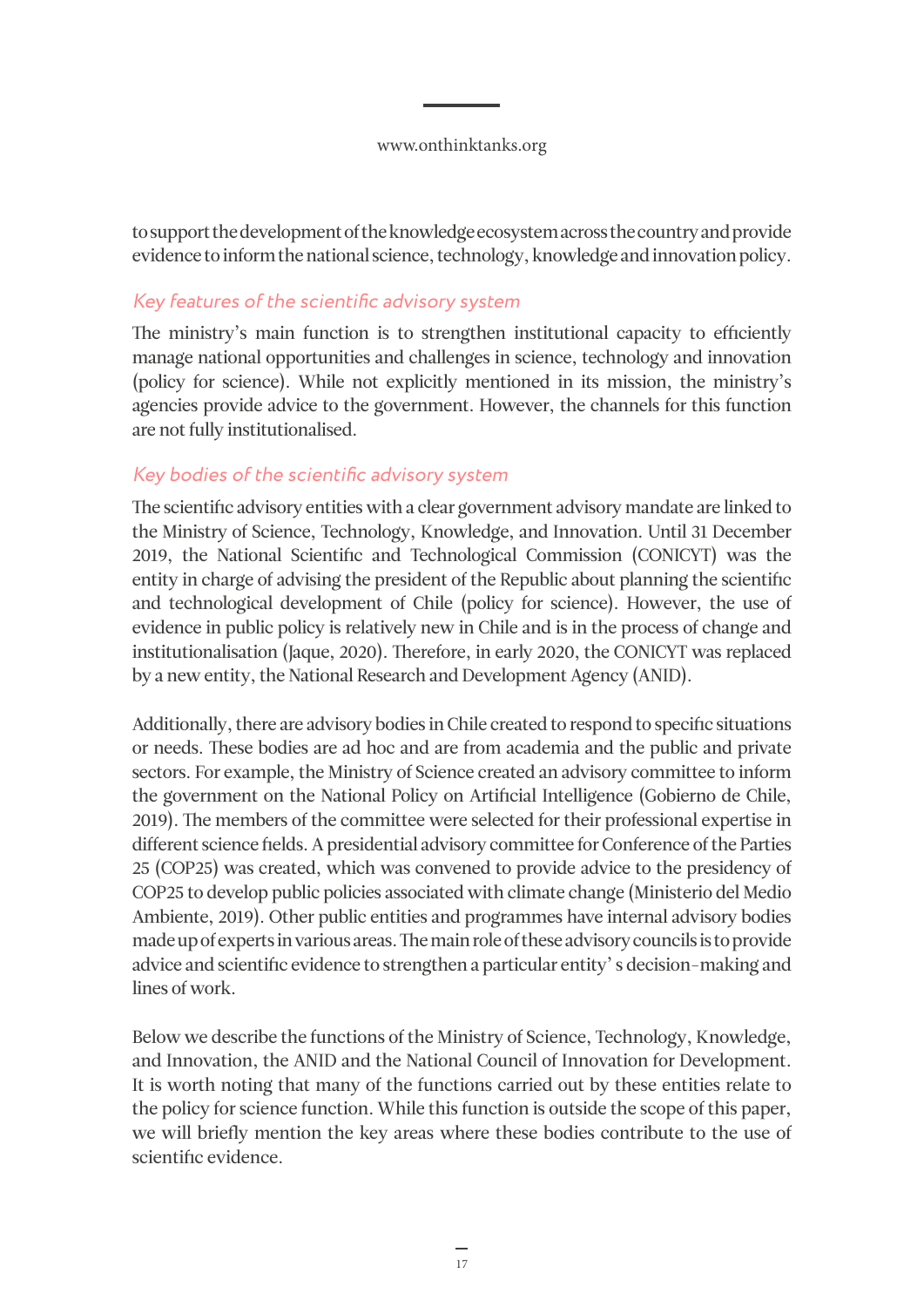### <span id="page-17-0"></span>**Ministry of Science, Technology, Knowledge, and Innovation**

The Ministry of Science, Technology, Knowledge, and Innovation is responsible for advising and collaborating with the president in designing, formulating, coordinating, implementing and evaluating policies, plans and programmes to promote science, technology and innovation in Chile.

### **National Research and Development Agency**

The ANID is the service in charge of managing and executing the programmes and instruments destined to promote, foster and develop research in all areas of knowledge, technological development and scientific-technological innovation, following the policies defined by the Ministry of Science, Technology, Knowledge, and Innovation. With the restructuring of the CONICYT, there is still no clarity on the advisory functions that the ANID will carry out. The Minister of Science and Technology has recently expressed interest about creating a specialised office (Science and Government) to promote evidence in decision-making (Jaque, 2020). However, this initiative has not yet materialised.

The ANID has a sub-directorate that uses through knowledge transfer mechanisms to link existing research and innovation centres and programmes to society, the state and industry (Agencia Nacional de Investigación, 2020). The ANID's Network, Strategy, and Knowledge sub-directorate seeks to design and implement mechanisms and strategies that allow dynamising the articulation of knowledge and information between science, industry, academia and the public sector.

### **National Council of Innovation for Development**

This is an advisory body of the Presidency of the Republic that generates strategic guidelines to strengthen the contribution of science, technology and innovation to the development of Chile. The council comprises a president, four independent members and two ministers of state. Also, the ministries of Economy, Development and Tourism and of Science, Technology, Knowledge, and Innovation are represented on this c council.

### Response to COVID-19

As in other countries in the region, the Ministry of Health has led efforts to manage the effects of the pandemic. However, the unusual nature of the emergency led to the creation of an advisory council on 15 March 2020 (Román, 2020a). The advisory council was created specifically to advise the Ministry of Health on issues related to COVID-19. The advisory council has 10 members. Among the members are medical researchers (specialists in public health, microbiology, family medicine, surgery) and representatives of different sectors of the Ministry of Health (Minsal, 2020). The council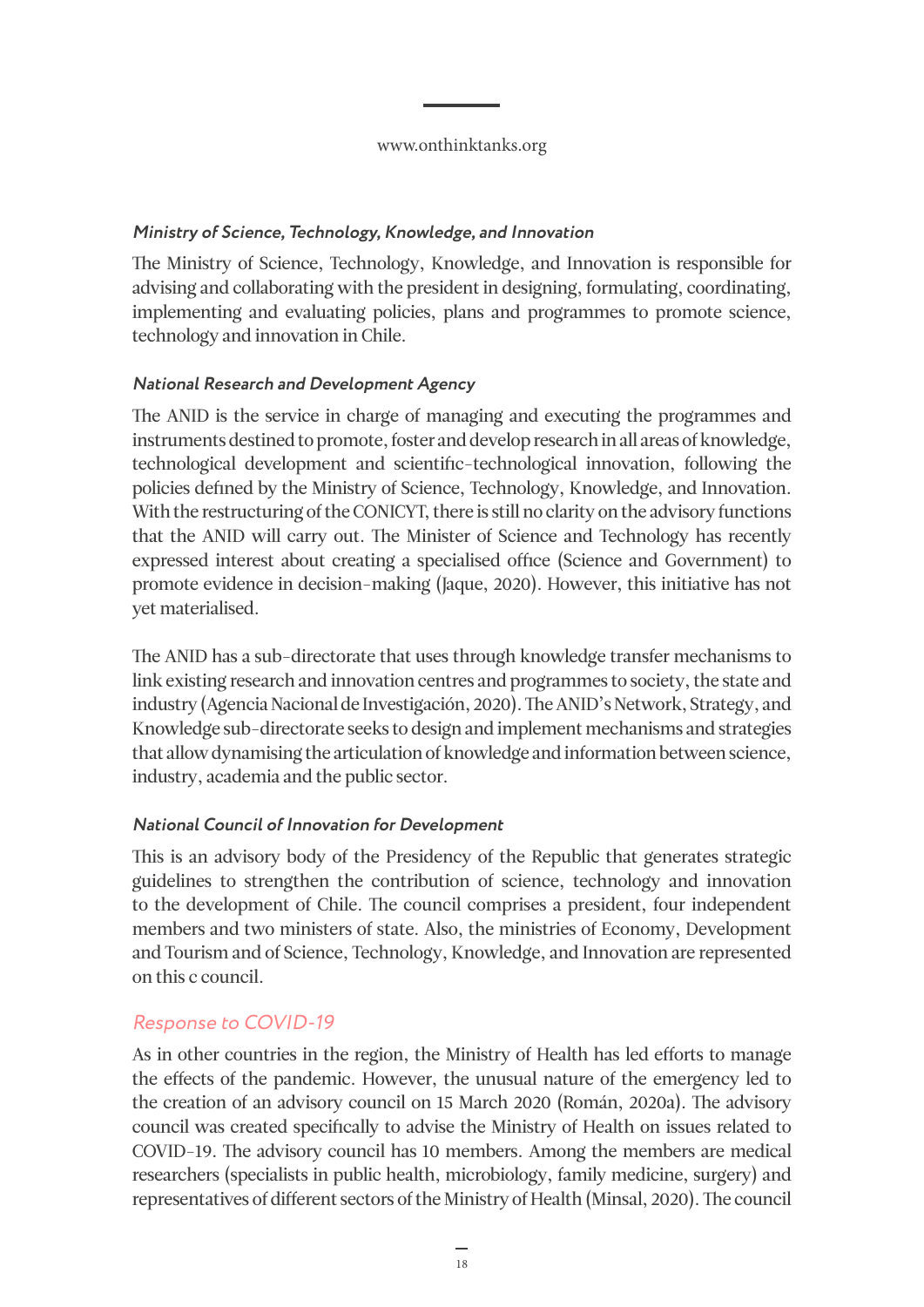<span id="page-18-0"></span>was formed with direct suggestions from the Medical College and the Ministry of Health (Román, 2020a).

Since its formation, the advisory council has been involved in debates and controversies related to its role and the level of coordination between the decisions made by the government vs the opinions provided by the experts (Román, 2020a). Discussions and questions posed by the media and official reports reveal the lack of clarity about the council's functions. On the other hand, the government has been emphatic in indicating that decisions concerning COVID-19 are made based on the advice of experts.

The COVID-19 Social Board is a consultation body that aims to give a voice to the sectors that have objected to the mitigation actions adopted by the central government. The College of Physicians and representatives of local governments participate in this space (Román, 2020a). As in the case of the advisory council, the Social Board has been involved in public debates because of the lack of clarity of its functions and attributions (Catena & Latorre, 2020; Román, 2020b).

# **Germany**

The scientific advisory system in Germany is decentralised, and is considered highly complex as various entities work together at different government levels to produce and use scientific evidence (Glynn, Cunningham, & Flanagan, 2003; Gluckman, 2014). The structure of German advisory system reflects Germany's consensus-based democracy. As in other consensus-based democracies, institutions and procedures encourage consensus across all government levels, so it accommodates many social organisations that take an institutional role in policy implementation and decision- making (Pattyn et al., 2019).

Germany has a long history of producing research and relying on internal scientific advice by specialised agencies and departmental research institutes (Pattyn et al., 2019). Germany has some of the oldest departmental research institutes, such as the Robert Koch Institute, founded in 1891, and the Institute for Employment Research, founded in 1967. Also, academic think tanks have a long tradition in Germany and have been historically tied to the policy-making system. For example, institutes such as the Fraunhofer Institutes and Max Plank Institutes have received sustained public funding and carried out commissioned academic research for the German government for decades. However, Germany has also gone through important changes that have resulted in the pluralisation of the advisory landscape reflected by the emergence of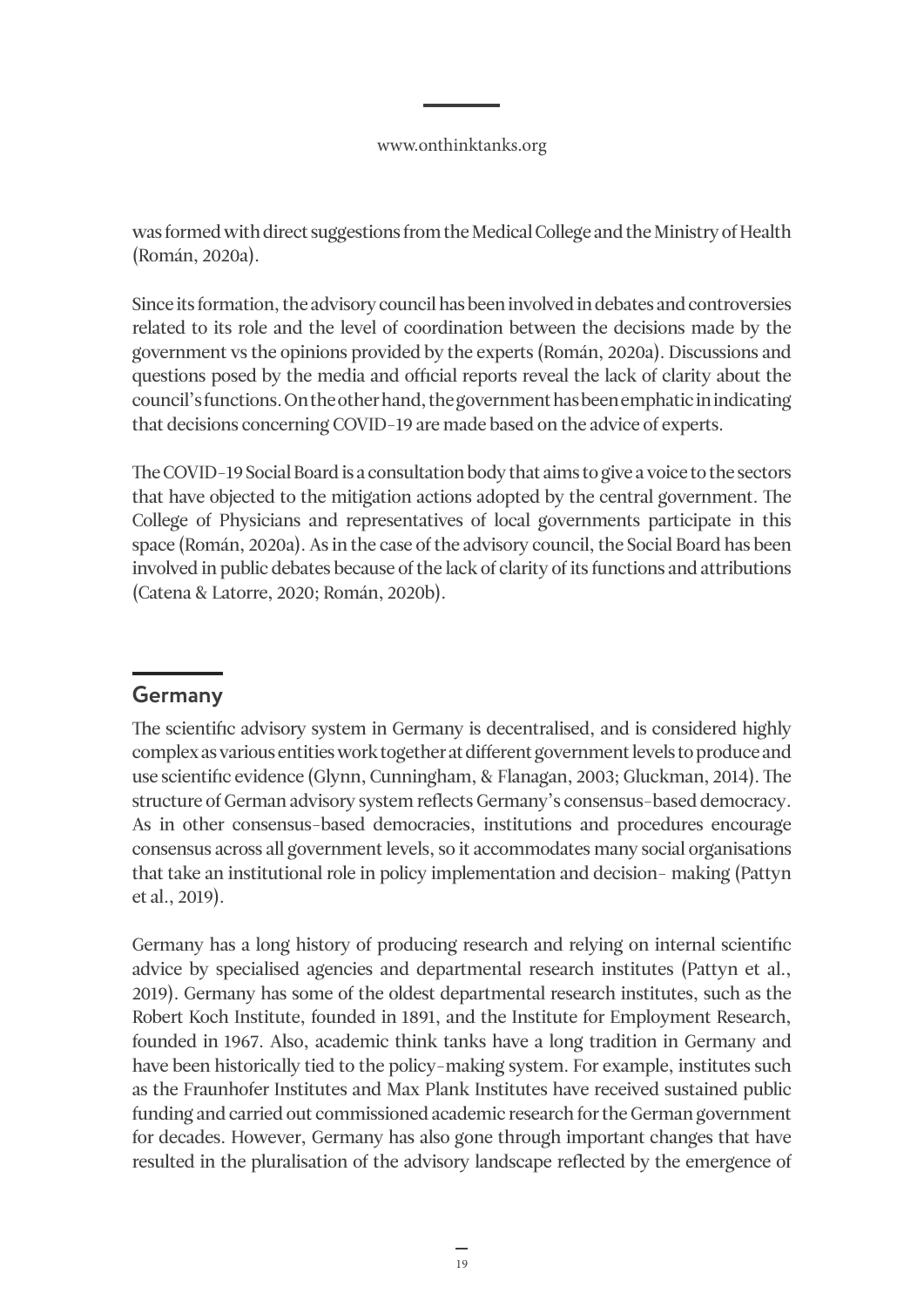<span id="page-19-0"></span>the consulting industry and the expansion of parliamentary expert resources (Pattyn et al., 2019).

### Key features of the scientific advisory system

Deliberative processes are a central feature of the German decision-making system and are key when formulating cross-sectoral policies. The high levels of interaction between the entities of the political system mean less power is concentrated in the state, which results in a decentralised system (Glynn, Cunningham, & Flanagan, 2003). There are no general guidelines for advisory structures and processes. Permanent and ad hoc structures co-exist and provide advice to different government entities simultaneously. For example, each ministry has its research institute that delivers ad hoc analysis on demand and independent research to support decision-making processes (Pattyn et al., 2019).

Unlike systems in the UK and Canada, the German system is not centralised under the figure of a chief scientific adviser. Instead, the advisory function is embedded at all government levels, and various actors from the knowledge ecosystem perform it. Thus, the German scientific advisory bodies include experts, governmental commissions, and scientific advisory boards from different ministries.

### Key bodies of the scientific advisory system

The German advisory system is formed by many entities (institutes, commissions) that provide scientific advice to the government. We will not name or describe all of them, but to portray the complexity of the German system we will focus on different types of advisory entities, their functions and connections with other actors.

### **Ministry-level departmental research institutes**

All ministries have departmental research institutes that provide analysis and advice on different topics (Grobbelaar, 2008). For example, the Federal Institute for Risk Management (Bundesinstitut für Risikobewertung [BfR]) was created under the jurisdiction of the Federal Ministry of Food and Agriculture and is mandated to advise the ministry on all scientific aspects of food safety and consumer protection. Additionally, the BfR has a scientific advisory board that provides it with advice on research priorities, promotes cooperation between the BfR and other research institutes in Germany and abroad, and provides advice on the appointment of experts to the committees that are part of the institute (Bundesinstitut für Risikobewertung, n/d). The federal Ministry of Health has a departmental research institute that independently investigates, and advises the federal ministry on, emerging health, care, and social needs (Bundesministerium für Gesundheit, 2020). The Ministry of Health also has five subordinate entities, four of which have research and advisory functions: the Federal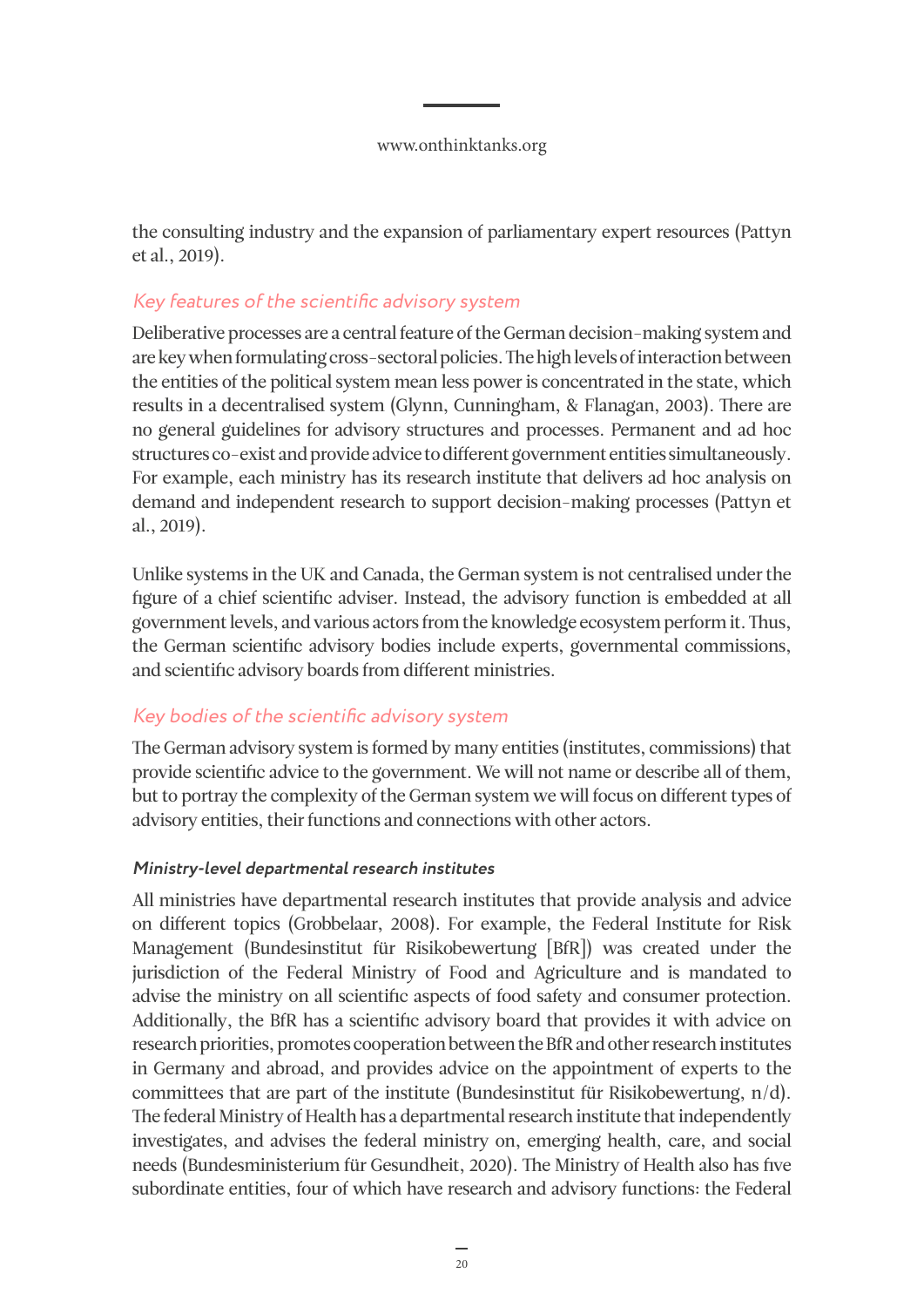Institute of Medicines and Medical Equipment, the Federal Cent re for Health Education, the Federal Institute of Vaccination and Biomedicine and the Robert Koch Institute.

### **Committees and councils**

Committees and councils are supplementary and independent advisory entities with high visibility and access to the highest decision-making spheres. Commissions' and councils' work often spans across ministries and they report directly to the Cabinet or inter-ministerial committees. Some examples include:

- The Science Council (Wissenschaftsrat), established in 1957, advises the federal government and the federal states (Bundesländer) on the development of science, the generation of research and the university system.
- The Sustainable Development Council (Rat für Nachhaltige Entwicklung [RNE]), established by the federal government in 2001, provides advice for the National Sustainability Strategy, identifies areas for action and contributes to raising public interest in sustainability (Rat für Nachhaltige Entwicklung, n/d). The RNE also has a crucial role in engaging different social actors in participatory forums and spaces, such as the Sustainable Cities Dialogue or the Fund for the Culture of Sustainability.
- The Advisory Council on Global Climate Change (WBGU) was established in 1992 as an independent advisory body for decision-makers. The WBGU has nine members**<sup>2</sup>** appointed for four years by the federal cabinet of the German government. The federal Ministry for the Environment, Conservation, and Nuclear Safety, and the federal Ministry for Education and Research finance and administer the WBGU. Additionally, the WBGU is monitored by an interministerial committee on which the federal Chancellery and all ministries are represented.
- The Expert Commission on Science and Innovation was established in 2006 to advise the federal government on structures, trends and prospects for the German research and innovation system. Members are appointed for four years by the federal Ministry of Education and Research with the approval of the federal government and are academics familiar with the decisionmaking process and the design of public policies (Schwaag Serger, Wise, & Arnold, 2015).

**<sup>2</sup>** A list of current WBGU Council members is available [here.](https://www.wbgu.de/en/the-wbgu/current-members-of-the-council)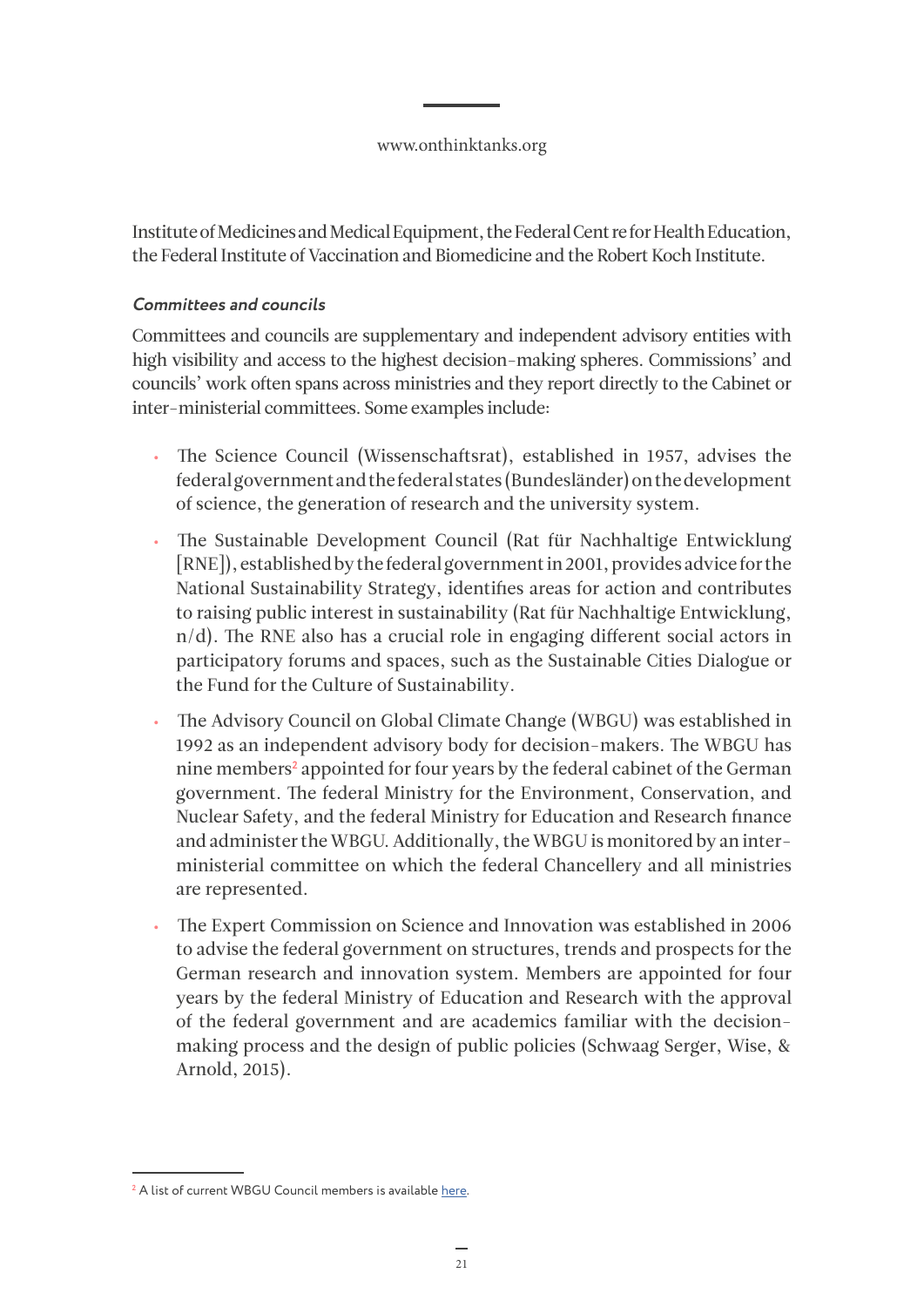#### <span id="page-21-0"></span>**Parliament**

At the parliamentary level (Bundestag), Germany has an internal advisory body called the Scientific Service (Wissenschaftliche Dienste [WD]). The WD is a scientific information and advisory centre for members of parliament, and has 11 departments. Its functions include researching and analysing scientific evidence on behalf of members of parliament and their committees and reducing and synthesising available information on specific topics (Deutscher Bundestag, n/d). In addition, the WD conducts investigative processes at the request of members of parliament and identifies and analyses issues of future relevance to Germany's political agenda (Deutscher Bundestag, n/d). The WD is also dedicated to generating research reports to inform the public about various topics of general interest. The work produced by the WD does not represent the views of parliament (Deutscher Bundestag, n/ d).

Within the parliament, the Office for Technological Analysis (Technikfolgen-Abschätzung beim Deutschen Bundestag [TAB]) aims to monitor and analyse science and technology trends and provide advice to parliament and its committees<sup>3</sup> on these issues. The TAB is governed by the Committee for Education, Research and Technology Assessment and is operated by the Karlsruhe University Institute of Technology (KIT) under a direct contract with parliament. This KIT appoints the TAB director in agreement with the Committee for Education, Research and Technological Analysis of the Parliament. The TAB also provides advice to the Food and Agriculture Committee, the Economy and Energy Committee and the Conservation, Construction and Nuclear Safety Committee.

### Response to COVID-19

The highly decentralised but coordinated nature of the German scientific advisory system allowed for one of the most efficient responses to the pandemic (Wieler, Rexroth, & Gottschalk, 2020). It is important to indicate that the advisory system is considered highly efficient because it exists in a favourable environment that has a solid and well-articulated national and federal health system, well-funded research and technology institutions, and clear political leadership (Wieler, Rexroth, & Gottschalk, 2020; Spahn, 2020).

During the first weeks of the crisis, the government established an inter-ministerial group for crisis management. At the same time, protocols and guidelines for action and containment, available since January 2020, came into use. The German government entered the pandemic with a detailed National Pandemic Plan, which allowed the government to act quickly and without political delays. The Ministry of Health led and

**<sup>3</sup>** The German parliament (Bundestag) currently has 23 standing committees. The full list is available [here.](https://www.bundestag.de/en/committees)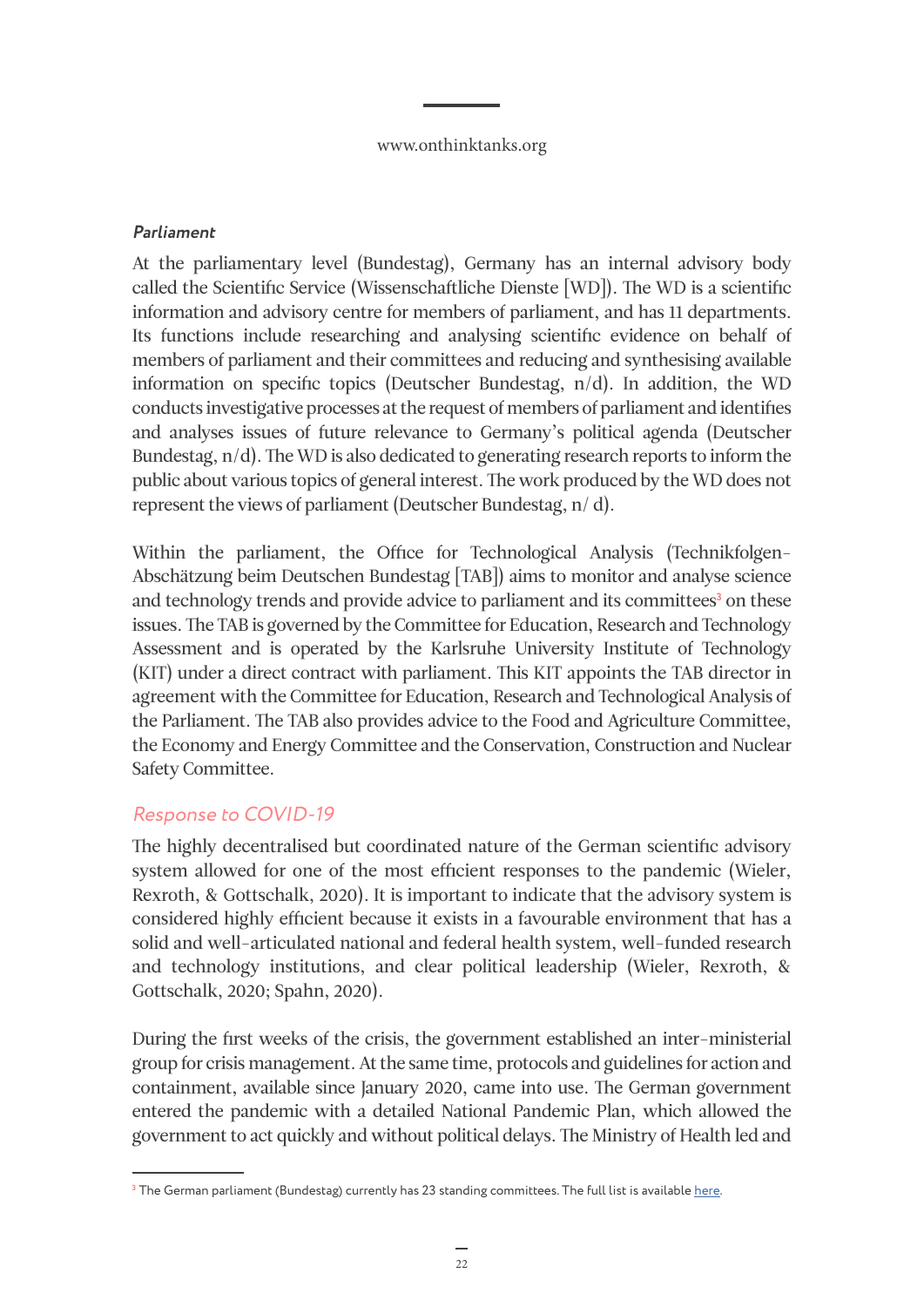<span id="page-22-0"></span>coordinated the health response. As Germany is a country with a federal system, the responsibility for health provision rests with the 16 federal states, which have the power to adapt national guidelines to local realities and needs (Wieler, Rexroth, & Gottschalk, 2020). The public research institute for disease prevention, Robert Koch, also played a vital role in the crisis.

Actions to prevent infections were taken quickly and since February 2020 scientific evidence has been available to inform the measures adopted by the government. For example, the first case was reported on 27 January 2020 in Bavaria. On 1 February, the government announced the national obligation for doctors and hospitals to report suspected coronavirus cases to local authorities within 24 hours (Wieler, Rexroth, & Gottschalk, 2020).

A crucial element of the response to the crisis was transparency in handling information, which strengthened public confidence in the decisions made by the government. An essential aspect of the process was informing the public throughout the process about what was known about the coronavirus and what was unclear or unknown (Spahn, 2020). In addition, transparent information management strengthened public trust and generated a sense of collective responsibility (Spahn, 2020; Singh, 2020).

# **Spain**

Spain does not currently have formal mechanisms for the provision of scientific advice. The competencies related to science and technology have been divided between the ministries of education and science with limited success. For example, in 2000, the government created the Ministry of Science and Technology; four years later, this ministry was merged with the Ministry of Education. Two years after that, the government divided the competencies of the Ministry of Education and reinstated the Ministry of Science and Innovation. This level of institutional instability has led to an absence of clear policies for producing and using scientific evidence. The need to develop scientific advisory entities and strengthen the use of evidence was newly formalised with creation of the current Ministry of Science and Innovation in 2020. Furthermore, in March 2021, Congress approved the creation of the Office for Science and Technology, whose main function will be to provide scientific advice to members of Congress.

## Key features of the scientific advisory system

The scientific advisory system in Spain is still being developed. The science and innovation policy is the responsibility of the Ministry of Science and Innovation, which is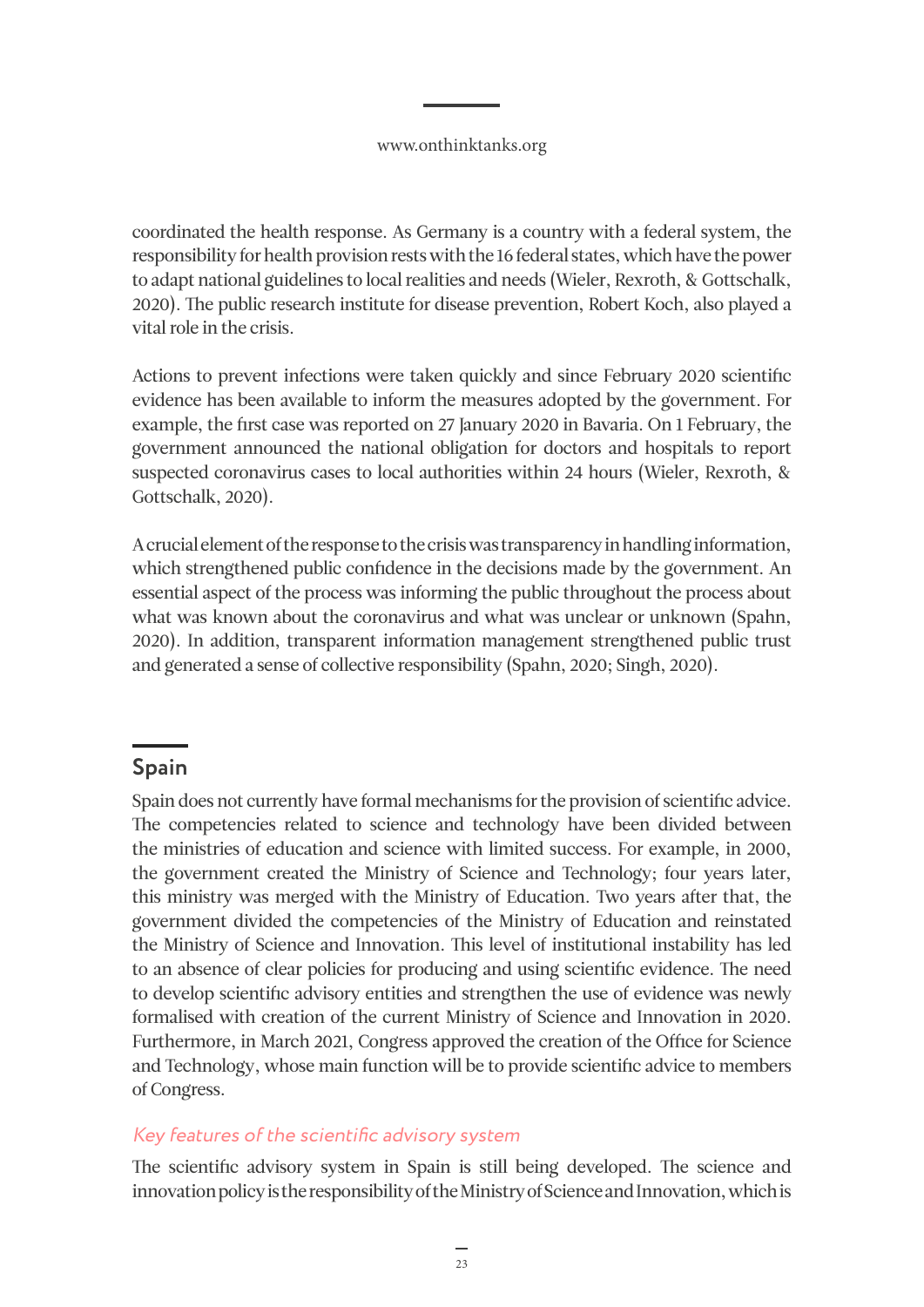<span id="page-23-0"></span>responsible for executing the government's policy on scientific research, technological development, and innovation in all sectors. While the government has recognised the importance of scientific evidence and advice, there are no formal mechanisms to organise or regulate scientific advice for policy-making. However, the Ministry of Science and other ministries exercise functions related to research and scientific advice (Diez Bueso, 2013).

### Key bodies of the scientific advisory system

Most scientific structures and bodies in Spain are closely related to the policy for science function, led by the Ministry of Science and Innovation and associated institutes and bodies. These entities' key role is to promote the production and use of scientific evidence in Spain. While this function is out of the scope of this paper, we will briefly mention where these bodies contribute to the use of scientific evidence in different government departments.

### **Ministry of Science and Innovation**

The Ministry of Science and Innovation provides guidelines and designs policies to strengthen Spain's knowledge and innovation ecosystem. There are two entities under the jurisdiction of the Ministry of Science that complement this function: the General Secretariat for Research and the General Secretariat for Innovation. The General Secretariat for Research promotes and coordinates relations with the autonomous communities and local corporations in research matters. The General Secretary for Innovation oversees matters of innovation and knowledge transfer. Although they do not have an explicit advisory mandate, both secretariats strengthen the research, innovation and knowledge transfer system.

### **State Research Agency**

This is a body associated with the Ministry of Science and Innovation. Its mission is to promote scientific and technical research by allocating public resources and advice on the General State Administration's research and development policies. Among its functions, the agency undertakes the scientific-technical evaluation of proposals or initiatives to facilitate decision-making related to financing research projects and the subsequent analysis of their results.

### **Higher Council for Scientific Research**

The Higher Council for Scientific Research (CSIC) was founded in 1939, and its mission is to promote, coordinate, develop and disseminate scientific and technological research, and provide scientific advice to public and private entities. In 2007, the CSIC was deemed an 'agency ', which allows it to operate with more autonomy. The CSIC exercises its functions through research institutes organised into departments and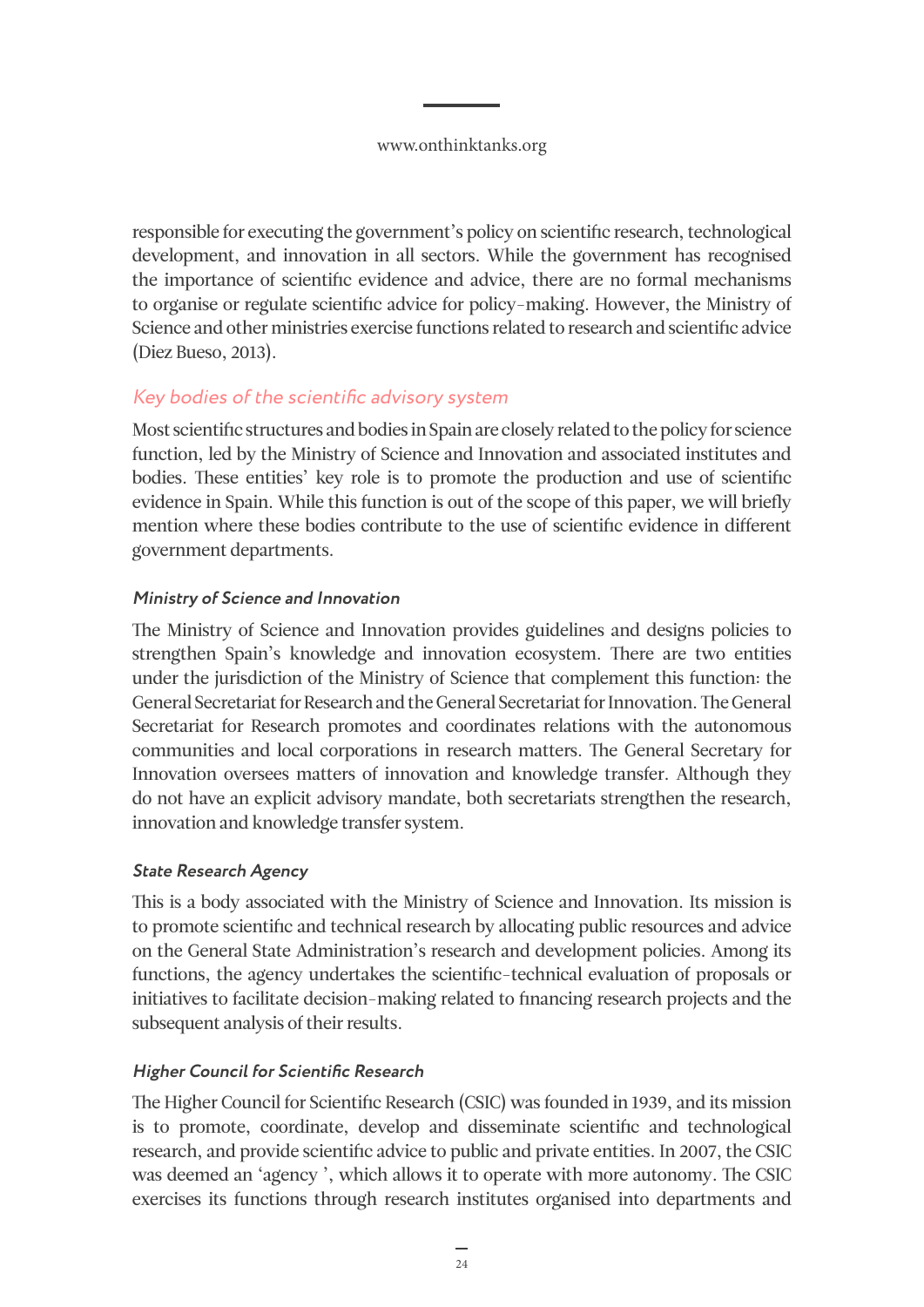<span id="page-24-0"></span>research groups. Currently, the CSIC has 120 affiliated research institutes in Spain (CSIC, n/d). It also has two committees: the Scientific Advisory Committee, which provides ongoing advice to the Presidency on scientific and technological issues (as opposed to advice only where there is an emergency or when it receives a specific request), and the Ethics Committee, which issues reports and makes recommendations on the ethical principles of scientific research.

### **Spanish Foundation for Science and Technology**

The Spanish Foundation for Science and Technology (FECYT) is a public foundation that aims to strengthen the link between science and society, promote scientific education and respond to the needs of the Spanish system of science and technology. The FECYT generates resources and research on the innovation and research system in Spain (science for policy).

### **Office for Science and Technology**

In March 2021, Congress approved the creation of the Office for Science and Technology to provide scientific advice to parliament. This new office will operate with autonomy and will be co-led by a representative of Congress and another representative from the FECYT. It was established in collaboration with the FECYT. The FECYT's role in the collaboration will include a) gathering evidence on specific issues, and b) organisation of evidence dissemination activities, including public debates, to keep citizens informed about the latest scientific evidence.

### Response to COVID-19

In Spain, the management of the pandemic is led by the Ministry of Health. The force of the pandemic had a devastating effect on the Spanish health system, which highlighted, as in many countries, the structural weaknesses, both of the hospital system and the innovation research system (García-Basteiro et al., 2020). The government's response to the crisis has focused on creating ad hoc entities to provide scientific advice to the government to deal with the pandemic. New funds and research funding structures have also been created within the Ministry of Science and Technology to generate responses to the crisis.

In March 2020, a scientific committee on the coronavirus, comprising six experts appointed by the government, was created to provide advice to the government (Ministry of Health, 2020). The committee has representatives from the Preventive Medicine and Epidemiology Service of the Hospital Clínic de Barcelona; the Centre for Epidemiology, Health Surveillance and Environmental Sanitation of the Generalitat Valenciana; the Research Unit in Health Care and Services of the Carlos III Health Institute; the Official Laboratory of Control of Medicines of Biological Products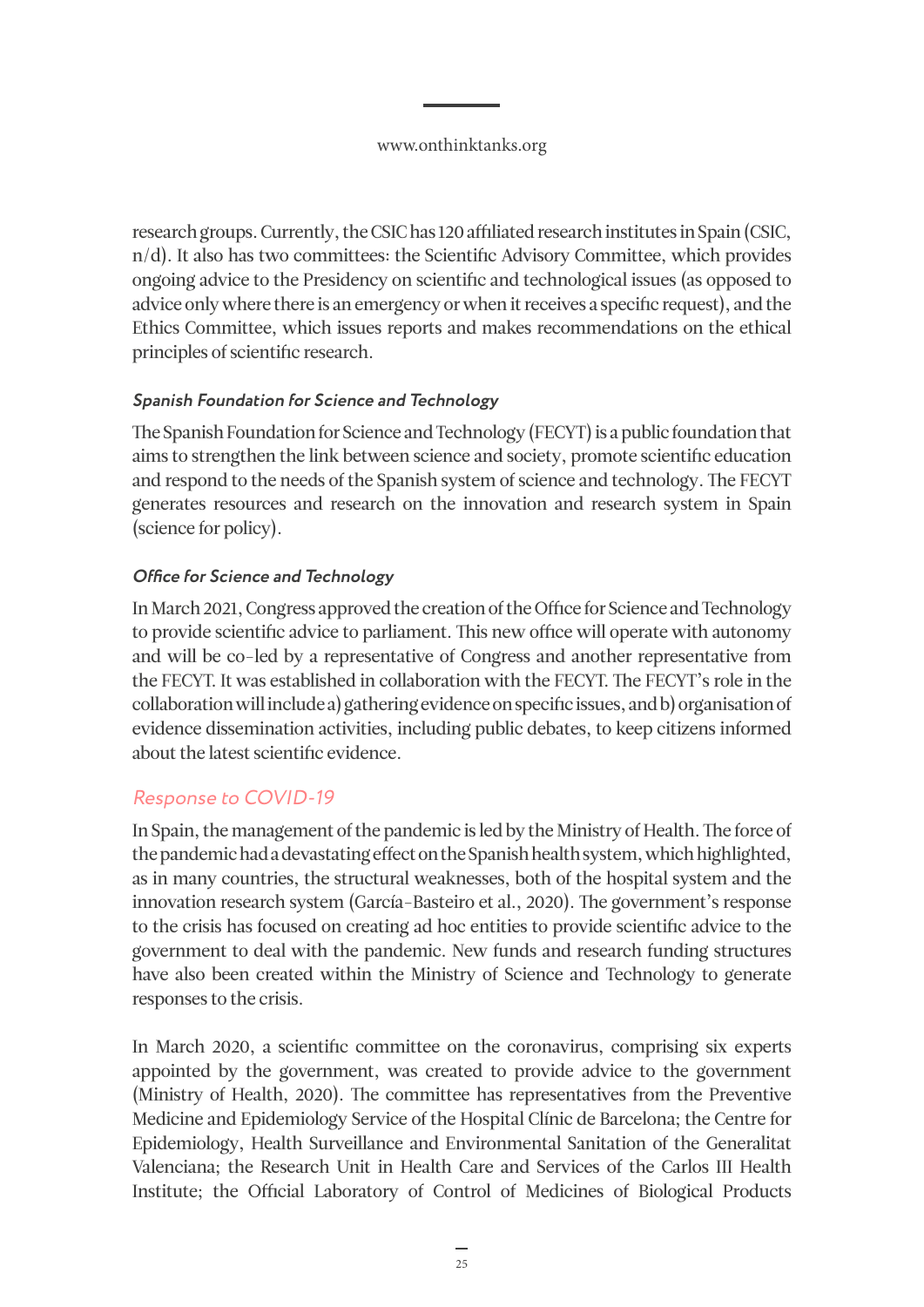<span id="page-25-0"></span>(vaccines and blood products) the Spanish Agency of Medicines and Health Products; the National Centre for Microbiology of the Carlos III Health Institute; and the Harvard University School of Public Health.

Additionally, the Ministry of Science and Innovation has developed a science and innovation programme to fight COVID-19, financed with public funds and implemented through research centres and companies. The projects seek to generate evidence to advise the national government on issues that include prevention, studies of the biology and behaviour of the virus, development of vaccines, drugs and treatments, infection during pregnancy, clinical manifestations of the virus, immunity studies, epidemiology (Ministerio de Ciencia e Innovación, 2020).

The CSIC has launched an interdisciplinary thematic platform called Global Health in which more than 200 research groups from different specialities collaborate to address the challenges posed by the pandemic from the point of view of science. The intention is to propose solutions in the short, medium and, especially, long term (CSIC, 2020).

One of the central criticisms of the government's handling of the pandemic has been focused on the lack of preparation for an emergency of this type and the government's late response to the crisis (García-Basteiro et al., 2020). Although the government has taken significant steps to deal with the aftermath of the virus, these actions must form part of the institutional capacity to respond to other similar emergencies. In addition to financing for initiatives related to COVID-19, this implies the strengthening of systems for generating evidence and scientific advice (García-Basteiro et al., 2020). Unfortunately, deficiencies in data generation and monitoring systems have limited the ability of subnational governments to react to the pandemic (García-Basteiro et al., 2020).

# **United Kingdom**

The UK has a long-standing scientific advisory system that has served as a model for other countries like Canada, Australia and New Zealand. The UK science system has been shaped by the experience of past crises and shifting government support for the sciences. In the late 1980s, the Thatcher government laid out the basis for the 'science for policy and policy for science' approach. In the 1990s, the Labour government, led by Tony Blair, popularised the idea of evidence-based policy-making. In 1993, the Office of Science and Technology (the predecessor of the current Government Office for Science) was created. The response in the 2000s to the foot and mouth pandemic changed how science was used in government, and led to the call for stronger leadership, knowledge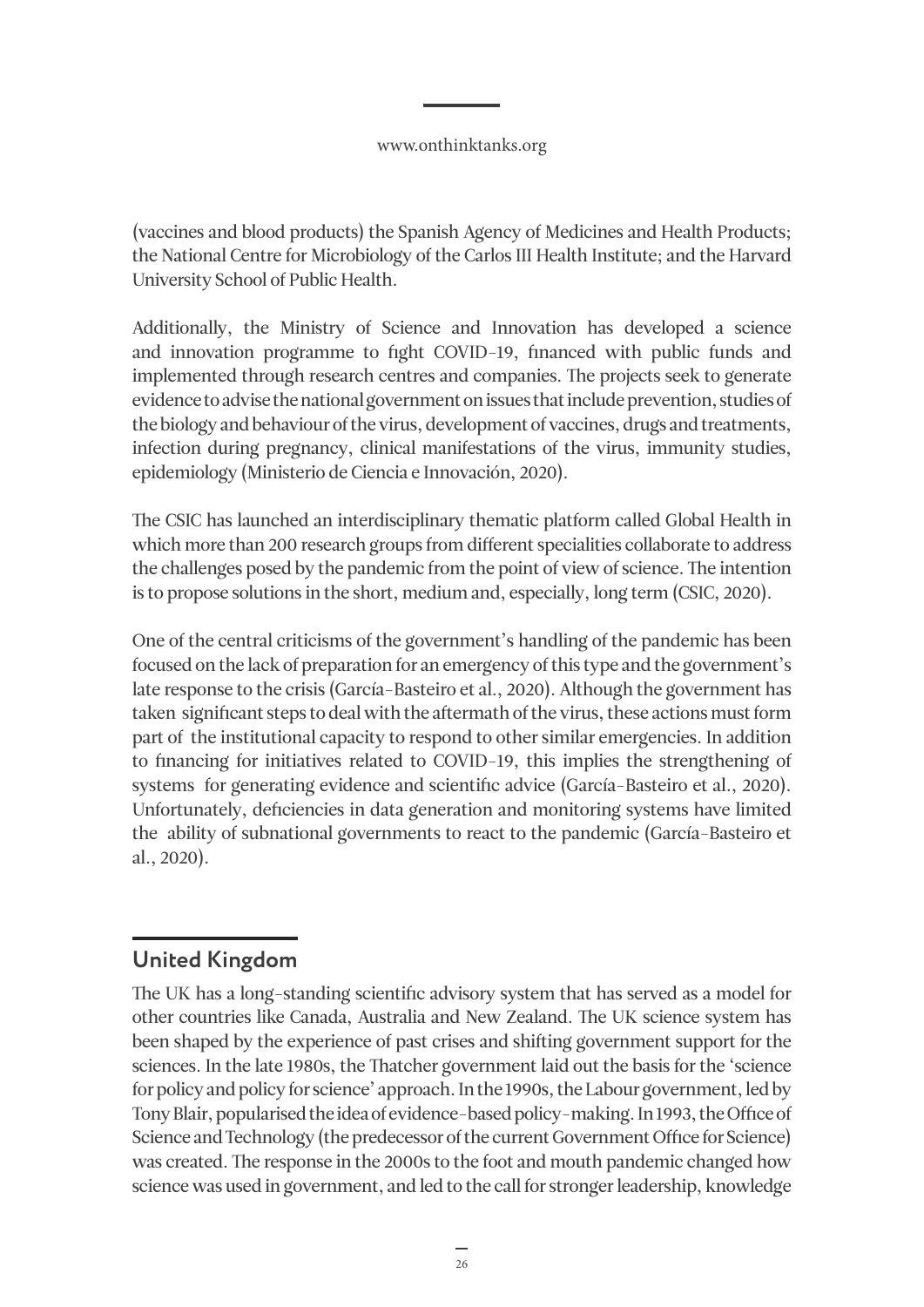<span id="page-26-0"></span>transfer and investment in science. In 2019, the Government Office for Science's review challenged the assumption that science capability could be entirely outsourced from the government, and emphasis ed the need for retaining internal scientific capability. Today, the UK advisory system has several interconnected bodies that provide scientific advice through various mechanisms.

The advisory system in the UK fulfils two key functions: policy for science and science for policy. We will only focus on the science for policy function where the government is the central 'recipient' of the scientific advice and where the entities involved in science advice have been formally set up as part of the government or 'close' to it (ad hoc).

### Key features of the scientific advisory system

The level of formality of the entities that are part of the UK advisory system is one of its key features. Several sources of scientific advice are permanent and were created by the government to fulfil a set of functions often regulated by law. The UK system also has ad hoc bodies such as scientific advisory committees and councils that are activated in specific circumstances (e.g. in emergencies). Overall, scientific advice is catalysed through the Chief Scientific Advisor, who provides direct advice to the prime minister and coordinates advice across various entities.

### Key bodies of the scientific advisory system

The mechanisms for informing policy with science are:

- Formal science advice mechanisms in government
	- This is led by the Chief Scientific Adviser and the UK Government Office for Science. Scientific capabilities and advice are coordinated across 22 government departments and administrations by a network of departmental chief scientific advisers (CSAs). There is also the Government Science and Engineering Profession, a network of science and engineering staff across the civil service, supported by the UK Office for Science. In addition, other advisory bodies provide advice to Parliament, such as the Parliamentary Office for Science and Technology (POST)

• Independent advice from academic councils and committees

In addition to the government bodies, academics contribute to policy-making through science advisory councils (SACs) and committees (SAComms) established to inform departments and ministers. The Council for Science and Technology (CST) and the Scientific Advisory Group for Emergencies (SAGE) are among these bodies.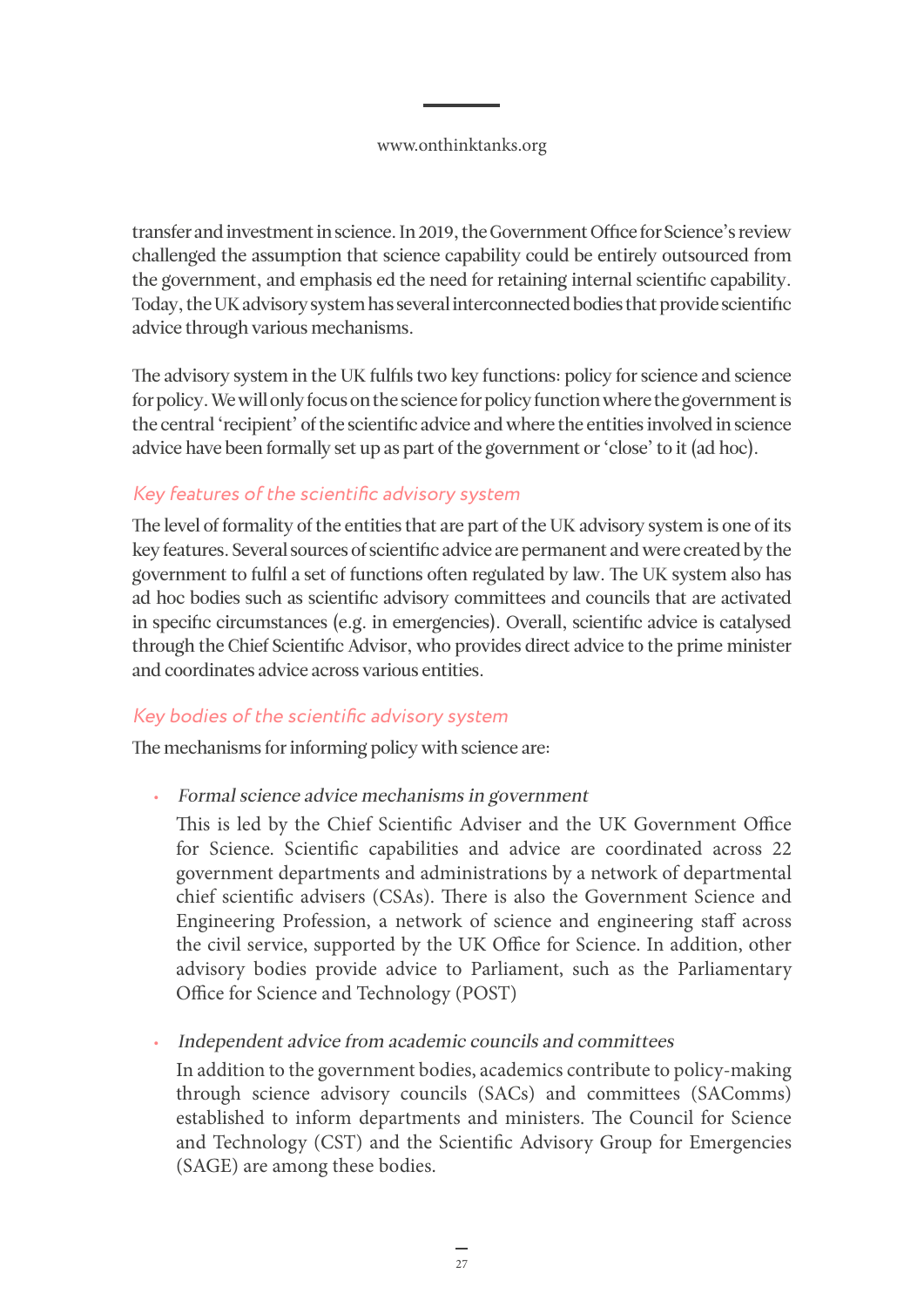• Advice from government units specialising in research and evidence These units include evidence centres that provide policy support through the What Works Network and the national academies.

### **FORMAL ADVICE MECHANISMS IN GOVERNMENT**

### **The Chief Scientific Adviser and the Government Office for Science**

The CSA role was created in 1964, although many earlier governments sought advice from individual scientists since at least the Second World War. The CSA leads the UK Office of Science, is responsible for coordinating science and technology strategy across all government entities and acts as an ambassador for science (Glynn, Cunningham, & Flanagan, 2003). The CSA is a permanent secretary, the most senior civil servant role in a government department. They are appointed by the prime minister, but it is not a political appointment.

The CSA's main role is to advise the prime minister and the Cabinet directly on scientific issues. The CSA also acts and provides advice through other channels: a) they are the head of the Government Science and Engineering Profession (which supports senior decision-makers and ministers to access science and science-based evidence); b) chair SAGE and co-chair the CST; and c) speak directly to the public about scientific evidence informing policy decisions.

The Government Office for Science is an independent office that works across all government departments and hosts important research and planning teams, such as the foresight and futures teams, who conduct reviews into topics of current and future importance to the UK. The Government Office for Science's disciplinary scope focuses on the natural sciences and engineering. Other separate government entities focus on other disciplines, such as economics and social research.

### **Departmental scientific advisors and government departments**

The UK system extends responsibility for scientific advice to each government department that provides and uses scientific evidence. Each department has a departmental scientific advisor whose role is to ensure that the department has the necessary evidence to inform its decisions (Gluckman, 2014). The first departmental scientific advisors were appointed after the foot and mouth crisis of 2001, highlighting the need to develop a structure to align advice and knowledge across government departments.

The departmental scientific advisors are part of the network of CSAs at all levels of government and are coordinated by the Chief Scientific Advisor. The network comprises 70 experts (Government Office for Science, 2018). Departmental scientific advisors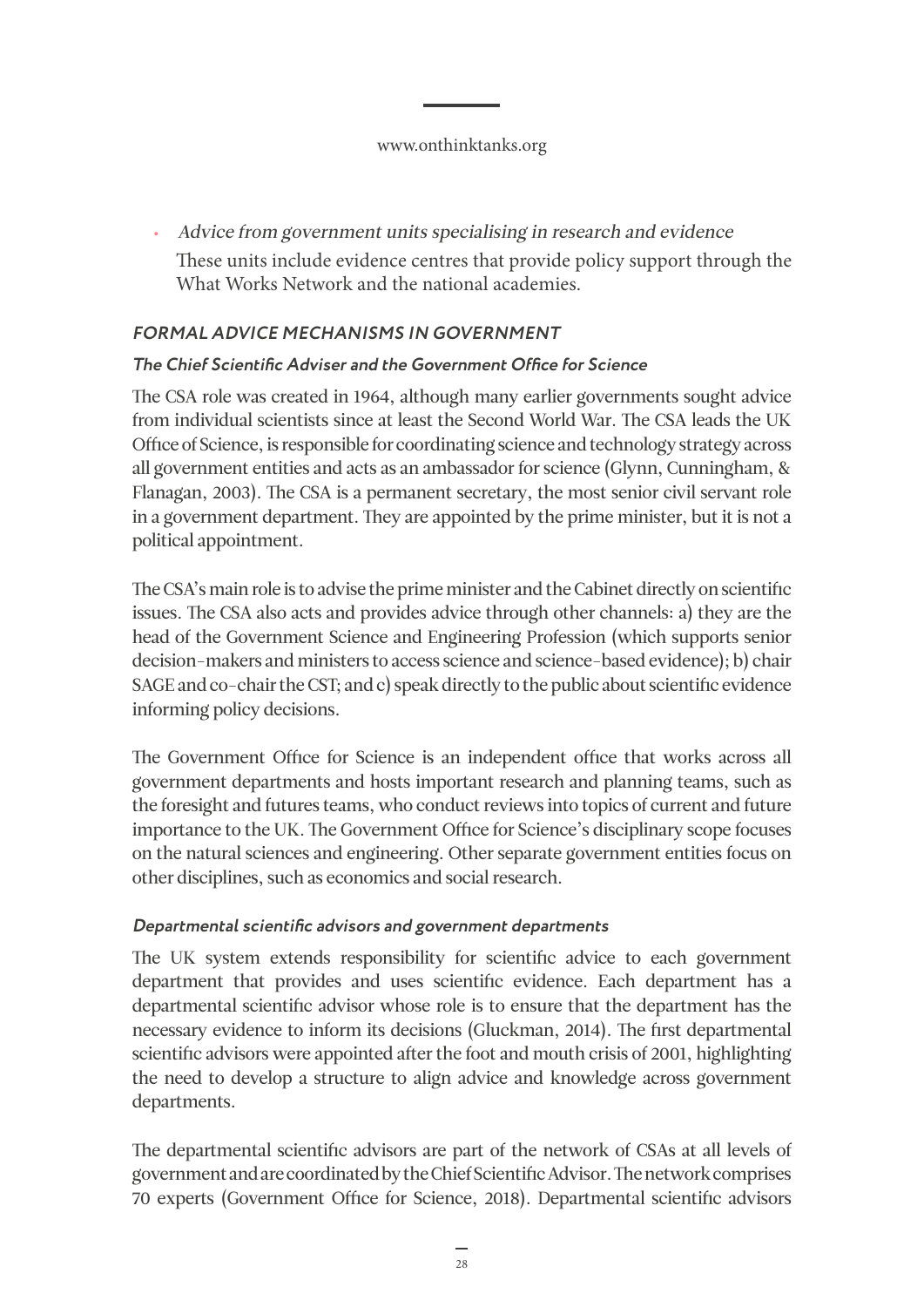come from academia and industry, although some are recruited from within the civil service. These experts meet weekly and provide advice and intelligence on different topics to ministers and support science within their departments.

### **The Science and Engineering profession in government**

The Government Science and Engineering (GSE) profession comprises approximately 20,000 people with professional backgrounds and qualifications in science and engineering. This group of professionals provide a link between government policymaking, scientific communities, industry and academia. Their work also focuses on developing recommendations and strategies to strengthen career pathways and share good practices and ideas. The GSE profession works alongside others, including the Government Economic Service, the Government Statistical Service, the Government Operational Research Service and the Policy Profession.

### **Parliamentary Office for Science and Technology**

The Parliamentary Office for Science and Technology (POST) is an independent office within Parliament that responds to requests from the House of Commons and the House of Lords (Grobbelaar, 2008). POST provides members of Parliament with the scientific evidence necessary for decision-making. In addition, POST produces peer-reviewed reports designed to make scientific knowledge accessible to m embers of parliament. POST regularly submits reports on relevant research requested by Parliament, evaluates scientific evidence received from other sources and makes reports at the request of different Parliament committees. POST covers a wide range of public health, physical science, engineering, ICT, environment and social science issues.

## **BODIES THAT PROVIDE INDEPENDENT ADVICE FROM ACADEMIC COUNCILS AND COMMITTEES**

### **Council for Science and Technology**

The CST is a non-governmental advisory body that advises the prime minister and other decision-makers on cross-cutting scientific issues. It provides independent advice to the prime minister on science and technology policy issues, such as a) opportunities and risks presented by science, technology and innovation concerning research and scientific capabilities; innovation and the economy; health and quality of life in the UK; sustainable development and resilience; b) strategies to develop science, technology, engineering and mathematics in the UK through education, capacity-building and international cooperation; and c) identification and definition of high-level priorities in science and technology in the UK (Government Office for Science, 2018).

The CSA and an independent scientific advisor co-chair the CST. The CST is supported by a secretariat that is part of the Government Office of Science. CST members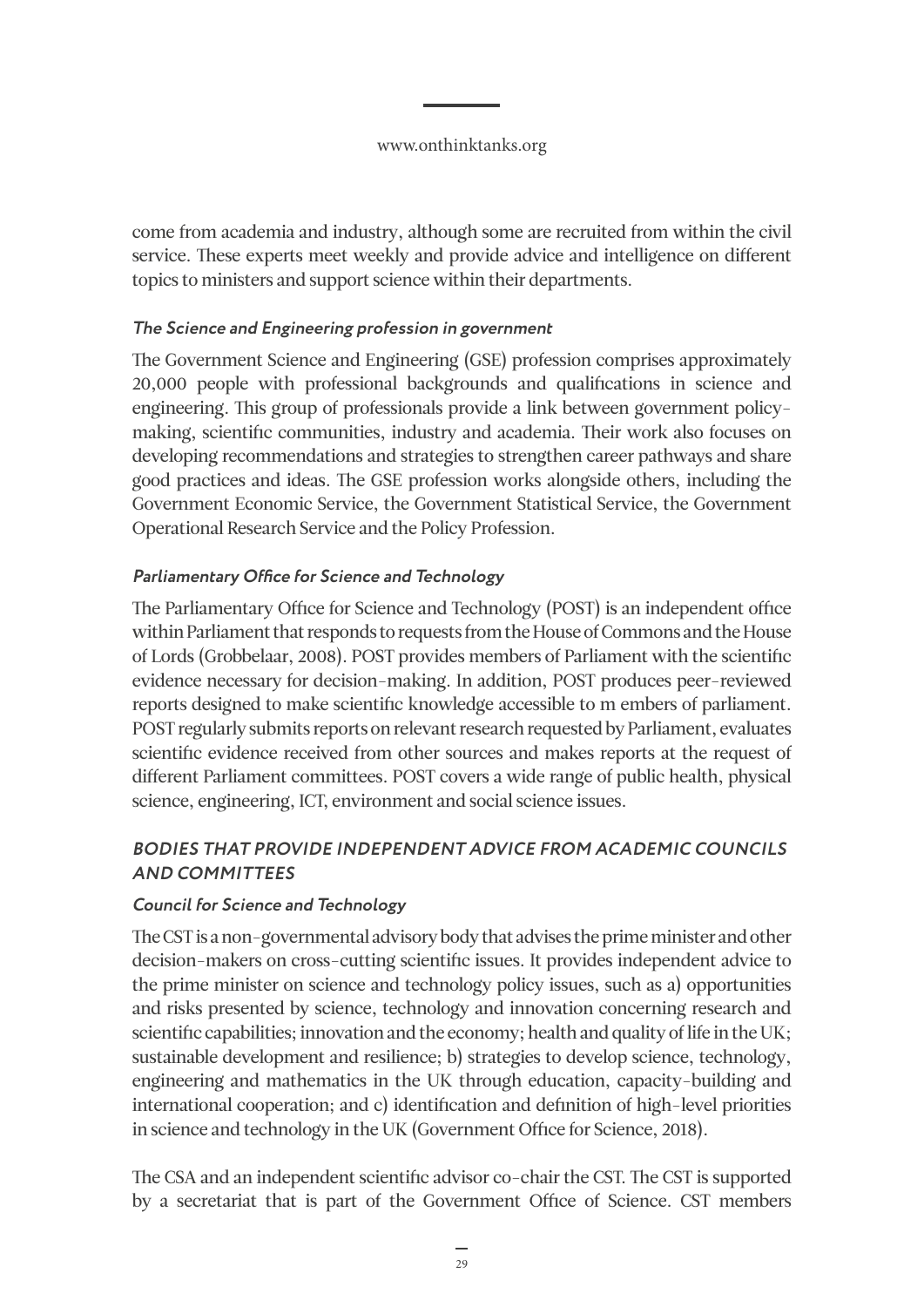are recognised for their length of experience in science, engineering and technology. The prime minister appoints them under the guidelines set by the UK Public Appointments Office. CST meets four times a year (March, June, September, and December) (Government Office for Science, 2018).**<sup>4</sup>**

### **Scientific Advisory Group for Emergencies**

Since the 1960s, the Chief Scientific Adviser has been responsible for coordinating scientific advice in emergencies. This role was formalised in 2009 with the creation of SAGE. SAGE is a visible part of national science advice, and it is the entity responsible for ensuring a coordinated scientific response during emergencies.

SAGE's scientific advice goes to decision-makers and supports the intergovernmental work of the Cabinet Office, but is not considered government policy (SAGE, 2020). The composition of SAGE depends on the nature of the emergency, but usually includes government experts and outside experts from different fields of science and industry (SAGE, 2020).

## **ADVICE FROM GOVERNMENT UNITS SPECIALISING IN RESEARCH AND EVIDENCE**

### **The What Works Network**

The What Works Network's purpose is to increase the supply of policy-relevant evidence, provide advice and generate outputs to aid decision-makers. Its key activities include: a) producing synthesis reports and systematic reviews; b) filling gaps in evidence through commissioned trials and evaluations; c) disseminating findings in accessible ways; and, d) supporting practitioners and policy-makers to use these findings. The What Works Network has nine independent centres, three affiliate members and one associate member, all led by the What Works Network National Adviser.

### **National academies**

National academies' mission involves the promotion of excellence in academic and scientific disciplines. They also support the use of evidence in government and other policy-making organisations. National academies include the Royal Society, the Royal Academy of Engineering, the Academy of Medical Sciences and the British Academy. Some of these academies have policy units and respond to specific consultations, for example the National Engineering Policy Centre.

**<sup>4</sup>** Details on the members of the CST can be found [here.](https://www.gov.uk/government/organisations/council-for-science-and-technology/about/membership)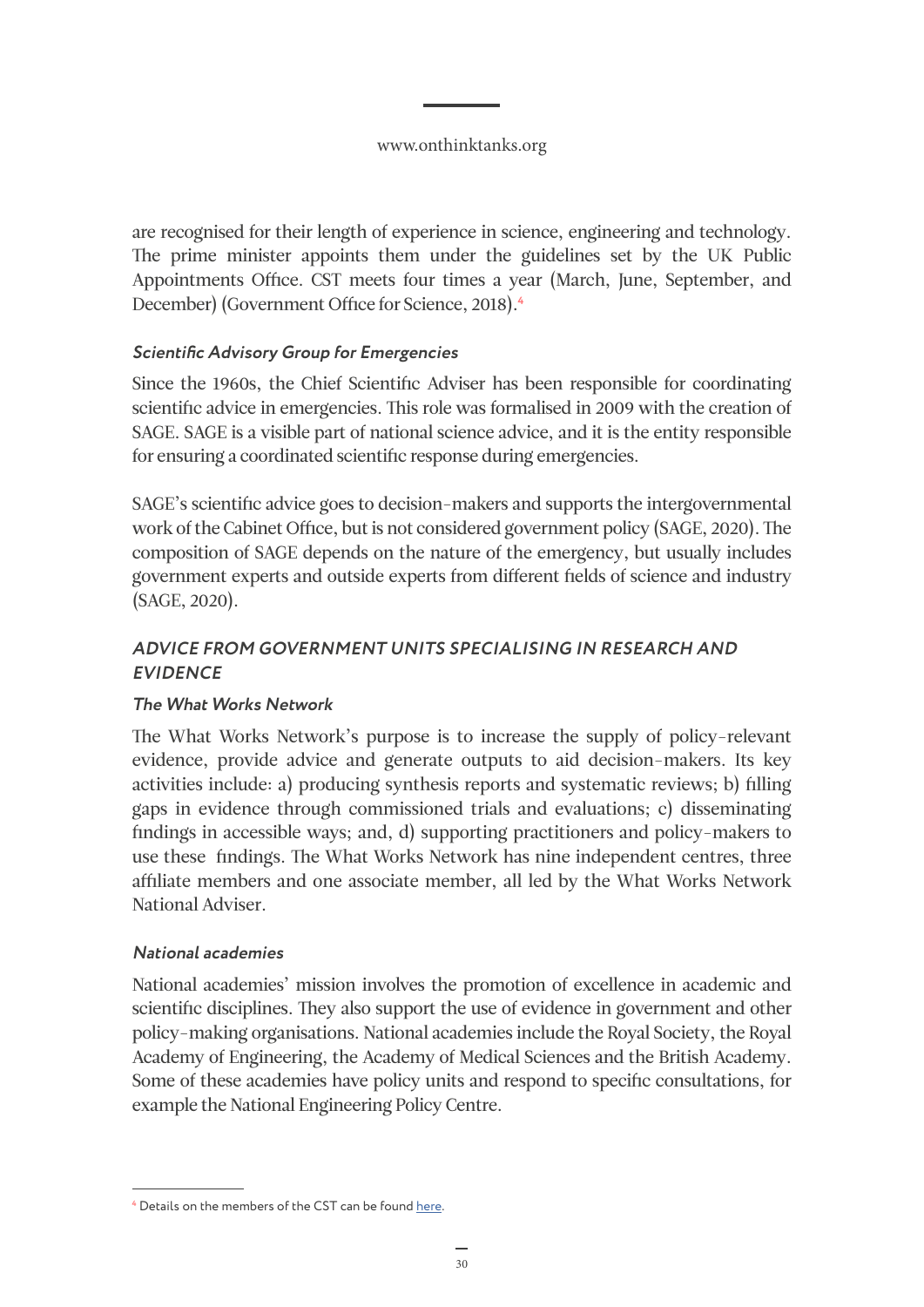## <span id="page-30-0"></span>Response to COVID-19

SAGE coordinated the British government's response to the pandemic. SAGE played a key role in providing ongoing advice to support policy and decision-making during the pandemic. SAGE and its subcommittees produced 360 working papers between January and December 2020, and its staff numbers went from seven in January 2020 to over 100 in February 2020. SAGE also received external advice from scientific advisory committees and commissions, including: a) New and Emerging Respiratory Virus Threats Advisory Group, b) Group of Scientific Models for Pandemic Influenza, c) Independent Scientific Group on Behaviours related to Pandemic Influenza, and d) English Consortium for COVID-19 Genome Sequencing.

Despite having one of the most robust advisory systems globally, the UK's response to the emergency has been one of the most criticised by public opinion because of the slowness to take action and the persistent contradictions throughout the process (Landler & Castle, 2020). One key lesson that emerged during the pandemic response is that SAGE was not enough to coordinate the efforts to deal with the global pandemic. Different sources of expertise needed to be brought together.

In addition, the political response to the pandemic was strongly influenced by political rhetoric about public investment in health in the context of Brexit and a distancing of the Prime Minister's Office from the scientific elite and SAGE (Yamey & Wenham, 2020). This same context led the UK government to ignore the World Health Organization advice, which considerably delayed the adoption of measures to control and mitigate the effects of the pandemic (Yamey & Wenham, 2020). Further, the advice provided by SAGE about COVID-19 was not public from the beginning, which made it difficult to monitor and evaluate the decisions made by the government. Although the government announced that all the measures concerning the pandemic were taken based on scientific advice, there are contradictory allegations (Landler & Castle, 2020; Alwan and others, 2020; Mueller, 2020). This has led to a feeling of growing distrust on the part of the public about the government's actions in the context of the crisis (Fletcher, Kalogeropoulus, & Nielsen, 2020).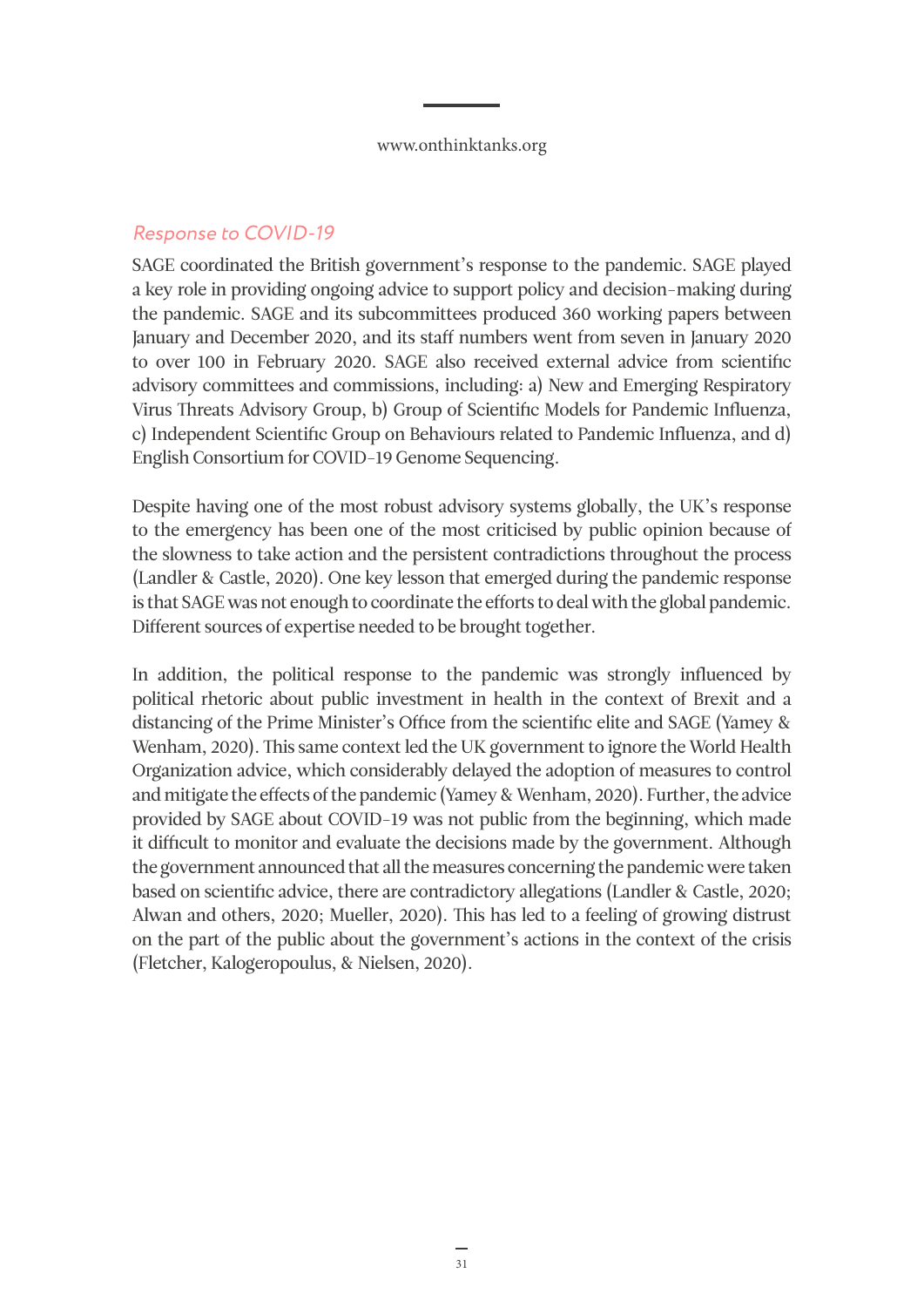## <span id="page-31-0"></span>**4. TAKEAWAYS AND LESSONS**

The cases presented in the previous section show the diversity of advisory systems that exist worldwide. No system by itself can be considered a model that can be transferred to another context and obtain the same results. A crucial characteristic of advisory systems and the entities that comprise them is that they are highly dependent on their environment and result from historical and political processes. While some structures can be similar (e.g. chief scientific adviser or similar positions), their outcomes are still dependent on the context.

In general, we have observed fundamentally different systems. The systems of the UK and Canada are characterised by having the position of chief scientific adviser, which has an articulating role between science and politics. In the UK, the CSA position is accompanied by CSAs at the ministerial or departmental level, facilitating the coordination of actions at various levels of government. In Canada, this role has been adopted at various times. It has recently been re-established as a mechanism to coordinate an advisory system that is considered uncoordinated and has failed to align the efforts and activities of different advisory entities. In Canada, the functions of the CSA have been extended to strengthen the integrity of scientific practice in the public sector, develop codes of practice and guidelines and develop scientific skills in young people.

An essential element of the scientific advisory system in Canada worth noting is the role of the National Research Council. This entity is a government agency that reports to parliament through the Ministry of Innovation, Science and Industry. The NRC is an interesting case because it fulfils dual functions. On the one hand, it provides scientific advice to the government. On the other hand, it carries out expanded activities that include interaction and transfer of knowledge to the private sector by managing patents, licences and channelling research funds. In addition, semi-dependent research centres aligned with the federal government's strategic priorities are part of the NRC.

The German system is highly effective, and it is made up of various entities and advisory networks. The German experience can be complex and difficult to replicate, especially considering the budgetary limitations of such a system. However, one lesson that the German scientific advisory system leaves is the importance of establishing advisory systems, which, regardless of their complexity, are transversal to all levels of government and decision-making. A balance between formal structures and sufficient flexibility is necessary for entities to request and use the evidence according to their specific needs. In the case of Germany, this balance is achieved through specialised advisory commissions that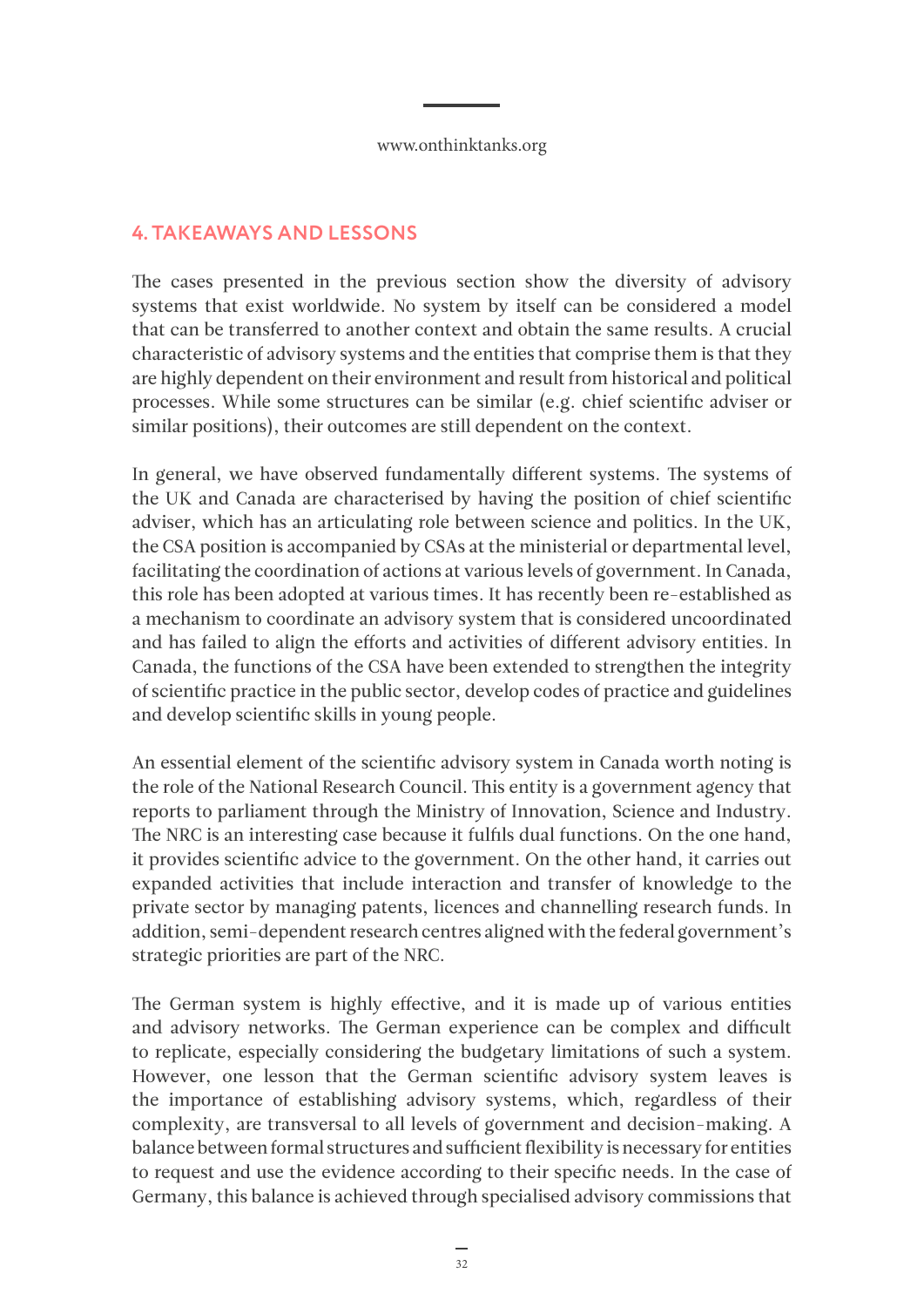cover crucial issues, such as the environment and climate change, and advise government entities at various levels of government.

The Spanish system bears similarities to the Latin American advisory systems to the extent that the Ministry of Science usually regulates advisory activities, technology and innovation. However, advisory entities in Spain have broader functions and include activities such as promoting the innovation and research system, the professionalisation of careers in science and the allocation of public funds for research. The Spanish system also has a strong component of disseminating research to the public.

The priority of Latin American systems is to strengthen the science, technology and research ecosystem and promote the state's capacity to generate research and robust evidence for decision-making. In both cases, a good part of the function of the advisory entities is focused on developing links between different actors of the knowledge ecosystem, especially actors from the private sector and academia. Advisory entities in Latin America have close ties to the government. Usually, the members of these entities are appointed by the president or the minister of the relevant department. One of the most significant challenges in having advisory entities close to the government is the limited independence that gives them. In the selected cases, advisory entities in Latin America are highly centralised and still face challenges in including local visions in the production and use of science. Some countries, such as Colombia, have begun to respond to these challenges by creating government bodies to promote the production and use of science at the subnational level.

One of the key differences between the advisory systems in Europe and Latin America is that the scientific advisory systems in the European countries analysed focus mainly on the function of science for policy. The entities in charge of issuing guidelines and strategies related to the policy for science function have independent structures from the advisory entities that were not reviewed in this document. In Spain and countries of Latin America, scientific advice to the government plays a secondary role within the entities that govern the science and technology sector (ministries/secretariats/offices of science, technology and/or innovation). The scientific advisory entities in these countries are usually part of ministries or other public offices, and their primary function is to provide scientific advice to inform the activities of these government entities.

The coronavirus pandemic put global advisory systems to the test and highlighted the structural weaknesses of health systems and the generation and use of scientific evidence. The main lesson from the pandemic is that the existence of scientific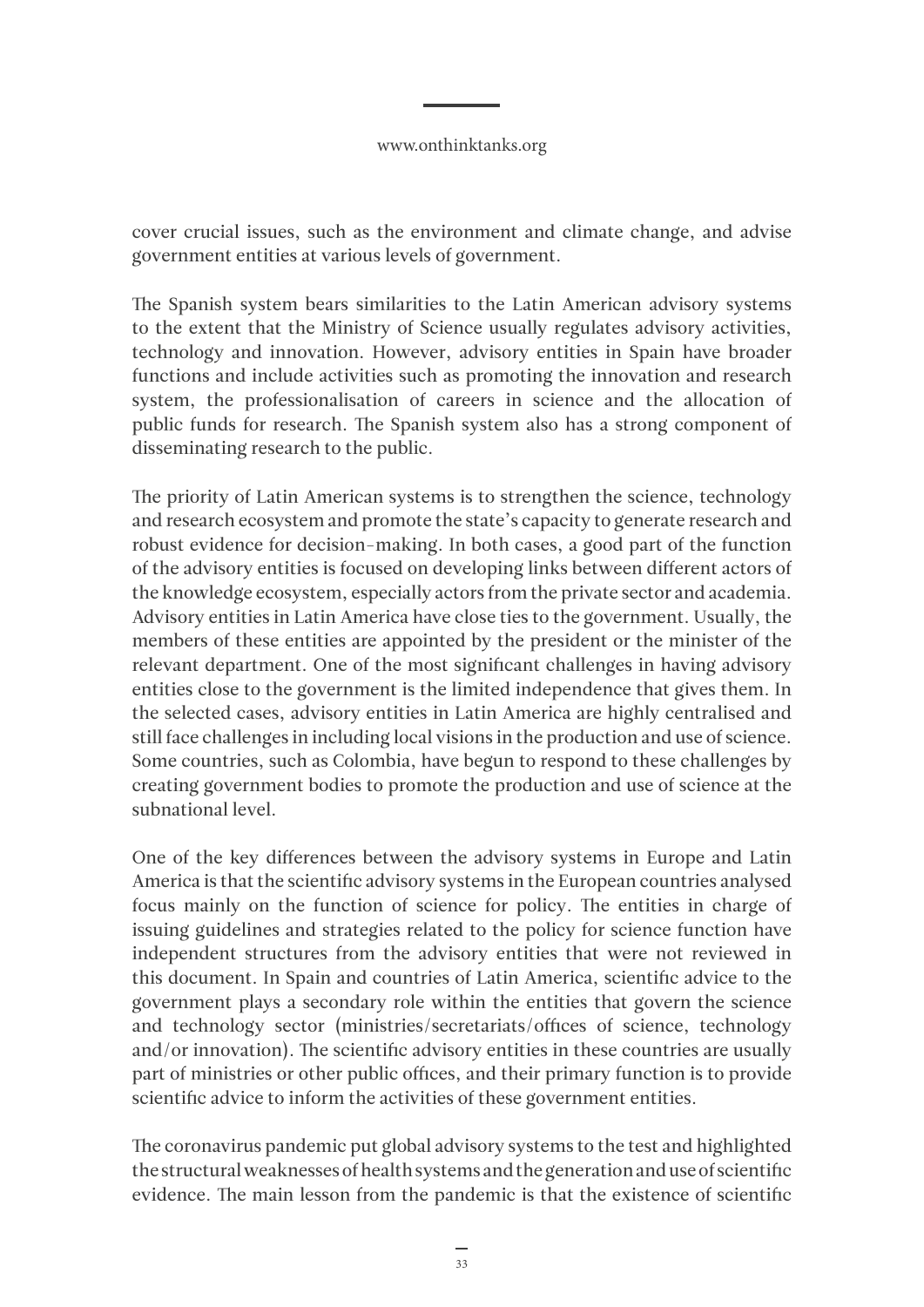<span id="page-33-0"></span>advisory systems and associated entities is necessary, but not sufficient, to face a crisis or an emergency and to ensure that governments will use scientific evidence to make the best decisions. A clear example of this is the United Kingdom, one of the countries with the best-structured advisory system globally and which, nevertheless, showed deep flaws in handling the crisis. The same is true in the case of Canada and Brazil. The COVID-19 crisis shows that advisory systems depend greatly on the context and political leadership, and on a well-structured research and innovation system ready to respond to an emergency.

## **Lessons**

Balance is the keyword when it comes to advisory systems or entities, their roles and responsibilities. The success of a scientific advisory body depends on the balance between ad hoc entities and permanent bodies, between scientific evidence and public policy considerations, between 'science for public policy' and 'public policy for science' (Gaelle, Hoffman, & Ottersen, 2018; Gluckman, 2014; Glynn, Cunningham, & Flanagan, 2003; OECD, 2017). Based on the reviewed literature, we have identified several key characteristics of a scientific advisory system.

### Flexible systems can respond and adapt to challenges and opportunities

Governments should establish advisory bodies that provide them with adequate experience and information on different topics. It is crucial to find a balance between permanent and ad hoc institutions, between specialised bodies and those with a transversal approach.

Permanent scientific advisory bodies usually have long-standing experience on specific issues. However, the complexity of the challenges requires that permanent bodies cover more areas or approaches or work collaboratively with other entities and actors in other areas of knowledge. Ad hoc entities are often helpful in responding quickly to emerging questions or issues. However, countries cannot have only ad hoc entities, as they risk being poorly prepared to respond to a crisis or 'overpopulating' the system with entities that are neither permanent nor connected to the government. Permanent entities have to be flexible enough to adapt to the times and emerging advisory needs.

## The Principal Scientific Advisor can play a crucial role

The CSA fulfils a public role as the most visible expert and provides direct advice to the president or prime minister of a country (Wilsdon, Allen, & Paulavets, 2014). The CSA is selected based on their experience and track record and is an independent official who does not represent a political party and provides direct advice to the head of government on political, scientific and technological issues.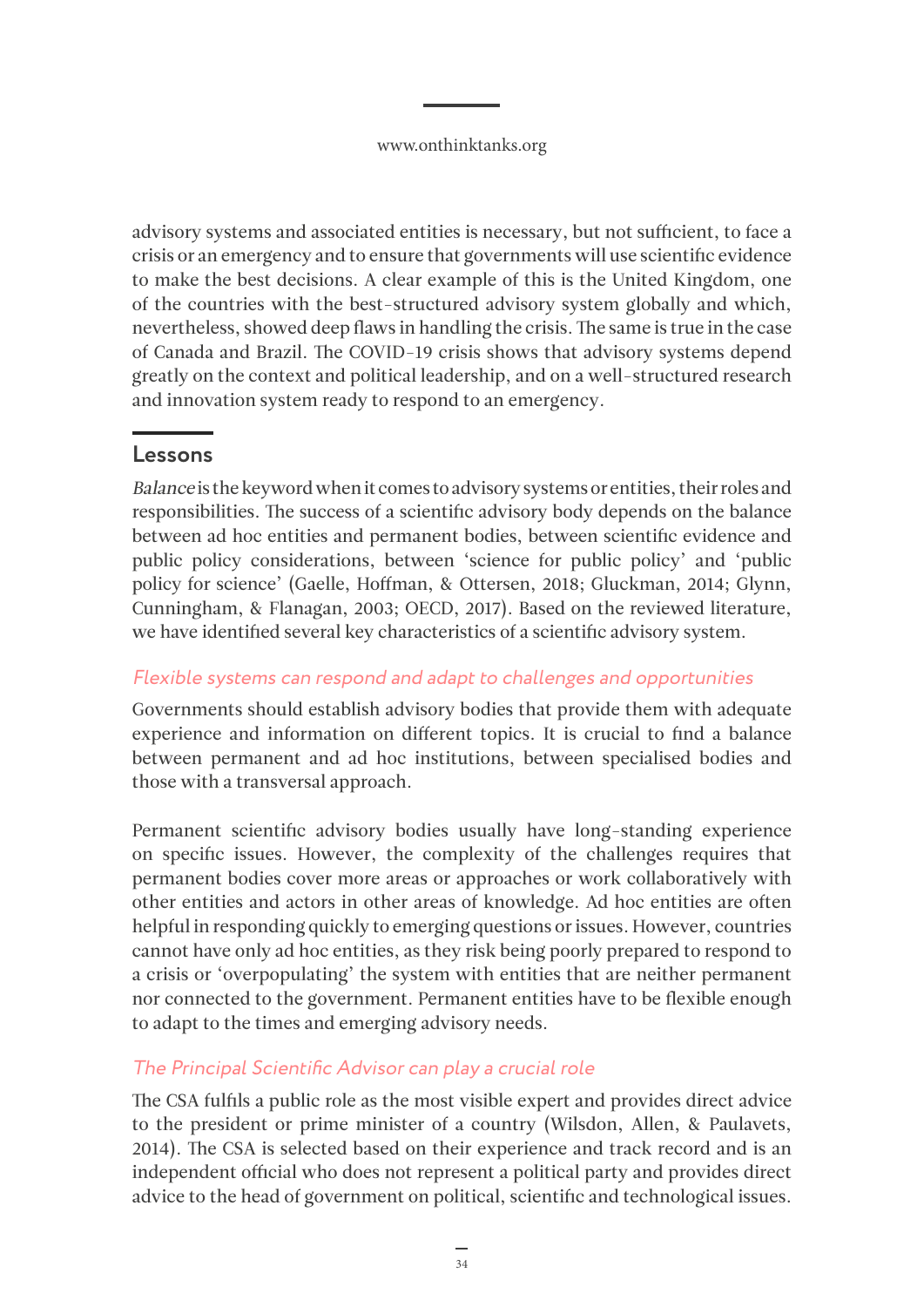<span id="page-34-0"></span>In addition, as a neutral public official, the CSA can develop and strengthen interdepartmental or inter-ministerial relationships and collaborations and facilitate strategic coordination on scientific and emerging issues (Marleau & Girling, 2017). Although the CSA is not in charge of making decisions, their primary function is to advise and question the evidence to ensure that decisions are made with all the necessary information. The CSA supervises an office, provides guidelines on science research, dissemination and communication processes, and other activities to achieve this objective (Marleau & Girling, 2017).

#### Public trust in science and transparency in scientific advisory processes are crucial

Stakeholders' trust in any type of scientific and research advice largely depends on the integrity of the process through which such information is produced, managed and communicated (OECD, 2017). The parties' trust in the process is decisive in the decision-making process (Office of the Chief Science Advisor, 2018). This requires two mutually reinforcing actions: a) encourage responsible conduct in research, science and related activities; and b) establish transparency and accountability mechanisms in advisory processes (Office of the Chief Science Advisor, 2018). In Canada, for example, the position of scientific integrity officer has been established, and they are in charge of handling complaints or reports about possible infractions. In addition, when public employees have information that may indicate a violation of public sector values and codes of ethics, they can initiate the procedures established in the Public Servants Disclosure Protection Act, which ensures the federal public sector employees a secure and confidential process to disclose workplace wrongdoing and protect them against acts of retaliation (Office of the Chief Science Advisor, 2018). This initiative is part of a national effort to promote ethical practices in the public sector.

#### Advisory entities must be autonomous

The autonomy of the advisory entities is key to their proper functioning and ensures that the advice provided is free from political and private interests. Knowledge production must be transparent and independent. Too much government involvement in the process can weaken the quality and reliability of the advice provided. When the results of scientific advice are handled internally and are left to the discretion of public officials such as ministers, the process tends to be perceived as less trustworthy and not well received by citizens (OECD, 2017). For this reason, the autonomy of advisory entities should be supported by governance arrangements such as clear guidelines for selecting qualified and independent members and the availability of funding to do so. It is equally important to create the necessary conditions for freedom in using research methods and disseminating results (OECD, 2017).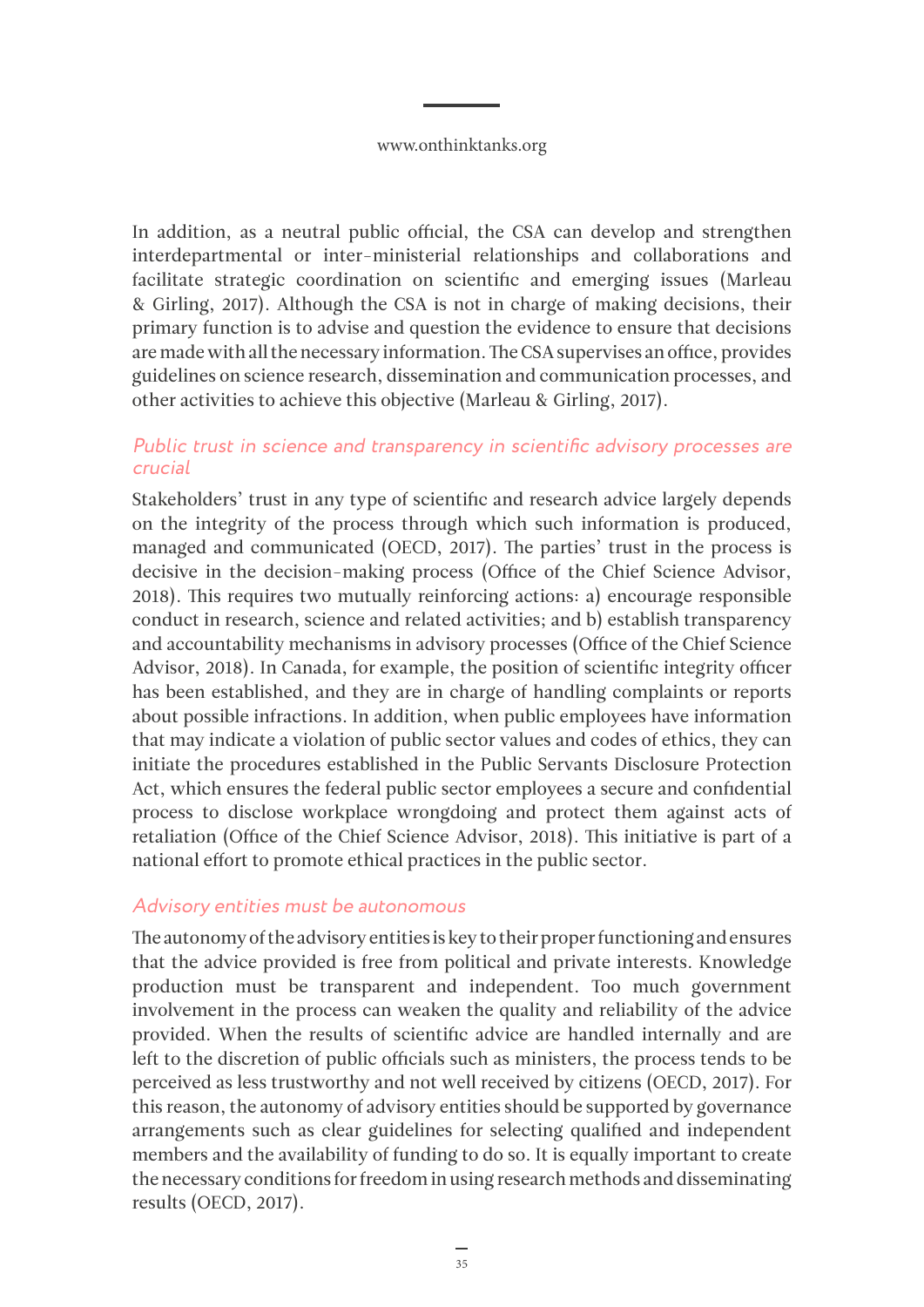#### <span id="page-35-0"></span>Balance between representativeness and experience

To ensure that the results of scientific advice are relevant and legitimate, there must be inclusiveness in the perspectives taken into account in the decisionmaking process. Applied to advisory entities, inclusivity has two dimensions: a) inclusiveness in terms of socioeconomic status, ethnicity, gender and regional origin, and b) inclusiveness in terms of the need to include voices across the political spectrum and from different sectors (public, private, civil society) (OECD, 2017). Scientific advisory entities cannot ignore representativeness biases in terms of their composition; they must be representative. For example, some countries have formal processes to ensure gender equality in the composition of advisory bodies (OECD, 2017).

### **5. FUNDING**

This report was produced with funds from On Think Tanks with its grant from the Hewlett Foundation, and built upon the report produced for the project designing a scientific advisory system for Peru funded by the British Council – Newton Professional Development and Engagement programme. But neither the Hewlett Foundation nor the British Council had any role in the research, nor are they liable or responsible for any material contained in this document.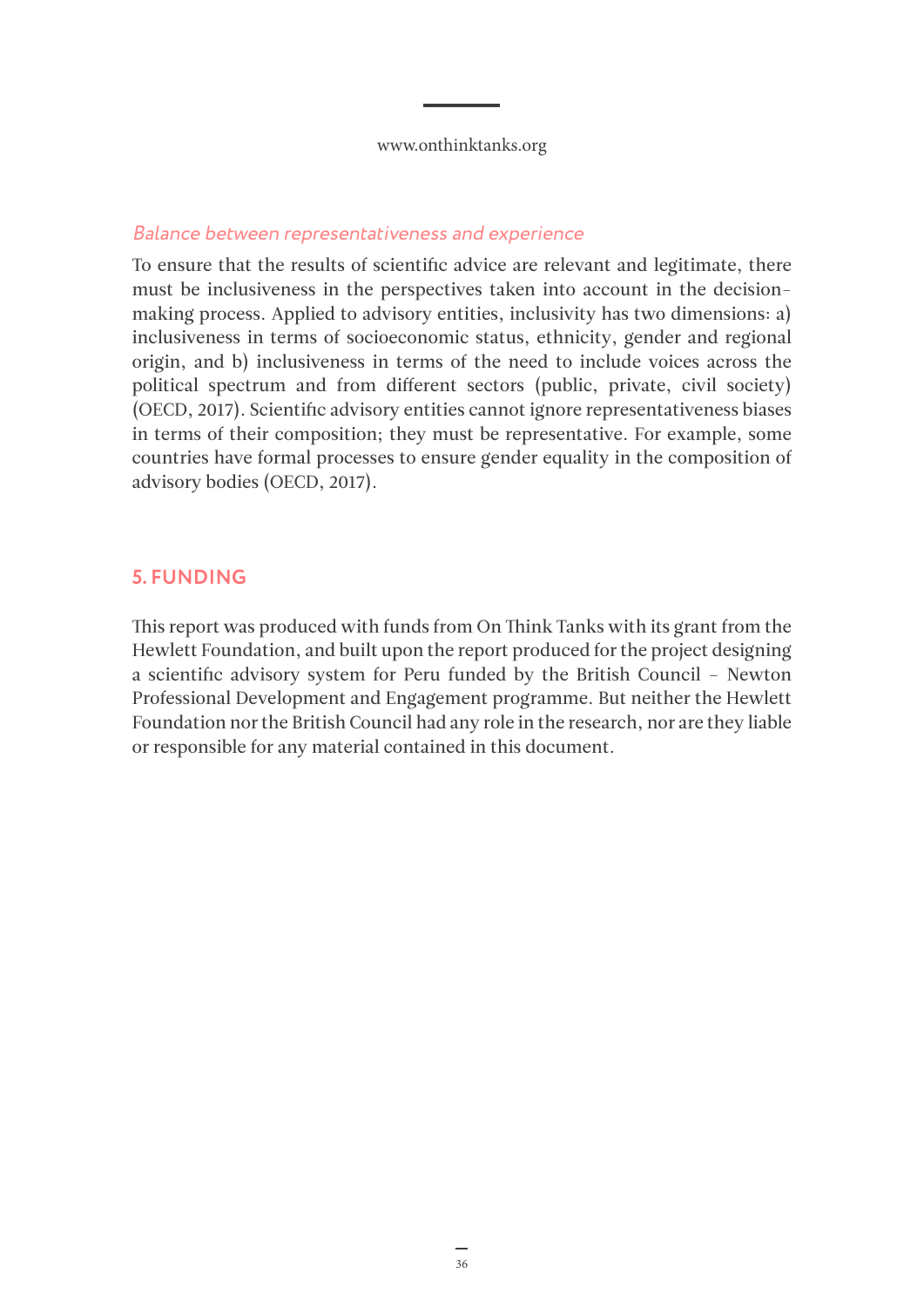### <span id="page-36-0"></span>**6. LIST OF REFERENCES**

Academia Colombiana de Ciencias Exactas, Físicas y Naturales. (n/d). Quiénes Somos. Retrieved from<https://accefyn.org.co/quienes-somos/>

Agencia Nacional de Investigación. (2020). Cómo nos organizamos. Retrieved from [https://www.](https://www.anid.cl/conoce-anid/) [anid.cl/conoce-anid/](https://www.anid.cl/conoce-anid/)

Alwan, N., Bhopal, R., Burgess, R., Colburn, T., Cuevas, L., & Smith, G. (28 de March de 2020). Evidence informing the UK's COVID-19 public health response must be transparent. Retrieved from The Lancet: [https://www.thelancet.com/journals/lancet/article/PIIS0140-6736\(20\)30667-X/](https://www.thelancet.com/journals/lancet/article/PIIS0140-6736(20)30667-X/fulltext) [fulltext](https://www.thelancet.com/journals/lancet/article/PIIS0140-6736(20)30667-X/fulltext)

Angelo, C. (2019, Abril 8). Brazil's government freezes nearly half of its science spending. Nature: <https://www.nature.com/articles/d41586-019-01079-9>

Bundesinstitut fuer Risikobewertung.  $(n/d)$ . Scientific Advisory Board. Retrieved from [https://](https://www.bfr.bund.de/en/scientific_advisory_board-53946.html) [www.bfr.bund.de/en/scientific\\_advisory\\_board-53946.html](https://www.bfr.bund.de/en/scientific_advisory_board-53946.html)

Bundesministerium fuer Gesundheit. (2020). Handlungsfelder und Schwerpunkte der Ressortforschung. Retrieved from [https://www.forschung-bundesgesundheitsministerium.de/ressortfor](https://www.forschung-bundesgesundheitsministerium.de/ressortforschung/handlungsfelder)[schung/handlungsfelder](https://www.forschung-bundesgesundheitsministerium.de/ressortforschung/handlungsfelder)

Canadian Government Executive. (13 Abril 2016). A Chief Science Officer for Canada? Looking for Models. Retrieved from [https://canadiangovernmentexecutive.ca/a-chief-science-officer-for](https://canadiangovernmentexecutive.ca/a-chief-science-officer-for-canada-looking-for-models/)[canada-looking-for-models/](https://canadiangovernmentexecutive.ca/a-chief-science-officer-for-canada-looking-for-models/)

Catena, P., & Latorre, R. (3 Abril 2020). Enrique Paris versus Izkia Siches: La polémica que tensionó la quinta reunión de la mesa Covid-19. Retrieved from La Tercera: [https://www.latercera.com/](https://www.latercera.com/nacional/noticia/enrique-paris-versus-izkia-siches-la-polemica-que-tensiono-la-quinta-reunion-de-la-mesa-covid-19/MLPPH3TRCJFU5ANASXRGU5FLYQ/) [nacional/noticia/enrique-paris-versus-izkia-siches-la-polemica-que-tensiono-la-quinta-re](https://www.latercera.com/nacional/noticia/enrique-paris-versus-izkia-siches-la-polemica-que-tensiono-la-quinta-reunion-de-la-mesa-covid-19/MLPPH3TRCJFU5ANASXRGU5FLYQ/)[union-de-la-mesa-covid-19/MLPPH3TRCJFU5ANASXRGU5FLYQ/](https://www.latercera.com/nacional/noticia/enrique-paris-versus-izkia-siches-la-polemica-que-tensiono-la-quinta-reunion-de-la-mesa-covid-19/MLPPH3TRCJFU5ANASXRGU5FLYQ/)

COG-UK.  $(n/d)$ . About the COVID-19 Genomics UK Consortium. Retrieved from [https://www.](https://www.cogconsortium.uk/about/) [cogconsortium.uk/about/](https://www.cogconsortium.uk/about/)

CONICYT. (2019). PIA – Programa de Investigación Asociativa. Retrieved from [https://www.coni](https://www.conicyt.cl/pia/sobre-pia/que-es-pia/)[cyt.cl/pia/sobre-pia/que-es-pia/](https://www.conicyt.cl/pia/sobre-pia/que-es-pia/)

CONICYT. (n/d). Qué es CONICYT? Retrieved from [https://www.conicyt.cl/sobre-conicyt/](https://www.conicyt.cl/sobre-conicyt/que-es-conicyt/) [que-es-conicyt/](https://www.conicyt.cl/sobre-conicyt/que-es-conicyt/)

Council dor Science and Technology. (n/d). Our Governance. Retrieved from [https://www.gov.](https://www.gov.uk/government/organisations/council-for-science-and-technology/about/our-governance) [uk/government/organisations/council-for-science-and-technology/about/our-governance](https://www.gov.uk/government/organisations/council-for-science-and-technology/about/our-governance)

Council for Science and Technology. (2020). PM's Council for Science and Technology: Ways of working. Retrieved from [https://assets.publishing.service.gov.uk/government/uploads/system/](https://assets.publishing.service.gov.uk/government/uploads/system/uploads/attachment_data/file/879133/cst-ways-of-working-2020.pdf) [uploads/attachment\\_data/file/879133/cst-ways-of-working-2020.pdf](https://assets.publishing.service.gov.uk/government/uploads/system/uploads/attachment_data/file/879133/cst-ways-of-working-2020.pdf)

Council for Science and Technology.  $(n/d)$ . About Us. Retrieved from [https://www.gov.uk/gov](https://www.gov.uk/government/organisations/council-for-science-and-technology/about)[ernment/organisations/council-for-science-and-technology/about](https://www.gov.uk/government/organisations/council-for-science-and-technology/about)

Council of Canadian Academies. (2020). About the CCA – CAC. Retrieved from [https://cca-reports.](https://cca-reports.ca/about/) [ca/about/](https://cca-reports.ca/about/)

CSIC. (n/d). Institutos, Centros, y Unidades. Retrieved from [https://www.csic.es/es/investiga](https://www.csic.es/es/investigacion/institutos-centros-y-unidades)[cion/institutos-centros-y-unidades](https://www.csic.es/es/investigacion/institutos-centros-y-unidades)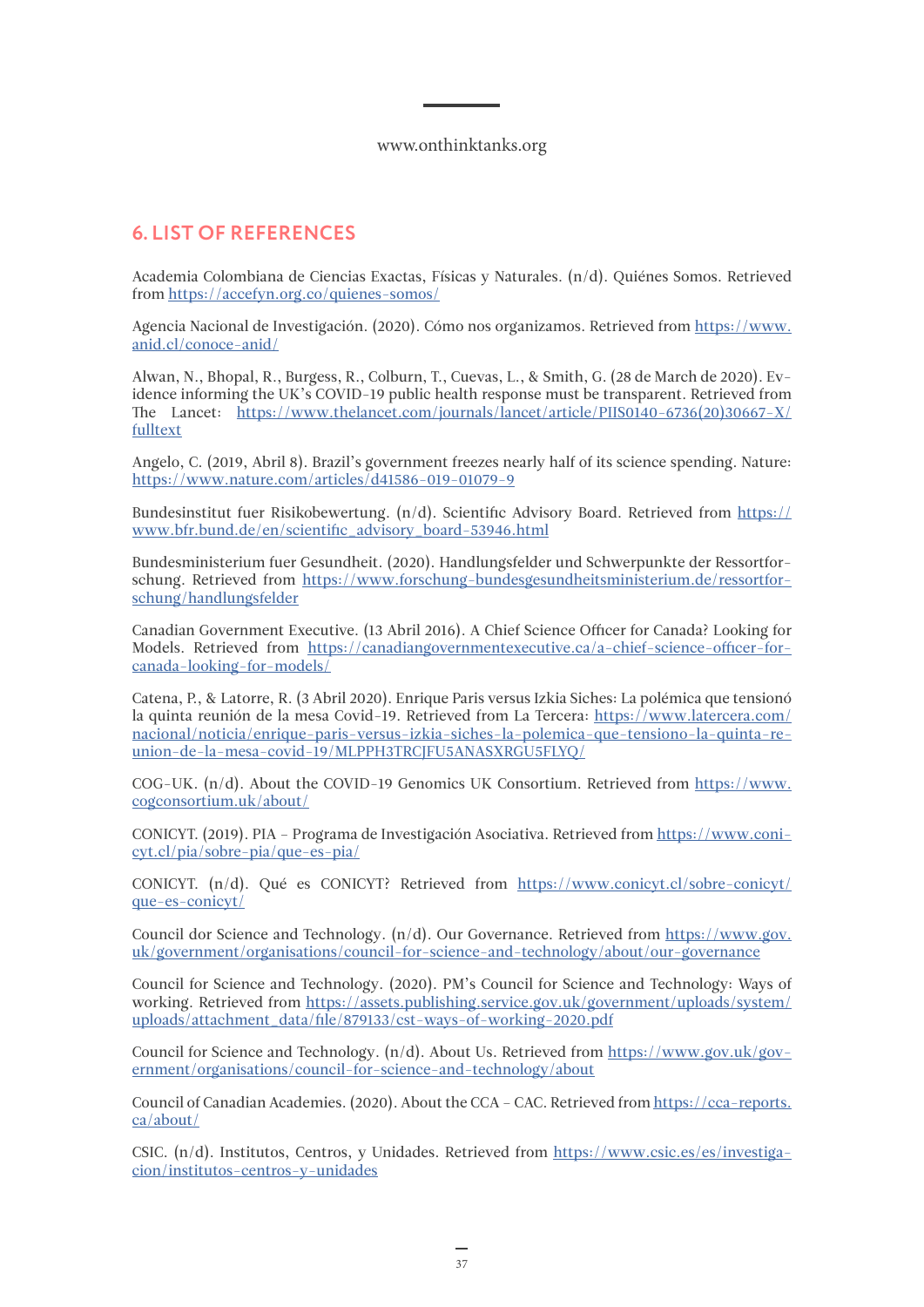CSIC. (Mayo de 2020). Investigadores del CSIC participan en el desarrollo de un biosensor portátil de grafeno de detección rápida de Covid-19. Retrieved from [https://www.csic.es/es/actual](https://www.csic.es/es/actualidad-del-csic/investigadores-del-csic-participan-en-el-desarrollo-de-un-biosensor-portatil-de)[idad-del-csic/investigadores-del-csic-participan-en-el-desarrollo-de-un-biosensor-por](https://www.csic.es/es/actualidad-del-csic/investigadores-del-csic-participan-en-el-desarrollo-de-un-biosensor-portatil-de)[tatil-de](https://www.csic.es/es/actualidad-del-csic/investigadores-del-csic-participan-en-el-desarrollo-de-un-biosensor-portatil-de)

Delgado, L. (2020). Ministerio de Ciencia-Colombia: La historia de un sueño. Retrieved from Observatorio de la Universidad Colombiana: [https://www.universidad.edu.co/ministerio-de-cien](https://www.universidad.edu.co/ministerio-de-ciencia-colombia-la-historia-de-un-sueno-gabriela-delgado-ene-20/)[cia-colombia-la-historia-de-un-sueno-gabriela-delgado-ene-20/](https://www.universidad.edu.co/ministerio-de-ciencia-colombia-la-historia-de-un-sueno-gabriela-delgado-ene-20/)

Deutscher Bundestag. (n/d). Die Unterabteilung Wissenschaftliche Dienste (WD). Retrieved from [https://www.bundestag.de/parlament/verwaltung/ua\\_wd](https://www.bundestag.de/parlament/verwaltung/ua_wd)

Diez Bueso, L. (2013). Los sistemas de investigación en los países europeos descentralizados. Barcelona: Generalitat de Catalunya.

Departamento Nacional de Planificación. (2009). Ciencia y Tecnología: Instituciones y planes de desarrollo. Departamento Nacional de Planificación. Retrieved from [https://colaboracion.dnp.](https://colaboracion.dnp.gov.co/CDT/PND/gaviria_Estrategias_del_plan5.pdf) [gov.co/CDT/PND/gaviria\\_Estrategias\\_del\\_plan5.pdf](https://colaboracion.dnp.gov.co/CDT/PND/gaviria_Estrategias_del_plan5.pdf)

Dufour, P. (25 September 2019). Opinion Leader: Can a re-imagined STI advisory council overcome 'the arrogance of the new ' and learn from past mistakes? Retrieved from Research Money: [https://](https://researchmoneyinc.com/articles/the-arrogance-of-the-new-can-a-re-imagined-sti-advisory-council-learn-from-the-mistakes-of-the-past/) [researchmoneyinc.com/articles/the-arrogance-of-the-new-can-a-re-imagined-sti-advisory](https://researchmoneyinc.com/articles/the-arrogance-of-the-new-can-a-re-imagined-sti-advisory-council-learn-from-the-mistakes-of-the-past/)[council-learn-from-the-mistakes-of-the-past/](https://researchmoneyinc.com/articles/the-arrogance-of-the-new-can-a-re-imagined-sti-advisory-council-learn-from-the-mistakes-of-the-past/)

El Tiempo. (19 Agosto 2019). El ministerio de Ciencias tendrá una receta propia: Colciencias. Re[https://www.eltiempo.com/vida/ciencia/director-de-colciencias-habla-so](https://www.eltiempo.com/vida/ciencia/director-de-colciencias-habla-sobre-el-nuevo-ministerio-de-ciencia-398386)[bre-el-nuevo-ministerio-de-ciencia-398386](https://www.eltiempo.com/vida/ciencia/director-de-colciencias-habla-sobre-el-nuevo-ministerio-de-ciencia-398386)

Fletcher, R., Kalogeropoulus, A., & Nielsen, R. K. (1 June 2020). Trust in UK government and news media COVID-19 information down, concerns over misinformation from government and politicians up. Retrieved from Reuters Institute for the Study of Journalism: [https://reutersinstitute.](https://reutersinstitute.politics.ox.ac.uk/trust-uk-government-and-news-media-covid-19-information-down-concerns-over-misinformation) [politics.ox.ac.uk/trust-uk-government-and-news-media-covid-19-information-down-con](https://reutersinstitute.politics.ox.ac.uk/trust-uk-government-and-news-media-covid-19-information-down-concerns-over-misinformation)[cerns-over-misinformation](https://reutersinstitute.politics.ox.ac.uk/trust-uk-government-and-news-media-covid-19-information-down-concerns-over-misinformation)

Forbes. (12 Mayo 2020). Polémica por exclusión de empresas locales de Consejo Asesor en asuntos tecnológicos. Retrieved from [https://forbes.co/2020/05/12/tecnologia/polemica-por-exclu](https://forbes.co/2020/05/12/tecnologia/polemica-por-exclusion-de-empresas-locales-de-consejo-asesor-en-asuntos-tecnologicos/)[sion-de-empresas-locales-de-consejo-asesor-en-asuntos-tecnologicos/](https://forbes.co/2020/05/12/tecnologia/polemica-por-exclusion-de-empresas-locales-de-consejo-asesor-en-asuntos-tecnologicos/)

Fraser, B. (22 Mayo 2020). 'Medications should be prescribed by doctors, not the president': leading Brazilian scientist discusses the pandemic. Nature: [https://www.nature.com/articles/d41586-](https://www.nature.com/articles/d41586-020-01506-2) [020-01506-2](https://www.nature.com/articles/d41586-020-01506-2)

 Gaelle, G., Hoffman, S., & Ottersen, T. (2018). A typology of Scientific Advisory Committees. Global Challenges, 2(9). DOI: 10.1002/gch2.201800004

Garcé, A., D'Avenia, L., López, C., & Villegas, B. (2018). Political Knowledge Regimes and policy change in Chile and Uruguay. On Think Tanks Working Paper 3. On Think Tanks.

García-Basteiro, A., Alvarez-Dardet, C, Arenas, A, Bengoa, R., Borrell, C., & Del Val, M. (6 August 2020). The need for an independent evaluation of the COVID-19 response in Spain. Retrieved from The Lancet: [https://www.thelancet.com/journals/lancet/article/PIIS0140-6736\(20\)31713-X/](https://www.thelancet.com/journals/lancet/article/PIIS0140-6736(20)31713-X/fulltext) [fulltext](https://www.thelancet.com/journals/lancet/article/PIIS0140-6736(20)31713-X/fulltext)

Gobierno de Chile. (11 Septiembre 2019). Ministerio de Ciencia presenta a comité asesor del gobierno en Inteligencia Artificial. Retrieved from [https://www.gob.cl/noticias/ministerio-de-cien](https://www.gob.cl/noticias/ministerio-de-ciencia-presenta-comite-asesor-del-gobierno-en-inteligencia-artificial/)[cia-presenta-comite-asesor-del-gobierno-en-inteligencia-artificial/](https://www.gob.cl/noticias/ministerio-de-ciencia-presenta-comite-asesor-del-gobierno-en-inteligencia-artificial/)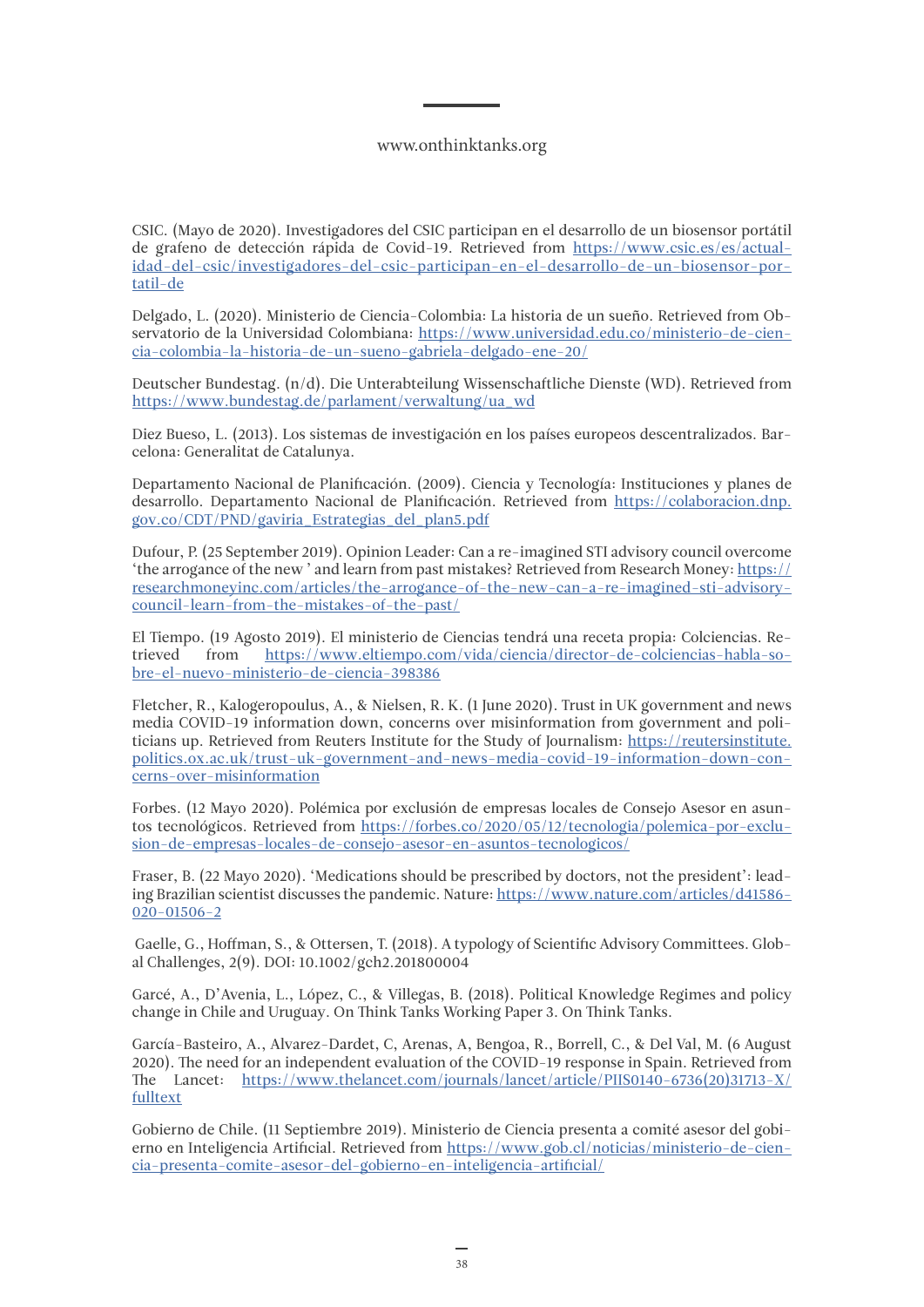Government of Canada. (31 October 2017). Federal/Provincial/Territorial Public Health Response Plan for Biological Events. Retrieved from [https://www.canada.ca/en/public-health/services/](https://www.canada.ca/en/public-health/services/emergency-preparedness/public-health-response-plan-biological-events.html) [emergency-preparedness/public-health-response-plan-biological-events.html](https://www.canada.ca/en/public-health/services/emergency-preparedness/public-health-response-plan-biological-events.html)

Government of Canada. (n/d). Corporate Overview. Retrieved from National Research Council Canada:<https://nrc.canada.ca/en/corporate/corporate-overview>

Government of the UK. (2020). Guidance - Public bodies. Retrieved from [https://www.gov.uk/](https://www.gov.uk/guidance/public-bodies-reform#ndpbs-executive-agencies-and-non-ministerial-departments) [guidance/public-bodies-reform#ndpbs-executive-agencies-and-non-ministerial-departments](https://www.gov.uk/guidance/public-bodies-reform#ndpbs-executive-agencies-and-non-ministerial-departments)

Government Office for Science. (2011). Code of Practice for Scientific Advisory Committees. Retrieved from [https://assets.publishing.service.gov.uk/government/uploads/system/uploads/at](https://assets.publishing.service.gov.uk/government/uploads/system/uploads/attachment_data/file/278498/11-1382-code-of-practice-scientific-advisory-committees.pdf)[tachment\\_data/file/278498/11-1382-code-of-practice-scientific-advisory-committees.pdf](https://assets.publishing.service.gov.uk/government/uploads/system/uploads/attachment_data/file/278498/11-1382-code-of-practice-scientific-advisory-committees.pdf)

Government Office for Science. (2018). Annual Report 2017-2018. Retrieved from [https://assets.](https://assets.publishing.service.gov.uk/government/uploads/system/uploads/attachment_data/file/736055/GO-Science_Annual_Report_201718.pdf) [publishing.service.gov.uk/government/uploads/system/uploads/attachment\\_data/file/736055/](https://assets.publishing.service.gov.uk/government/uploads/system/uploads/attachment_data/file/736055/GO-Science_Annual_Report_201718.pdf) [GO-Science\\_Annual\\_Report\\_201718.pdf](https://assets.publishing.service.gov.uk/government/uploads/system/uploads/attachment_data/file/736055/GO-Science_Annual_Report_201718.pdf)

Government Office for Science. (n/d). About Us. Retrieved from [https://www.gov.uk/govern](https://www.gov.uk/government/organisations/government-office-for-science/about)[ment/organisations/government-office-for-science/about](https://www.gov.uk/government/organisations/government-office-for-science/about)

Grobbelaar, S. (2008). A review of international bodies that provide science advice to governments. 2008: University of Pretoria.

Gluckman, P. (2014). The art of science advice to government. Nature, 163–165.

Glynn, S., Cunningham, P., & Flanagan, K. (2003). Typifying Scientific Advisory Structures and Scientific Advice Production Methodologies (TSAS). PREST, University of Manchester. Retrieved from [http://ec.europa.eu/research/science-society/pdf/advice\\_final\\_report\\_en.pdf](http://ec.europa.eu/research/science-society/pdf/advice_final_report_en.pdf)

Instituto de Salud Carlos III. (n/d). Quiénes Somos. Retrieved from [https://www.isciii.es/Quie](https://www.isciii.es/QuienesSomos/Paginas/QuienesSomos.aspx)[nesSomos/Paginas/QuienesSomos.aspx](https://www.isciii.es/QuienesSomos/Paginas/QuienesSomos.aspx)

Jaque, M. (22 de Marzo de 2020). Ministro Andrés Couve y su rol en la crisis del COVID-19: 'La ciencia está en la toma de decisiones '. Retrieved from La Tercera: [https://www.latercera.com/](https://www.latercera.com/la-tercera-domingo/noticia/ministro-andres-couve-y-su-rol-en-la-crisis-del-covid-19-la-ciencia-esta-en-la-toma-de-decisiones/ZRL3QBKDDVFJPLECRWVZCZI6NE/) [la-tercera-domingo/noticia/ministro-andres-couve-y-su-rol-en-la-crisis-del-covid-19-la](https://www.latercera.com/la-tercera-domingo/noticia/ministro-andres-couve-y-su-rol-en-la-crisis-del-covid-19-la-ciencia-esta-en-la-toma-de-decisiones/ZRL3QBKDDVFJPLECRWVZCZI6NE/)[ciencia-esta-en-la-toma-de-decisiones/ZRL3QBKDDVFJPLECRWVZCZI6NE/](https://www.latercera.com/la-tercera-domingo/noticia/ministro-andres-couve-y-su-rol-en-la-crisis-del-covid-19-la-ciencia-esta-en-la-toma-de-decisiones/ZRL3QBKDDVFJPLECRWVZCZI6NE/)

Landler, M., & Castle, S. (23 June 2020). The Secretive Group Guiding the U.K. on Coronavirus. Retrieved from The New York Times: [https://www.nytimes.com/2020/04/23/world/europe/](https://www.nytimes.com/2020/04/23/world/europe/uk-coronavirus-sage-secret.html) [uk-coronavirus-sage-secret.html](https://www.nytimes.com/2020/04/23/world/europe/uk-coronavirus-sage-secret.html)

Marchildon, G., & Bleyer, P. (4 August 2020). The COVID-19 crisis is a chance to use federalism more intelligently to better respond to our healthcare and climate change challenges. Retrieved from Policy Options: [https://policyoptions.irpp.org/magazines/august-2020/federalism-done](https://policyoptions.irpp.org/magazines/august-2020/federalism-done-right-in-a-post-covid-19-canada/)[right-in-a-post-covid-19-canada/](https://policyoptions.irpp.org/magazines/august-2020/federalism-done-right-in-a-post-covid-19-canada/)

Marleau, J., & Girling, K. (2017). Keeping science's seat at the decision/making table: Mechanisms to motivate policy-makers to keep using scientific information in the age of disinformation. Facets.

Minciencias. (2019). La Misión Internacional de Sabios. Retrieved from Minciencias: [https://](https://minciencias.gov.co/mision-sabios/que-es#) [minciencias.gov.co/mision-sabios/que-es#](https://minciencias.gov.co/mision-sabios/que-es#):~:text=La%20Misi%C3%B3n%20Internacional%20 de%20Sabios,el%20futuro%20de%20la%20humanidad%E2%80%9D.

Minciencias. (2020). Acerca del Departamento-Colciencias. Retrieved from [https://minciencias.](https://minciencias.gov.co/colciencias/sobre_colciencias/acerca) [gov.co/colciencias/sobre\\_colciencias/acerca](https://minciencias.gov.co/colciencias/sobre_colciencias/acerca)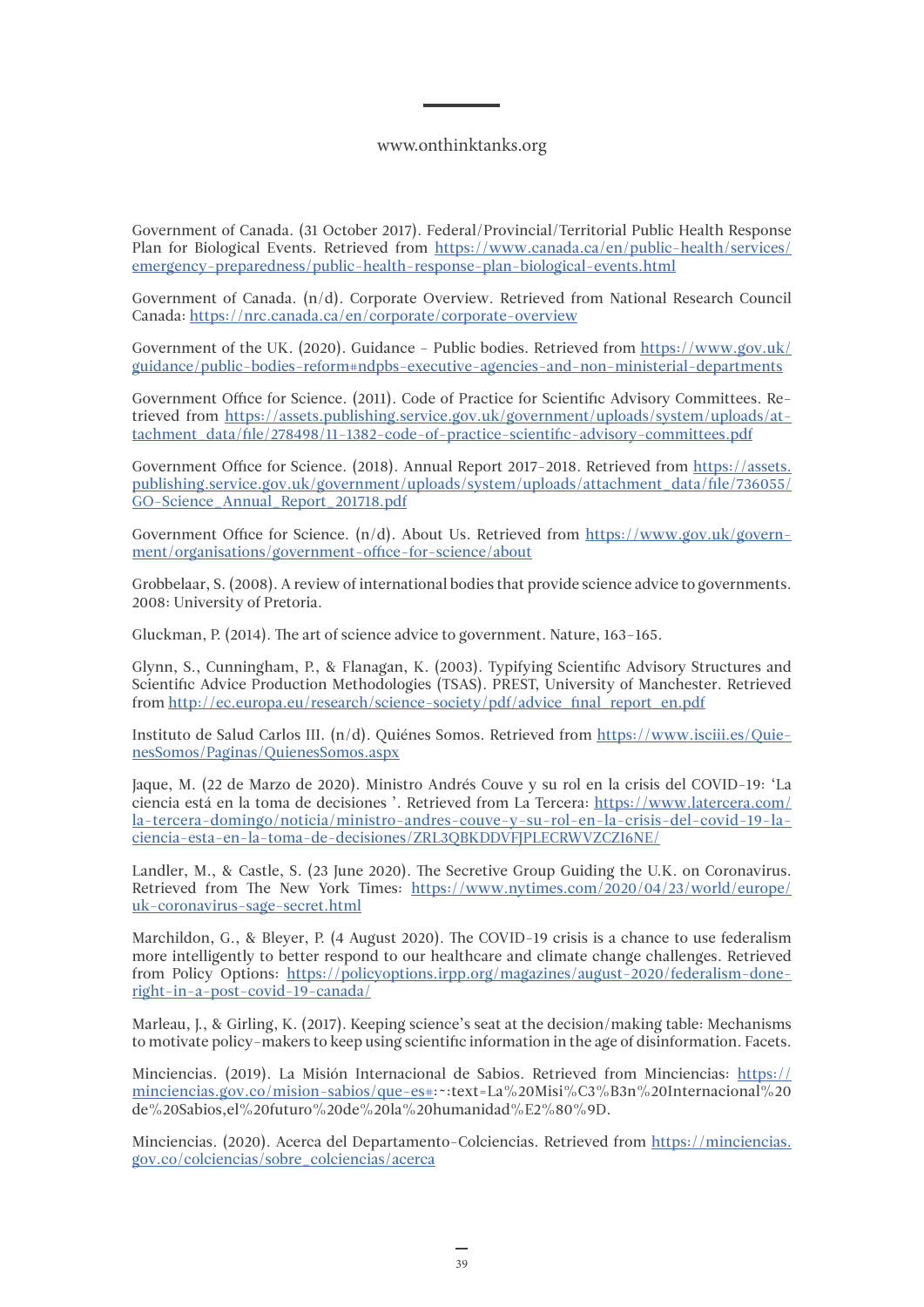Ministerio de Ciencia e Innovación. (2020). Proyectos de ciencia e innovación frente al COVID-19 en España. Retrieved from [https://www.ciencia.gob.es/portal/site/MICINN/menuitem.26172f](https://www.ciencia.gob.es/portal/site/MICINN/menuitem.26172fcf4eb029fa6ec7da6901432ea0/?vgnextoid=32ea8640bf1f0710VgnVCM1000001d04140aRCRD)[cf4eb029fa6ec7da6901432ea0/?vgnextoid=32ea8640bf1f0710VgnVCM1000001d04140aRCRD](https://www.ciencia.gob.es/portal/site/MICINN/menuitem.26172fcf4eb029fa6ec7da6901432ea0/?vgnextoid=32ea8640bf1f0710VgnVCM1000001d04140aRCRD)

Ministerio de Sanidad. (21 marzo 2020). Se constituye oficialmente el Comité Científico Técnico COVID-19. Retrieved from<https://www.mscbs.gob.es/gabinete/notasPrensa.do?id=4822>

Ministerio de Ciencia, Tecnología, Conocimiento e Innovación. (2019). Quiénes Somos - Comité Científico de Cambio Climático. Retrieved from [http://www.minciencia.gob.cl/comitecientifico/](http://www.minciencia.gob.cl/comitecientifico/quienes-somos.html) [quienes-somos.html](http://www.minciencia.gob.cl/comitecientifico/quienes-somos.html)

Ministerio de Ciencia, Tecnología e Innovación. (n/d). Ministerio de Ciencia, Tecnología, Innovaciones y Comunicaciones. Retrieved from [http://www.mctic.gov.br/mctic/opencms/institucio](http://www.mctic.gov.br/mctic/opencms/institucional/paginaInstitucional.htm)[nal/paginaInstitucional.htm](http://www.mctic.gov.br/mctic/opencms/institucional/paginaInstitucional.htm)

Ministerio del Medio Ambiente. (9 abril 2019). Presidente Sebastián Piñera y ministra Carolina Schmidt presentan Comité Asesor Presidencial COP25. Retrieved from [https://mma.gob.cl/](https://mma.gob.cl/presidente-sebastian-pinera-y-ministra-carolina-schmidt-presentan-comite-asesor-presidencial-cop25/) [presidente-sebastian-pinera-y-ministra-carolina-schmidt-presentan-comite-asesor-presiden](https://mma.gob.cl/presidente-sebastian-pinera-y-ministra-carolina-schmidt-presentan-comite-asesor-presidencial-cop25/)[cial-cop25/](https://mma.gob.cl/presidente-sebastian-pinera-y-ministra-carolina-schmidt-presentan-comite-asesor-presidencial-cop25/)

Minsal. (15 Marzo 2020). Presidente Piñera se reúne con Consejo Asesor del Minsal por COVID-19. Retrieved from Plan de Acción Coronavirus COVID-19: [https://www.minsal.cl/presidente-pin](https://www.minsal.cl/presidente-pinera-se-reune-con-consejo-asesor-del-minsal-por-covid-19/)[era-se-reune-con-consejo-asesor-del-minsal-por-covid-19/](https://www.minsal.cl/presidente-pinera-se-reune-con-consejo-asesor-del-minsal-por-covid-19/)

Minsalud. (22 Julio 2020). Colombia cuenta con el IETS para tener la mejor evidencia frente al covid-19. Retrieved from [https://www.minsalud.gov.co/Paginas/Colombia-cuenta-con-el-](https://www.minsalud.gov.co/Paginas/Colombia-cuenta-con-el-IETS-para-tener-la-mejor-evidencia-frente-al-covid-19-.aspx)[IETS-para-tener-la-mejor-evidencia-frente-al-covid-19-.aspx](https://www.minsalud.gov.co/Paginas/Colombia-cuenta-con-el-IETS-para-tener-la-mejor-evidencia-frente-al-covid-19-.aspx)

Minsalud. (19 Mayo 2020). Un comité de expertos evalúa el comportamiento del covid-19 en el país. Retrieved from [https://www.minsalud.gov.co/Paginas/Un-comite-de-expertos-evalua-el](https://www.minsalud.gov.co/Paginas/Un-comite-de-expertos-evalua-el-comportamiento-del-covid-19-en-el-pais.aspx)[comportamiento-del-covid-19-en-el-pais.aspx](https://www.minsalud.gov.co/Paginas/Un-comite-de-expertos-evalua-el-comportamiento-del-covid-19-en-el-pais.aspx)

Misión internacional de sabios para el avance de la Ciencia, la Tecnología y la Innovación. (2019). Pacto por la Ciencia, la Tecnología y la Innovación: Un sistema para construir el conocimiento del futuro. Gobierno de Colombia. Retrieved from [https://minciencias.gov.co/sites/default/files/li](https://minciencias.gov.co/sites/default/files/libro_mision_de_sabios_digital_1_2_0.pdf)[bro\\_mision\\_de\\_sabios\\_digital\\_1\\_2\\_0.pdf](https://minciencias.gov.co/sites/default/files/libro_mision_de_sabios_digital_1_2_0.pdf)

Mueller, B. (13 March 2020). As Europe Shuts Down, Britain Takes a Different, and Contentious, Approach. Retrieved from The New York Times: [https://www.nytimes.com/2020/03/13/world/](https://www.nytimes.com/2020/03/13/world/europe/coronavirus-britain-boris-johnson.html) [europe/coronavirus-britain-boris-johnson.html](https://www.nytimes.com/2020/03/13/world/europe/coronavirus-britain-boris-johnson.html)

OECD. (2017). Policy Advisory Systems: Supporting Good Governance and Sound Public Decision Making. Paris: OECD Public Governance Reviews.

OECD. (2019). Scientific Advice During Crises: Facilitating Transnational Co-operation and Exchange of Information. Paris: OECD.

Office of the Chief Advisor of Canada. (2019). Annual Report of the Chief Science Advisor–2018. Government of Canada. Retrieved from [https://www.ic.gc.ca/eic/site/063.nsf/eng/h\\_97756.html](https://www.ic.gc.ca/eic/site/063.nsf/eng/h_97756.html)

Office of the Chief Science Advisor. (2018). Model Policy on Scientific Integrity. Office of the Chief Science Advisor. Retrieved from [https://www.ic.gc.ca/eic/site/063.nsf/eng/h\\_97643.html#6](https://www.ic.gc.ca/eic/site/063.nsf/eng/h_97643.html#6)

Office of the Chief Science Advisor. (2020). OCSA's Youth Council (CSA-YC). Retrieved from [https://www.ic.gc.ca/eic/site/063.nsf/eng/h\\_97990.html](https://www.ic.gc.ca/eic/site/063.nsf/eng/h_97990.html)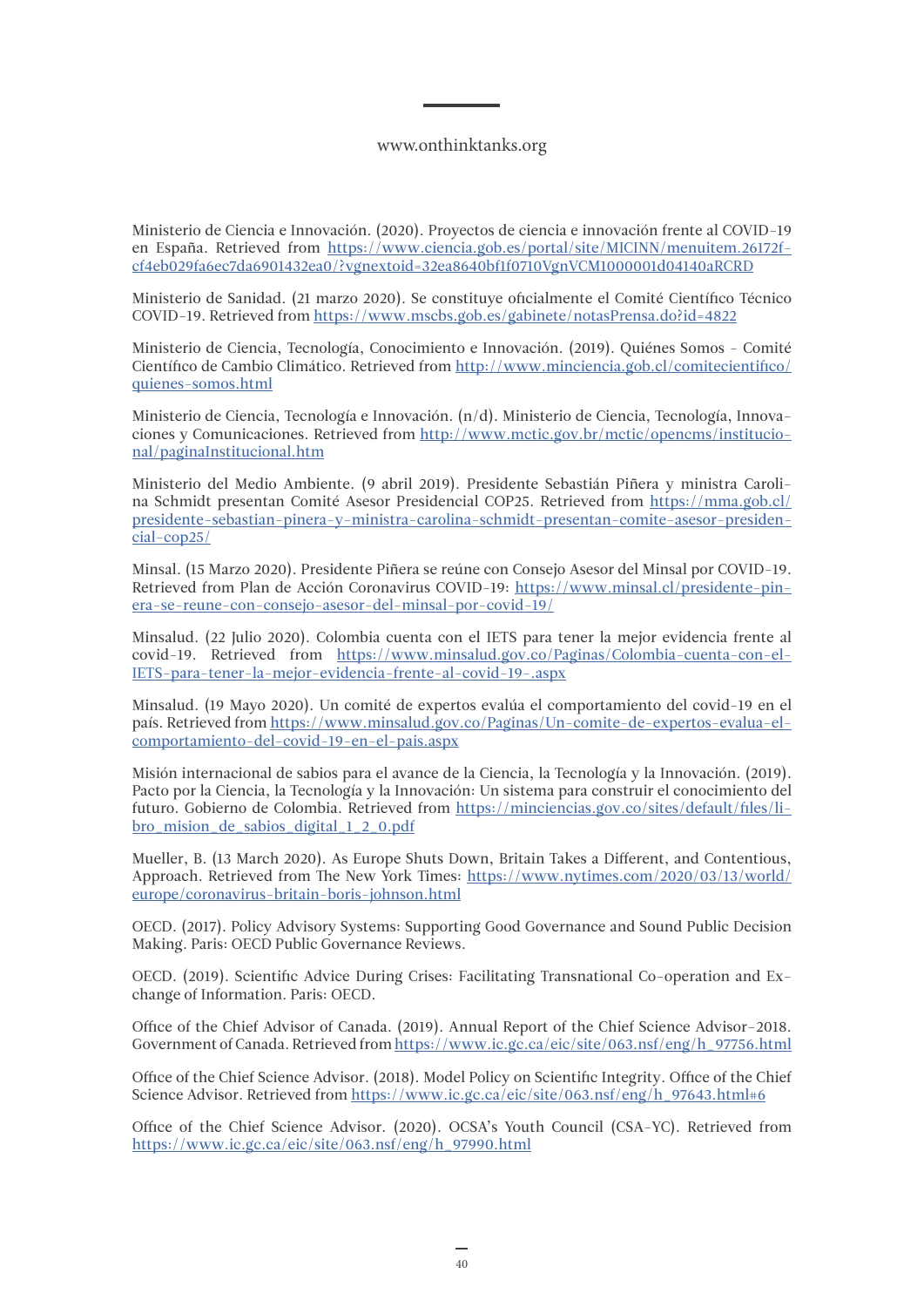Olivares, E., Pierola, G., & Vargas, F. (18 Abril 2020). La resistencia de los funcionarios públicos a la orden de retorno. Retrieved from Pauta: [https://www.pauta.cl/politica/criticas-mario-desbor](https://www.pauta.cl/politica/criticas-mario-desbordes-oposicion-a-plan-retorno-funcionarios-publicos)[des-oposicion-a-plan-retorno-funcionarios-publicos](https://www.pauta.cl/politica/criticas-mario-desbordes-oposicion-a-plan-retorno-funcionarios-publicos)

Parliament of the UK. (2020). Sources of advice and expertise. Retrieved from Chief advisers and Heads of Profession: [https://publications.parliament.uk/pa/cm200506/cmselect/cm](https://publications.parliament.uk/pa/cm200506/cmselect/cmsctech/900/90006.htm)[sctech/900/90006.htm](https://publications.parliament.uk/pa/cm200506/cmselect/cmsctech/900/90006.htm)

Pattyn, V., Blum S., Forbé, E., Pekar-Milicevic, M., Brans, M. (2019) Academic policy advice in consensus-seeking countries: the cases of Belgium and Germany, International Review of Administrative Sciences:<https://journals.sagepub.com/doi/10.1177/0020852319878780>

Portafolio. (6 Mayo 020). Los gurús de la tecnología que asesoran a Duque en la crisis. Retrieved from Portafolio: [https://www.portafolio.co/economia/gobierno/los-gurus-de-la-tecnologia](https://www.portafolio.co/economia/gobierno/los-gurus-de-la-tecnologia-que-asesoran-a-duque-en-la-crisis-540591)[que-asesoran-a-duque-en-la-crisis-540591](https://www.portafolio.co/economia/gobierno/los-gurus-de-la-tecnologia-que-asesoran-a-duque-en-la-crisis-540591)

Quirion, R., Carty, P., & Jabr, R. (2016). Reflections on science advisory systems in Canada. Palgrave Communications. DOI:DOI: 10.1057/palcomms.2016.48

Rat fuer Nachhaltige Entwicklung. (n/d). About the advice. Retrieved from [https://www.nach](https://www.nachhaltigkeitsrat.de/ueber-den-rat/)[haltigkeitsrat.de/ueber-den-rat/](https://www.nachhaltigkeitsrat.de/ueber-den-rat/)

Rat fuer Nachhaltige Entwicklung. (n/d). Der Rat - Aufgaben und Personen. Retrieved from [https://](https://www.nachhaltigkeitsrat.de/) [www.nachhaltigkeitsrat.de/](https://www.nachhaltigkeitsrat.de/)

Román, C. (4 Mayo 2020). Cómo opera hoy el Consejo Asesor del Ministerio de Salud. Retrieved from Pauta: [https://www.pauta.cl/nacional/quienes-son-e-influencia-del-consejo-asesor-en](https://www.pauta.cl/nacional/quienes-son-e-influencia-del-consejo-asesor-en-el-ministerio-de-salud-covid)[el-ministerio-de-salud-covid](https://www.pauta.cl/nacional/quienes-son-e-influencia-del-consejo-asesor-en-el-ministerio-de-salud-covid)

Román, C. ( 24 Marzo 2020). La Mesa Social de Covid 19 avanza en coordinación, pero aún no juega de memoria. Retrieved from Pauta: [https://www.pauta.cl/politica/mesa-social-de-covid-19](https://www.pauta.cl/politica/mesa-social-de-covid-19-logra-cuatro-acuerdos-y-una-victoria) [logra-cuatro-acuerdos-y-una-victoria](https://www.pauta.cl/politica/mesa-social-de-covid-19-logra-cuatro-acuerdos-y-una-victoria)

SAGE. (2020). Scientific Advisory Group for Emergencies (SAGE). Retrieved from [https://www.](https://www.gov.uk/government/groups/scientific-advisory-group-for-emergencies-sage) [gov.uk/government/groups/scientific-advisory-group-for-emergencies-sage](https://www.gov.uk/government/groups/scientific-advisory-group-for-emergencies-sage)

Schwaag Serger, S., Wise, E., & Arnold, E. (2015). National Research and Innovation Councils as an Instrument of Innovation Governance: Characteristics and Challenges. Swedish Governmental Agency for Innovation Systems. Retrieved from [https://publector.org/embed/publication/Na](https://publector.org/embed/publication/National-Research-and-Innovation-Councils-as-an-Instrument-of-Innovation-Governance)[tional-Research-and-Innovation-Councils-as-an-Instrument-of-Innovation-Governance](https://publector.org/embed/publication/National-Research-and-Innovation-Councils-as-an-Instrument-of-Innovation-Governance)

Scientific Advisory Group for Emergencies.  $(n/d)$ . About Us. Retrieved from [https://www.gov.uk/](https://www.gov.uk/government/organisations/scientific-advisory-group-for-emergencies/about) [government/organisations/scientific-advisory-group-for-emergencies/about](https://www.gov.uk/government/organisations/scientific-advisory-group-for-emergencies/about)

Singh, A. (31 May 2020). Leaders Cannot Lift Lockdowns Without Public Trust. Retrieved from Foreign Policy: [https://foreignpolicy.com/2020/05/31/leaders-cant-lift-lockdowns-without-pub](https://foreignpolicy.com/2020/05/31/leaders-cant-lift-lockdowns-without-public-trust/)[lic-trust/](https://foreignpolicy.com/2020/05/31/leaders-cant-lift-lockdowns-without-public-trust/)

Sociedad Científica de Chile. (n/d). Qué es la Sociedad Científica de Chile. Retrieved from [https://](https://www.sociedadcientificadechile.cl/quienes-somos/) [www.sociedadcientificadechile.cl/quienes-somos/](https://www.sociedadcientificadechile.cl/quienes-somos/)

Sociedad Brasileña para el Progreso de la Ciencia. (n/d). Quiénes Somos. Retrieved from [http://](http://portal.sbpcnet.org.br/es/#) [portal.sbpcnet.org.br/es/#](http://portal.sbpcnet.org.br/es/#):~:text=La%20Sociedad%20Brasile%C3%B1a%20para%20el,educacional%20y%20cultural%20de%20Brasil.

Sosa, S., & Scargiali, E. (2020). ARGENTINA Y BRASIL: CIENCIA Y POLÍTICA FRENTE A LA PAN-DEMIA. Retrieved from Oleada: [https://oleada.com.ar/la-globalizacion-ha-muerto/argenti](https://oleada.com.ar/la-globalizacion-ha-muerto/argentina-y-brasil-ciencia-y-politica-frente-a-la-pandemia/)[na-y-brasil-ciencia-y-politica-frente-a-la-pandemia/](https://oleada.com.ar/la-globalizacion-ha-muerto/argentina-y-brasil-ciencia-y-politica-frente-a-la-pandemia/)